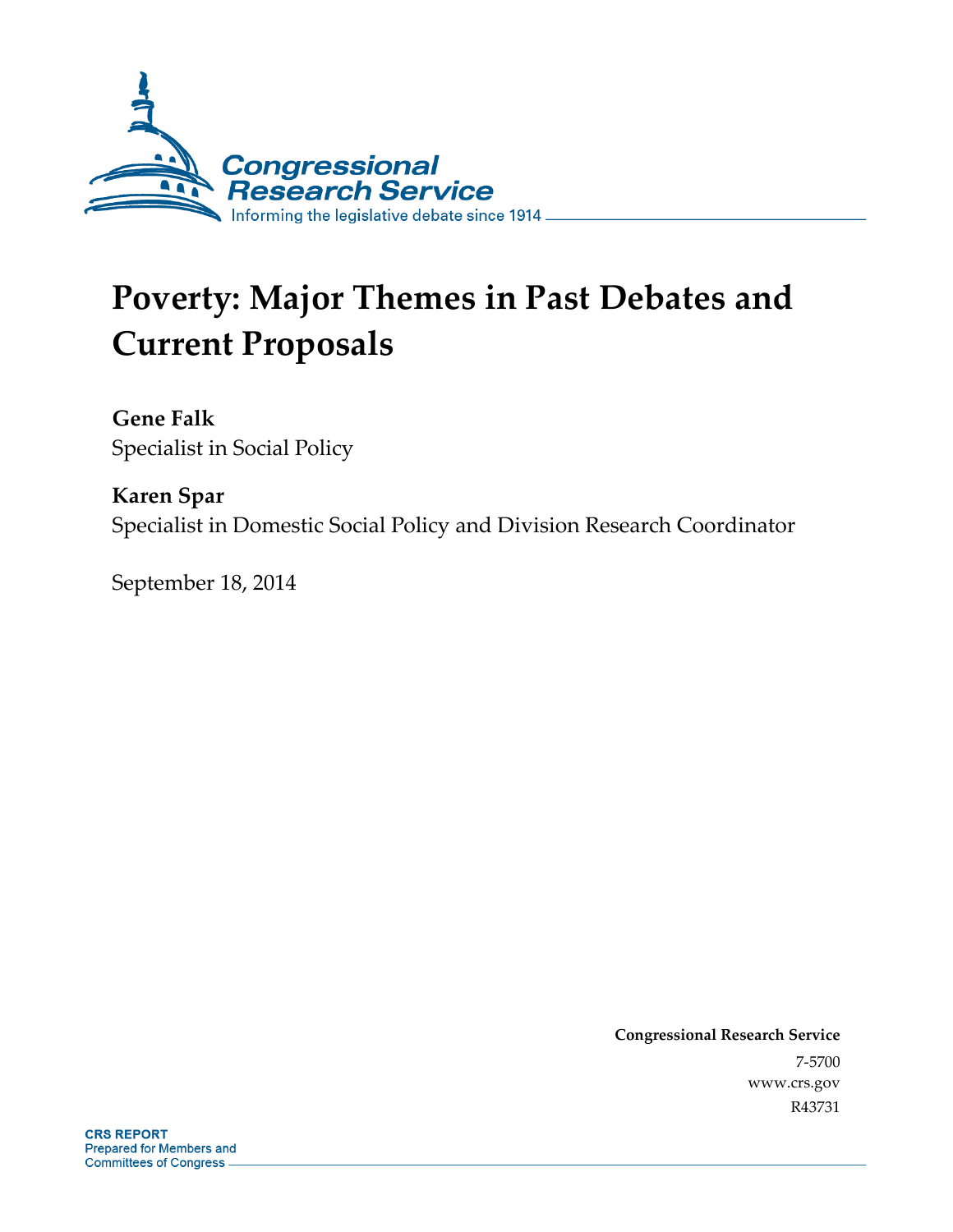# **Summary**

This year marks the  $50<sup>th</sup>$  anniversary of the War on Poverty, but poverty remains a difficult policy challenge. The Obama Administration and some in Congress have offered proposals that seek to address poverty, with the proposals differing considerably in their focus and content. However, the themes reflected in these proposals echo prior efforts to address the issue of poverty.

The terms "poverty" and "welfare" (commonly thought of as cash assistance for the poor) are often intertwined, but federal policies affecting poverty are broader than a single program or set of programs. In fact, the social insurance program of Social Security may be the nation's most important antipoverty program. The incidence and character of poverty is affected by many facets of public life.

Over the last century, several watershed events have affected federal policies for the poor. These include the enactment of the Social Security Act in 1935, creating the first federal social insurance and federal-state public assistance programs; President Johnson's War on Poverty launched in 1964 that sought to address the "causes, not just the consequences of poverty" and began a period of expansion of services and noncash benefits for the poor; the "welfare reform" debates that began in 1969 and lasted until the mid-1990s, as societal expectations for single mothers shifted from staying home with children to work; and the culmination of these debates in the mid-1990s with the twin policies of requiring parents receiving assistance to work and "making work pay" for low wage-earning parents. Most recently, the Affordable Care Act expanded health care coverage, particularly for lower-income persons.

As federal antipoverty policy evolved—and some approaches were adopted, while others were not—certain overarching themes have recurred, including the following:

- Universal policies versus need-tested benefits: should policies be designed to benefit everyone, or be targeted on those with financial need?
- Income, services, or employment strategies: which of these strategies is most effective in reducing poverty?
- Work and other behavioral requirements: should conditions be placed on the receipt of assistance, and what behaviors should those conditions reinforce?
- Concepts of federalism: what is the appropriate balance between the federal, state and local governments in designing and implementing programs?
- Coordination and related policies: how can multiple programs work together to avoid overlap and duplication?
- Experimentation: how can we determine effectiveness?
- Budget considerations: what do programs cost, and how are these costs balanced against other federal priorities?

The current congressional proposals and those of the Obama Administration, as well as future proposals, can be analyzed through the framework of these recurring major themes.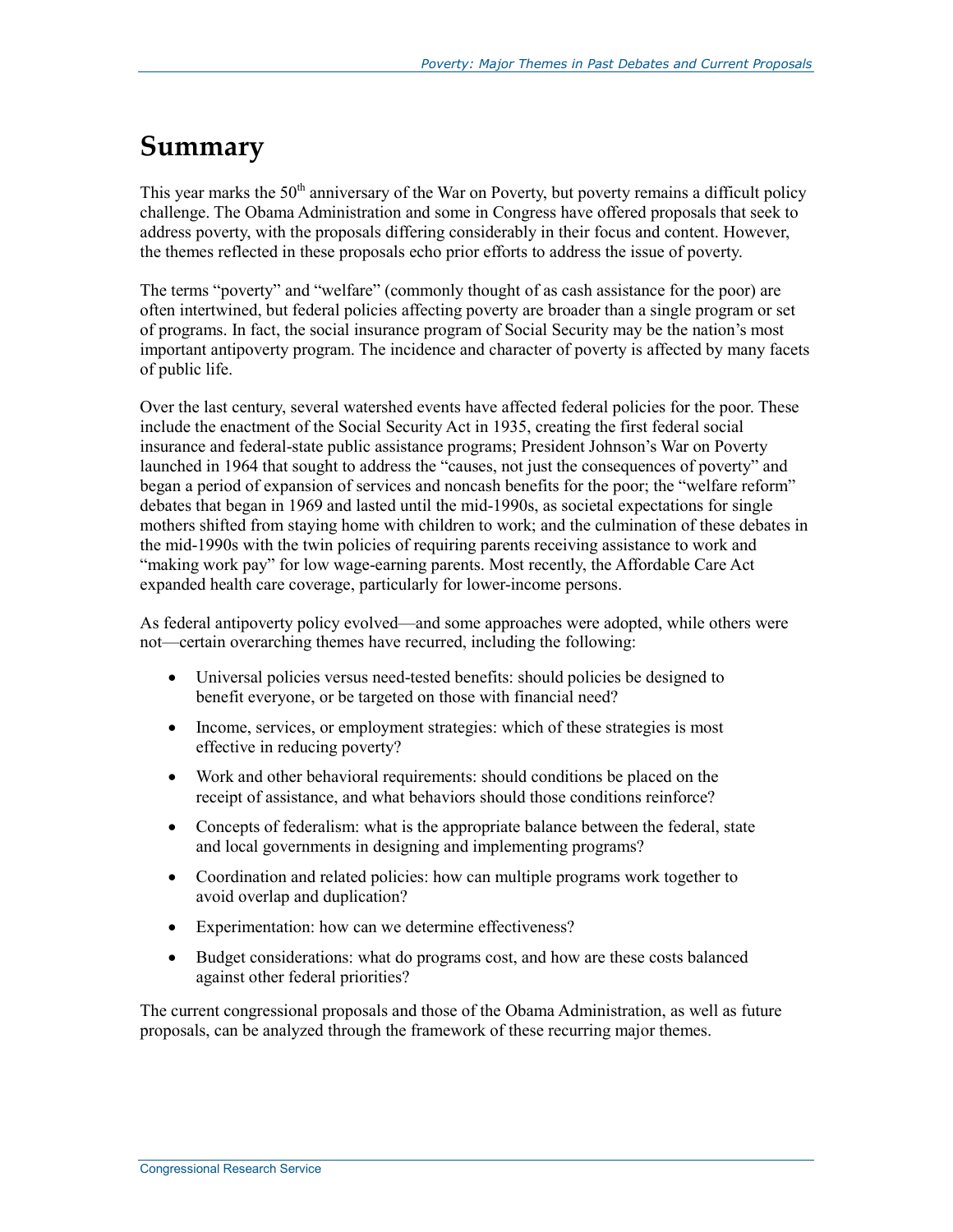# **Contents**

| 27 |
|----|

# **Figures**

## **Tables**

| Table 3. Representative Ryan's "Opportunity Grant" and Other Antipoverty Strategies  17 |  |
|-----------------------------------------------------------------------------------------|--|
|                                                                                         |  |
|                                                                                         |  |

## **Appendixes**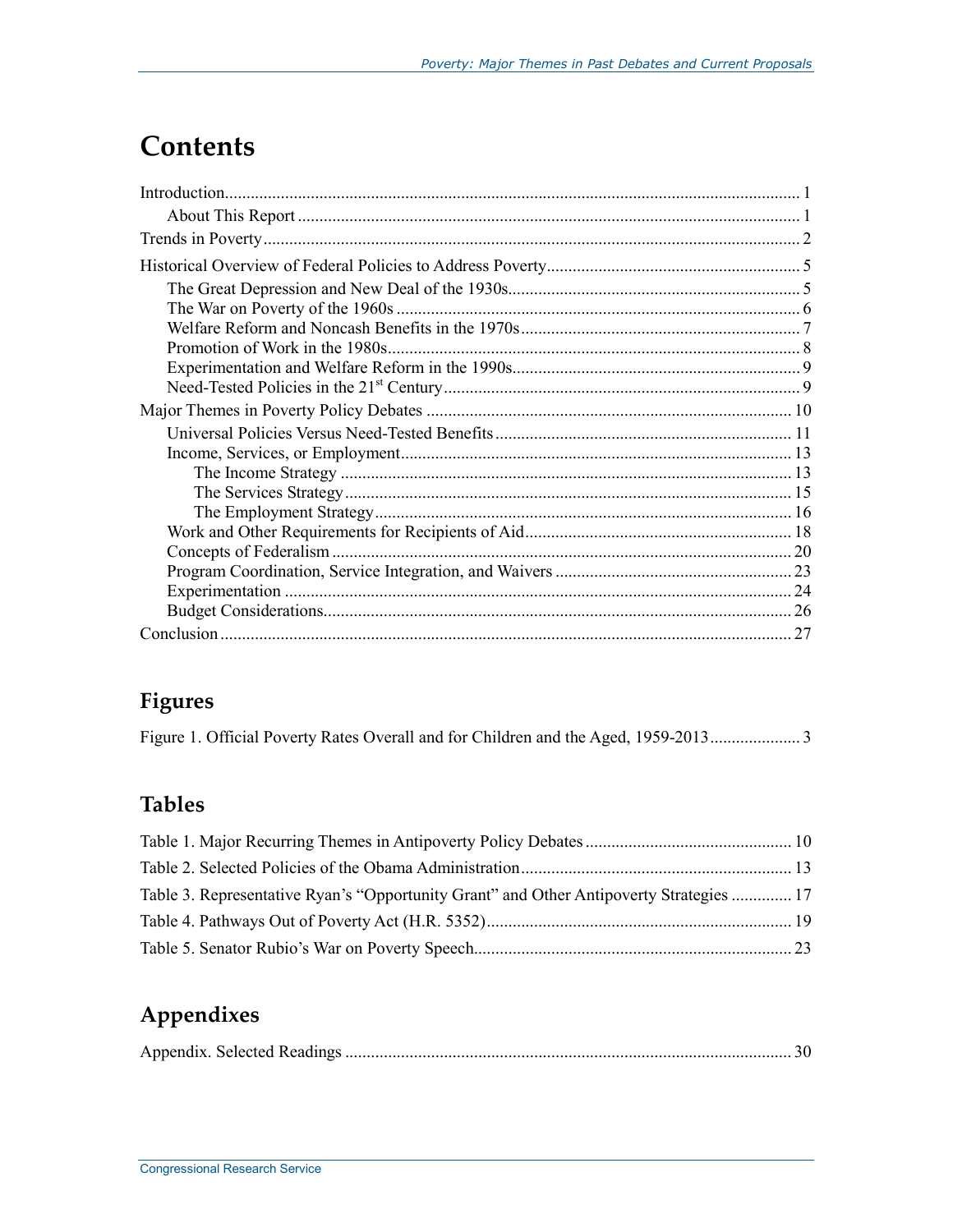## **Contacts**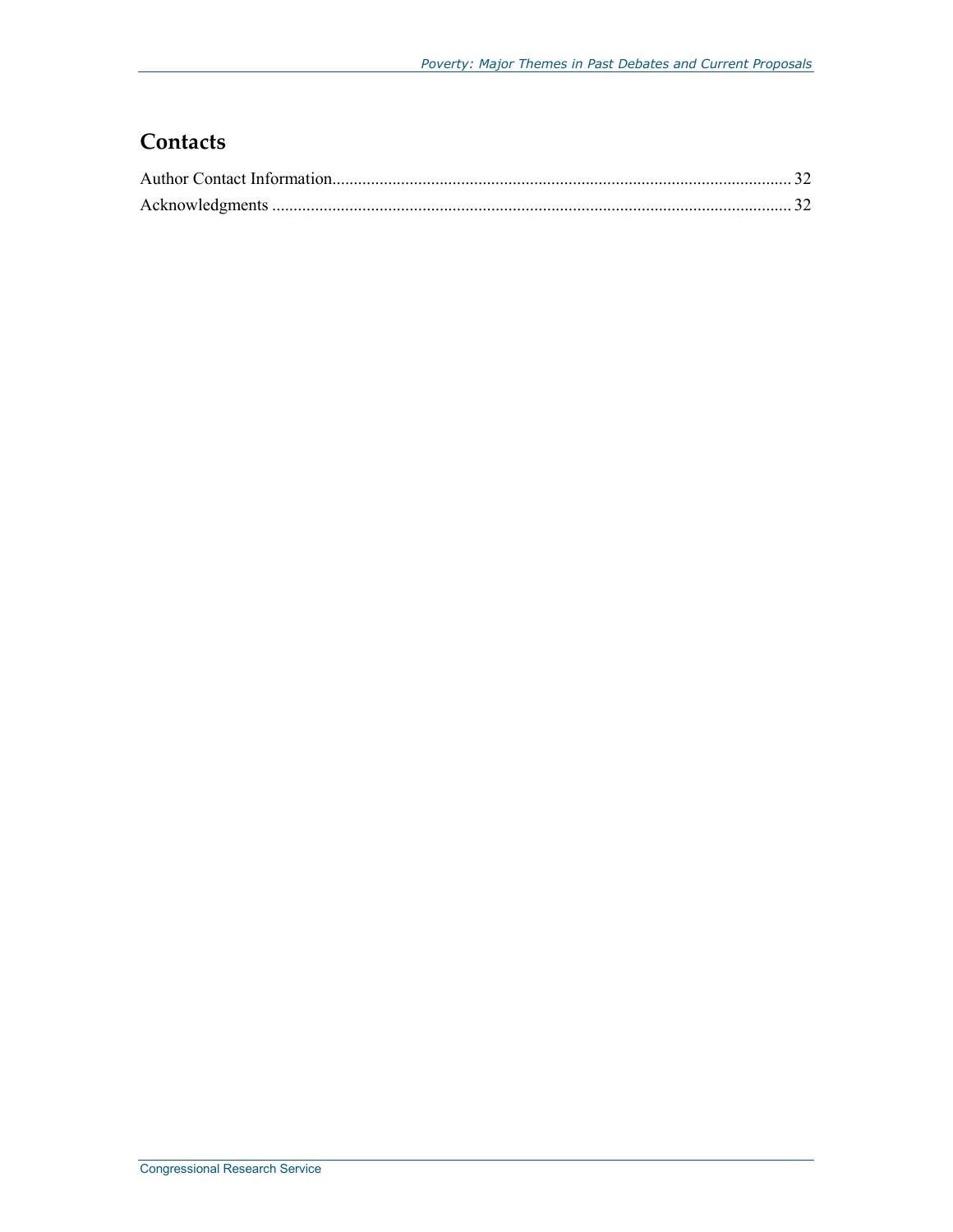# **Introduction**

Poverty in the United States—and initiatives to address poverty—is a current topic of discussion among policy makers and researchers. This year marks the  $50<sup>th</sup>$  anniversary of the War on Poverty, launched in 1964 by President Lyndon Johnson. The rate of poverty has declined since then, yet poverty persists. The number of people officially counted as poor in 2013 was 45.3 million and the official poverty rate was 14.5%. Numerous research articles, editorials, statements by Members of Congress, and congressional hearings have marked the  $50<sup>th</sup>$  anniversary, revealing different viewpoints on the effectiveness of past and current policies, and offering new initiatives for consideration.

The topic of poverty is much broader than a single program or set of programs. In public policy discussions, the terms "poverty" and "welfare" are often intertwined, with "welfare" generally thought of as cash assistance for the poor. However, more universal social insurance programs such as Social Security, Medicare, and Unemployment Insurance—may be the nation's most important antipoverty programs. Looking more broadly, poverty is affected by many aspects of public policy, ranging from macroeconomic policies to antidiscrimination laws to a national commitment for universal public education.

Reducing or ameliorating poverty has not been widely articulated as the explicit goal of major policy debates in many years, although the impact of policy decisions might directly affect the incidence or characteristics of poverty. For example, the decades-long discussion that resulted in the 1996 welfare reform law focused on moving recipients of cash assistance off the rolls and into jobs, along with related policies designed to "make work pay" better than welfare receipt. The debate preceding enactment of health reform in 2010 focused on expanding access to health insurance for uncovered populations and making coverage more secure for those who had it, among other things. Both of these initiatives were implicitly related to poverty, but neither was promoted explicitly for antipoverty purposes.

Most recently, some Members of Congress have introduced legislation, or announced elements of potential proposals, framed in the broad context of addressing poverty. These proposals would touch upon numerous existing federal programs. While the specifics differ—and in some cases are still being developed, these proposals reflect certain common themes that have characterized discussions of antipoverty policy for many years. Likewise, policies advocated by the Obama Administration also can be examined in the context of these overarching historic themes.

## **About This Report**

This report begins with an overview of trends affecting both the incidence of poverty and characteristics of the population, and highlights changing perceptions of the poor and causes of poverty. The report then provides a short history of key federal policies enacted over the past century to address poverty. To provide a framework for analyzing current and future proposals, the report then presents several overarching themes that have recurred in poverty policy debates over the course of this history. These themes are listed in **Table 1** and discussed later in the report.

The report includes a series of text boxes, labeled as tables, which very briefly highlight aspects of selected congressional proposals and Administration initiatives, in the context of these overarching historic themes. The report does not discuss the proposals in detail, but attempts to provide context and a foundation for analyzing them. Specifically, **Table 2** looks at selected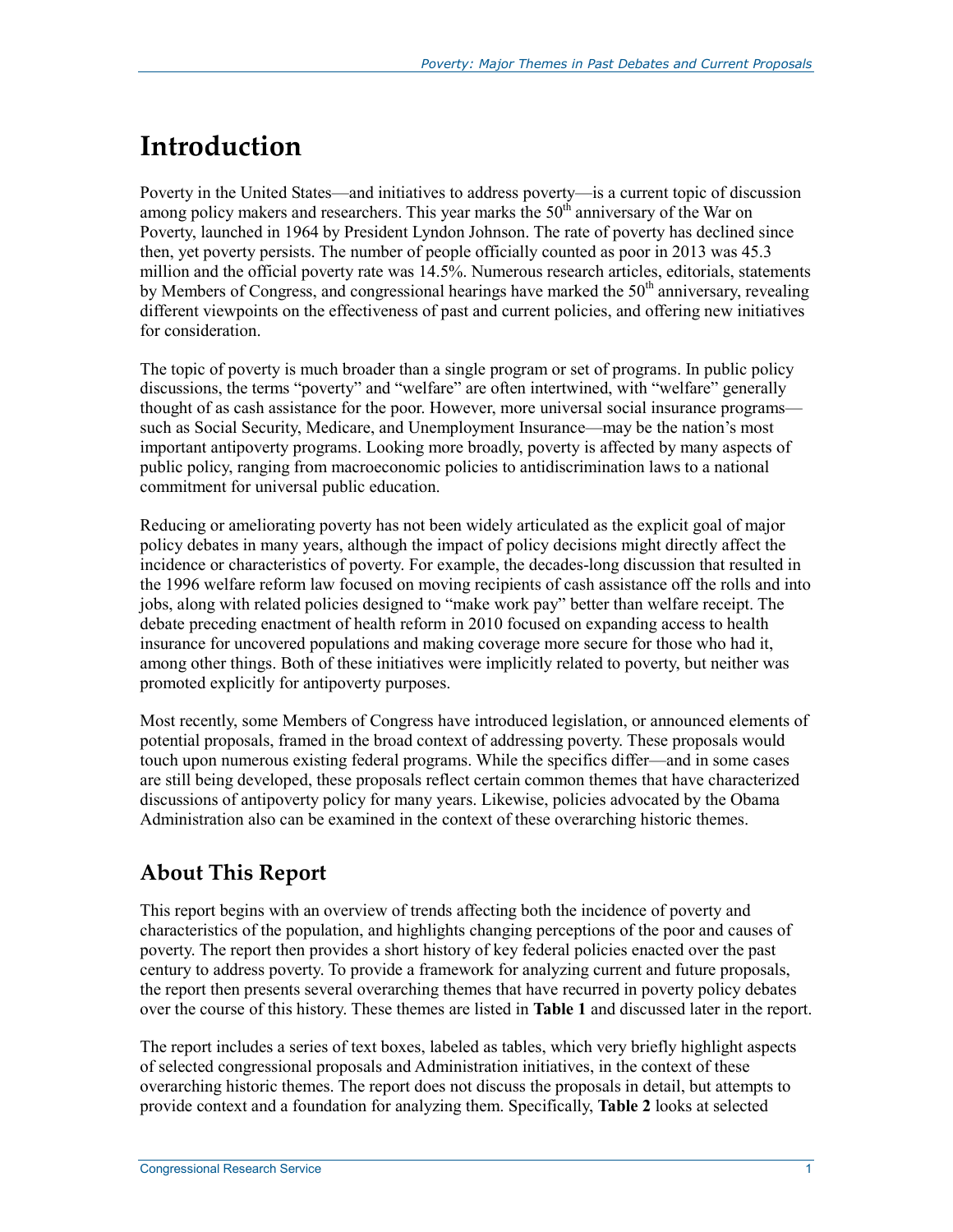Obama Administration initiatives. **Table 3** focuses on Representative Paul Ryan's antipoverty proposals, released by the House Budget Committee in the form of a discussion draft titled, "Expanding Opportunity in America." **Table 4** highlights aspects of the Pathways Out of Poverty Act (H.R. 5352,  $113^{th}$  Congress), introduced by Representative Barbara Lee, co-chair of the Congressional Out-of-Poverty Caucus. **Table 5** looks at the antipoverty ideas put forth by Senator Marco Rubio in a January 2014 speech commemorating the  $50<sup>th</sup>$  anniversary of the War on Poverty.

This report includes selected congressional proposals; these proposals are not meant to be comprehensive or inclusive of all pending legislation or current policy ideas. Rather, they are conceptually representative of many proposals, and were selected because they are framed in the broad context of addressing poverty. It should also be noted that they are not comparable in scope or available level of detail; thus, only brief highlights of each are provided.

Summarizing "antipoverty" policy is challenging because of the broad and varied means by which public policies and other factors—economic, demographic, geographic, political influence both the extent and nature of poverty in the United States. This report focuses primarily on those policies most commonly included in discussions of poverty, and is intended as a quick conceptual introduction. Readers should note that a voluminous body of literature exists on the topic of poverty and the history of federal antipoverty policy. Citations are provided in footnotes throughout the report and a list of selected readings is included at the end (see **Appendix**).

# **Trends in Poverty**

In 1937, President Franklin Roosevelt spoke about "one-third of a nation ill-housed, ill-clad, illnourished." At that time, there was no official government definition of poverty. While the concept of poverty had long existed, its definition is not straightforward. Poverty is generally conceived of as deprivation; however, it can be viewed as deprivation of money or deprivation of access to economic goods that are considered necessities, such as medical care or housing. Poverty has also been viewed in a broader sense, as the lack of capability to achieve certain essential functions—in a physical sense (being nourished and adequately clothed) or in a social sense (taking part in the life of the community).<sup>1</sup>

The official measure of poverty that exists today was developed in the 1960s, and measures poverty on the basis of pre-tax money income. For a family of four (two adults, two children), such income below \$23,624 in 2013 classified a family as poor.

Census Bureau estimates of the official poverty rate are currently available for the years 1959 through 2013. **Figure 1** shows the official poverty rate over this time period for all persons (overall poverty rate), the aged, and children. As shown, the overall poverty rate declined fairly consistently from 1959 (overall rate of 22.4%) to 1973 (overall rate of 11.1%), and then fluctuated, generally in tandem with the health of the economy. However, the overall poverty rate remained above 12% for the period from 1980 to 1998. It fell to 11.3% in 2000 but then increased again during the 2000s, particularly in the period during and following the deep recession of

<sup>&</sup>lt;sup>1</sup> See discussion in Amartya Sen, *The Idea of Justice* (Cambridge, MA: The Belknap Press of Harvard University Press, 2009).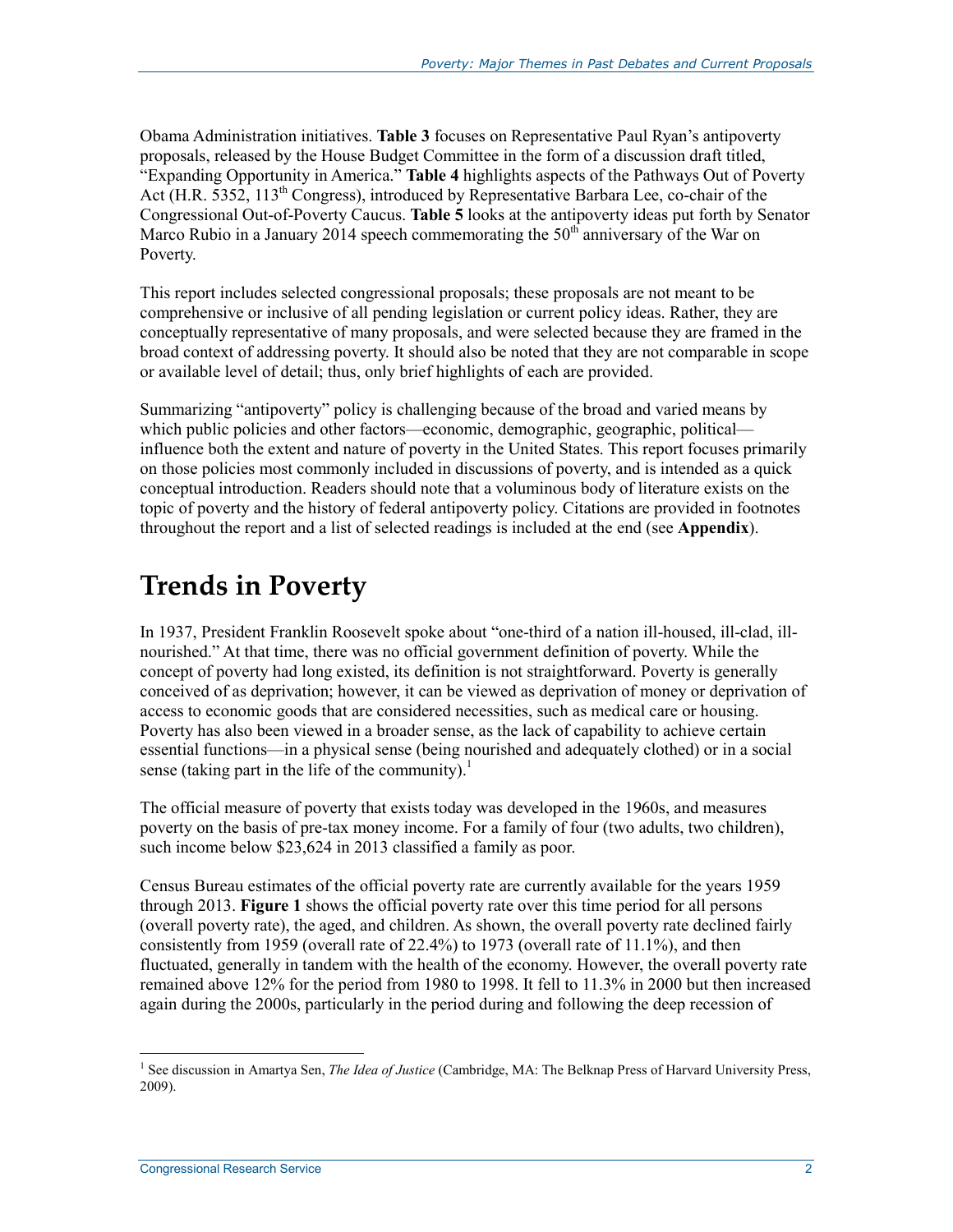2007-2009. It remained at or slightly above 15% in 2010 through 2012, before falling to 14.5% in  $2013.<sup>2</sup>$ 

The figure also shows poverty rates separately for the aged (age 65 and older) and for children (under age 18). In 1959, the aged had a higher poverty rate than did children (35.2% versus 27.3%). Poverty rates for both age groups fell until 1973, when the trends in their poverty rates diverged. The child poverty rate increased from 14.4% in 1973 to 20% in 1981, and did not fall below 19% until 1998. Child poverty in 2012 and the preceding two years exceeded 21% before falling to 19.9% in 2013. In contrast, the official poverty rate for the aged continued to decline, reaching single digits (below 10%) in the late 1990s and remaining there for much of the 2000s. In 2013, the poverty rate for persons aged 65 and older was 9.5%.



**Figure 1. Official Poverty Rates Overall and for Children and the Aged, 1959-2013** 

(Shaded years represent recessions)

**Source:** Congressional Research Service (CRS), based on data from the U.S. Census Bureau.

Technical discussions have long focused on the adequacy of the current statistical measure of poverty.3 The official poverty measure depicted in **Figure 1** does not consider benefits received by families from need-tested noncash programs such as the Supplemental Nutrition Assistance Program (SNAP), housing assistance, or the value of medical assistance under Medicaid, nor does it consider benefits in the form of tax refunds from the Earned Income Tax Credit (EITC) or the Child Tax Credit.

A new supplemental poverty measure—which does consider such benefits, as well as certain consumer expenditures including out-of-pocket medical expenses—is available from the Census Bureau for years 2010 through 2012. Under this measure, used currently for research purposes, the elderly poverty rate was higher in 2012 (14.8%) than shown by the official rate (9.1%),

<sup>2</sup> See CRS Report RL33069, *Poverty in the United States: 2012*, by Thomas Gabe, for trends through 2012.

<sup>3</sup> For a detailed discussion of the measurement of poverty, see CRS Report R41187, *Poverty Measurement in the United States: History, Current Practice, and Proposed Changes*, by Thomas Gabe.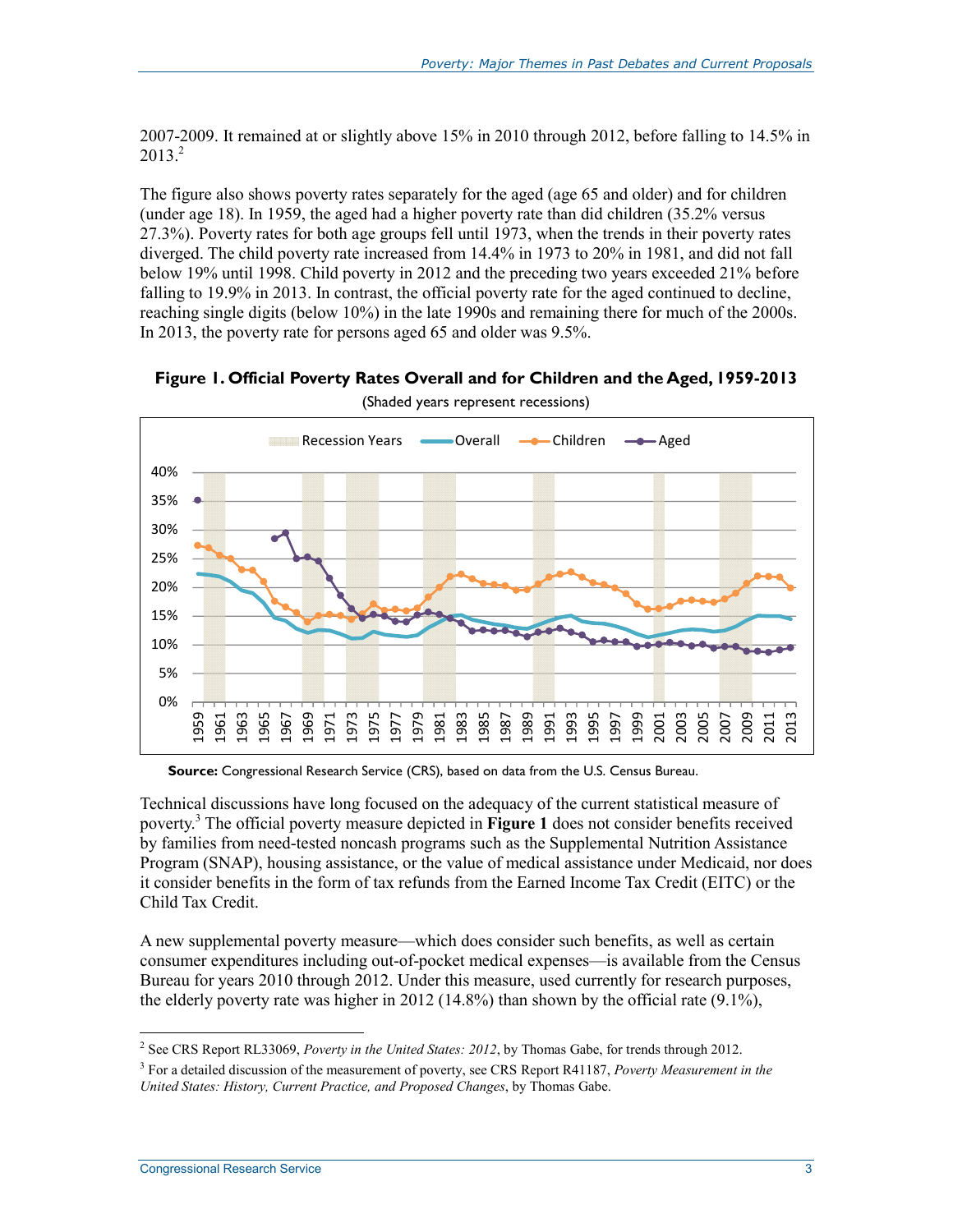reflecting higher out-of-pocket medical expenses for the aged, and the child poverty rate was lower (18%) than the official rate (22.3%), reflecting the value of noncash benefits and refundable tax credits.<sup>4</sup>

Some well-known factors are correlated with the prevalence of poverty. Poverty rates tend to rise during economic slumps and fall during periods of economic growth, although poverty has persisted even during sustained periods of economic growth (see **Figure 1**). Poverty rates are higher for individuals with certain characteristics, such as racial and ethnic minorities, those with low levels of educational attainment, foreign-born noncitizens, and members of families headed by a single mother. $5$ 

The development of antipoverty policy is influenced by subjective views about characteristics of the poor and causes of poverty, in addition to statistical measures of poverty. The poor historically have been characterized as a heterogeneous population, with poverty caused by different forces for different groups. Some of the varied—and interrelated—factors that have been cited as either associated with or causing poverty are:

- low earnings capacity because of an individual's education, skills, and ability levels;
- effects of racial and other forms of discrimination in various sectors of the economy and society, such as housing, schools, and the workplace;
- lack of jobs, either because of a poor national economy or a poor local economy;
- slow growth in wage rates;
- growing up in a single-parent household;
- personal behaviors and life choices made by individuals, such as having a child out-of-wedlock or as a teenager, divorce, or substance abuse; and
- the design of certain assistance programs that might discourage work or marriage, or encourage out-of-wedlock births.

Poverty policy has attempted to address all of these factors at different times, as will be discussed in the next section of this report, which presents a short history of federal policies to address poverty. The current debate occurs in the aftermath of the increase in poverty during the 2000s and the effects of the 2007-2009 recession. Although the state of the national economy provides the most prevalent explanation for this latest rise in poverty, it has been argued that availability of assistance programs—some of which were expanded in response to the recession—also played a

<sup>&</sup>lt;sup>4</sup> While the supplemental poverty measure is currently available only for 2010 through 2012, the Council of Economic Advisors released a report in early 2014 that showed poverty rates based on an "anchored" supplemental measure. Unlike the official poverty measure shown in **Figure 1**, the "anchored" supplemental measure showed continued declines in poverty after 1973, particularly in the 1990s. See U.S. Office of the President, Council of Economic Advisors, *The War on Poverty 50 Years Later: A Progress Report,* January 2014. Separately, researchers examining poverty trends based on the value of goods and services consumed—rather than based on money income—reported that overall poverty rates based on consumption continued to fall after 1973, partially reflecting noncash benefits and refundable tax credits not considered in the official measure. See Bruce D. Meyer and James X. Sullivan, "Winning the War: Poverty from the Great Society to the Great Recession," *Brookings Papers on Economic Activity,* Fall 2012, pp. 133-183.

<sup>5</sup> For a discussion of poverty by various subgroups, see CRS Report RL33069, *Poverty in the United States: 2012*, by Thomas Gabe.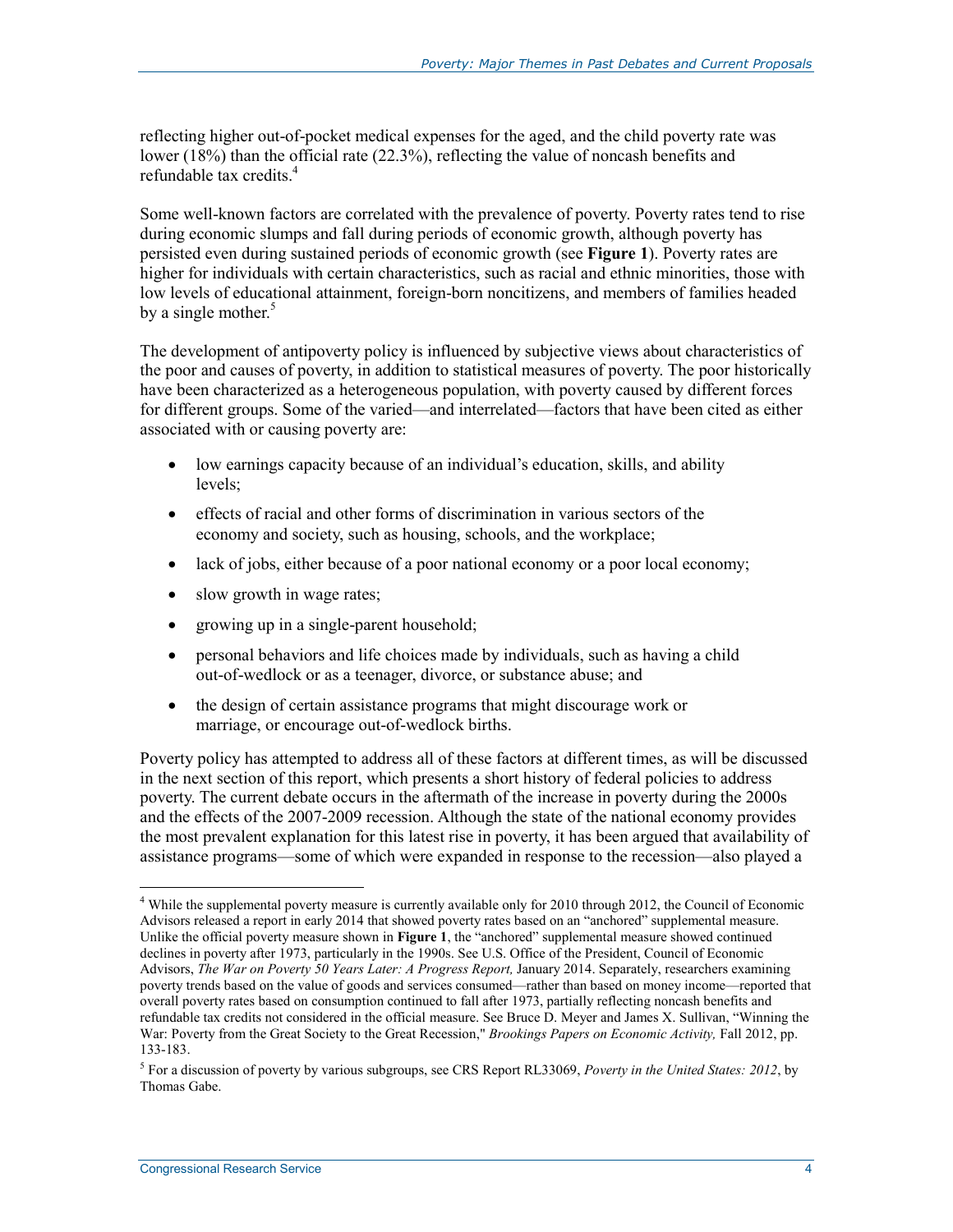part.<sup>6</sup> In addition to these explanations, substantial changes have occurred in both the demographic makeup of the nation and the structure of the economy since 1990, for example:

- the increasing share of the population and the workforce that is foreign-born;
- urban "gentrification" and the growth of suburban poverty;
- changes in the composition of jobs available to workers with lower levels of educational attainment, from higher-paying manufacturing jobs to the lowerpaying service sector; and
- the decline in employment among youths and young adults.

# **Historical Overview of Federal Policies to Address Poverty**

The federal government's policies to address poverty date back to the Great Depression of the 1930s. These policies have evolved and been modified many times, with substantial changes occurring in each decade beginning with the 1960s. This section of the report provides a brief overview of key milestones in the history of federal antipoverty policy.

### **The Great Depression and New Deal of the 1930s**

In response to high unemployment rates and the economic crisis of the Great Depression, which began in 1929 and continued through the 1930s, the federal government provided grants to states for both direct relief (cash) and work relief (public service jobs). These were seen as temporary measures. However, in 1935, President Franklin Roosevelt proposed, and Congress enacted, the Social Security Act (P.L. 74-271) to provide economic security from the "hazards and vicissitudes" of life, including events that caused a family to lose its breadwinner. Social insurance programs to protect workers against old age and unemployment were enacted, and federal grants were created to share with the states in the cost of providing aid to needy aged and blind individuals, and to needy dependent children who lost the support of one parent. Collectively, these "New Deal" programs were targeted toward people who had either lost their jobs or who were not expected to work under then-prevailing societal norms, such as the elderly, disabled, and mothers raising children. The Depression also led to the creation of assisted housing programs (i.e., public housing), both to shelter those who were needy because of the poor economy and to help create construction jobs.

In later years, Social Security benefits were expanded to include the widows and survivors of eligible workers (1939), as well as workers who became disabled (1956). Federal grants were also established to help states aid needy disabled individuals, in addition to the needy aged and blind (1950).

<sup>&</sup>lt;sup>6</sup> University of Chicago economist Casey Mulligan has suggested extended Unemployment Insurance and increased Supplemental Nutrition Assistance Program (SNAP) benefits as a cause for the increase in unemployment during and after the 2007-2009 recession. See Casey B. Mulligan, *The Redistribution Recession. How Labor Market Distortions Contracted the Economy* (New York: Oxford University Press, 2012).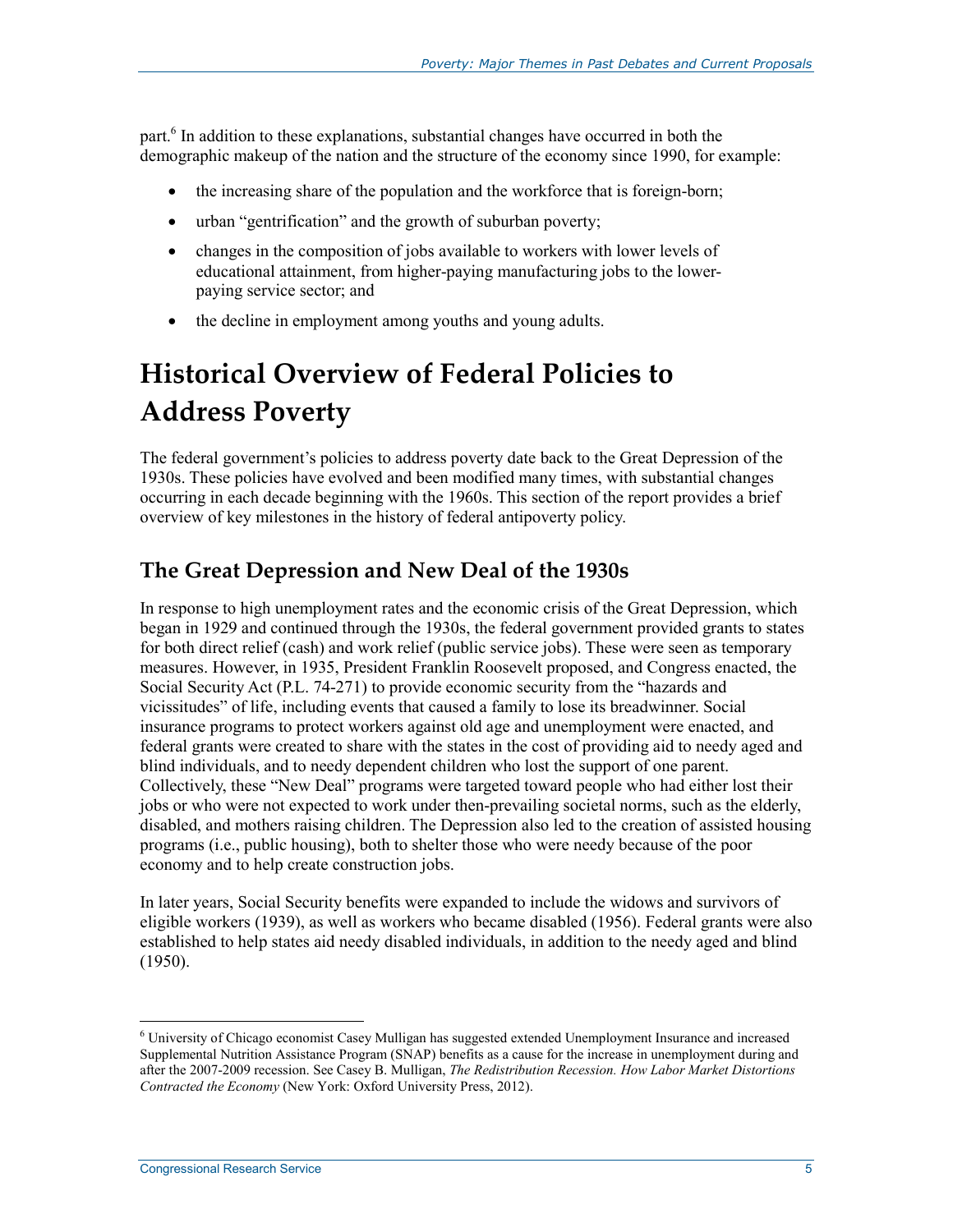The minimum wage, labor standards, and the rights of unions to collectively bargain wages and benefits also date back to the Great Depression. Minimum wage rates were periodically updated into the 1960s, with the wage rate boost increasing the purchasing power of the minimum wage. The real value of the minimum wage peaked in 1968, although periodic increases in the minimum wage continued until 1981. After January 1981, no further increase in the federal minimum wage occurred during the 1980s and by the decade's end in December 1989, the federal minimum wage had lost 30% of its value relative to that in January 1981.<sup>7</sup> The minimum wage was raised again in 1990 and 1991; 1996 and 1997; and in 2007, 2008, and 2009.

### **The War on Poverty of the 1960s**

President Johnson formally launched the War on Poverty in 1964, though its roots were in proposals made or under development during the administration of President Kennedy. The War on Poverty stressed the importance of a strong national economy, and the need for education and job skills training to break the "cycle of poverty" that can result from growing up poor. The War on Poverty also coincided with the civil rights movement that sought to end racial discrimination.

President Johnson's antipoverty agenda was multi-pronged and focused on: (1) macroeconomic conditions, with emphasis on pending tax cut legislation to spur employment growth; (2) programs to address the lack of education and skills that was seen as a cause of poverty; (3) programs for youth, to interrupt the intergenerational transmission of poverty; and (4) initiatives to empower the poor and enable low-income residents to participate directly in tailoring antipoverty approaches to fit the specific needs of their communities, through a network of local entities known as community action agencies. President Johnson also called for an expanded food stamp program, hospital insurance for the aged, improved housing and urban development, and as noted above, ending legal discrimination through enactment of civil rights laws.

The cornerstone of the War on Poverty was the Economic Opportunity Act of 1964 (P.L. 88-452). In his legislative transmittal message to Congress, President Johnson said the act "strikes at the causes, not just the consequences of poverty."8 The Economic Opportunity Act established such still-existing programs as Head Start, Job Corps, Community Action, and Legal Services. Legislation enacted in the Johnson years also included the Elementary and Secondary Education Act, which provided grants to school districts with high proportions of poor children, and the Higher Education Act that authorized programs to help low-income students pay for college. The Food Stamp Act of 1964 made permanent the food assistance program that began as a pilot under an executive order of the Kennedy Administration. Also during this era, the Social Security Amendments of 1965 established Medicare, to provide health insurance for the aged and disabled, and Medicaid, to provide medical assistance for low-income individuals who were aged, blind, disabled, or in families with children. (Hospital insurance for the aged was part of President Johnson's original War on Poverty proposals, although Medicaid was not.)

<sup>7</sup> For information on inflation and the minimum wage, see CRS Report R42973, *Inflation and the Real Minimum Wage: A Fact Sheet*, by Craig K. Elwell. The value of the minimum wage in December 1989 compared with January 1981 was computed using the Consumer Price Index for Urban Wage Earners and Clerical Workers (CPI-W).

<sup>&</sup>lt;sup>8</sup> U.S. Congress, House, *Poverty: Message from the President of the United States*, 88<sup>th</sup> Cong., 2<sup>nd</sup> sess., March 16, 1964, Document No. 243.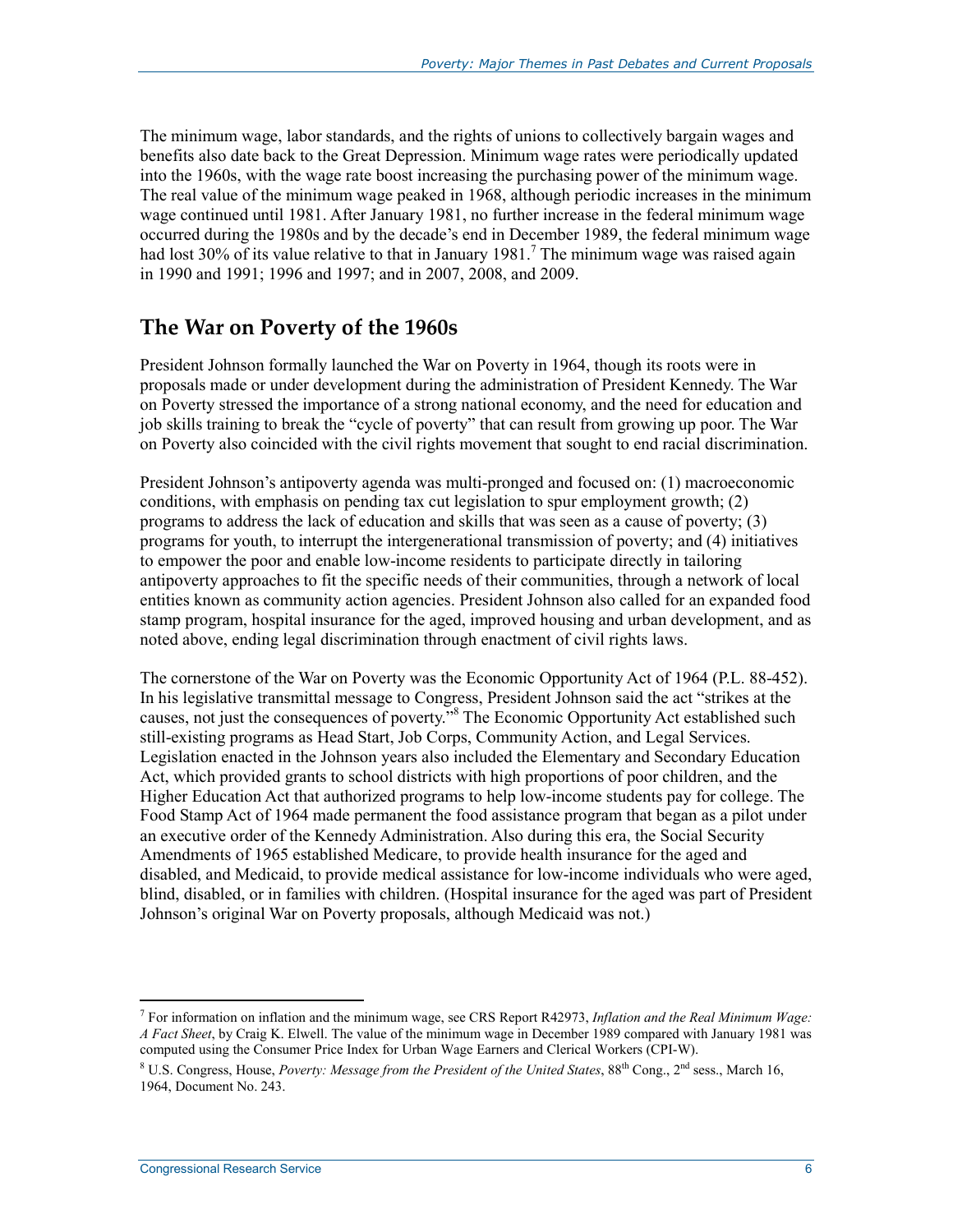### **Welfare Reform and Noncash Benefits in the 1970s**

The Nixon Administration substantially shifted policy direction away from President Johnson's broader War on Poverty to a narrower concept of "welfare reform," specifically focusing on the Aid to Families with Dependent Children (AFDC) program that provided cash assistance to families—primarily single mothers and their children—that met certain standards of need. AFDC had its origins in the 1935 Social Security Act and was not part of the War on Poverty, but its caseloads increased dramatically in the late 1960s, raising both its cost and visibility. Additionally, the increase in labor force participation that was occurring among women (particularly married white women, who historically had lower employment rates than single women or women of color) exposed to criticism the idea that single mothers caring for children should not be expected to work. In 1969, the Nixon Administration proposed comprehensive welfare reform to replace AFDC with a version of a negative income tax, which was to provide a certain amount of money to people with no income (in other words, provide an "income guarantee") and then reduce it (tax it back) based on the individual or family's earnings.<sup>9</sup> Variations of welfare reform based on the negative income tax model were proposed throughout the Nixon years<sup>10</sup> and during the administration of President Carter.<sup>11</sup>

Proposals to replace AFDC with an alternative system of aid did not pass in 1969 or the 1970s. However, the 1970s saw marked changes in other low-income assistance programs. For example, assistance to the needy aged, blind, and disabled was federalized under the Supplemental Security Income program (1972). The food stamp program was expanded and began nationwide operation in 1974. The Food Stamp Act of 1977, enacted under President Carter, substantially altered the program, ending a requirement that recipients purchase stamps with cash, and effectively establishing an "income guarantee" in the form of food assistance to qualifying low-income households. Section 8 rental housing assistance was enacted in 1974. The Earned Income Tax Credit (EITC) for low-wage workers also was created in the 1970s, first as a temporary measure (1975) and later made permanent (1978).

High unemployment in the mid-1970s also led to creation of large-scale public service employment programs (subsidized jobs in state and local government agencies), primarily to address the high cyclical unemployment of the time but also to address structural unemployment among the disadvantaged. These programs were authorized under the Comprehensive Employment and Training Act (CETA), and were the first large public job-creation efforts since the Depression-era programs ended with World War II.

<sup>&</sup>lt;sup>9</sup> The origins of welfare reform based on the negative income tax are credited, in part, to economist Milton Friedman. See Milton Friedman with assistance from Rose Friedman, *Capitalism and Freedom* (Chicago: University of Chicago Press, 1962), pp. 190-195.

<sup>10</sup> For a discussion of President Nixon's welfare reform proposal, see Vincent J. Burke and Vee Burke, *Nixon's Good Deed: Welfare Reform* (New York: Columbia University Press, 1974). See also Daniel P. Moynihan, *The Politics of a Guaranteed Income: The Nixon Administration and the Family Assistance Plan* (New York: Vintage Books, 1973).

<sup>11</sup> For a description and analysis of President Carter's welfare reform proposal, see Congressional Budget Office, *The Administration's Welfare Reform Proposal: An Analysis of the Program for Better Jobs and Income*, April 1978, http://www.cbo.gov/sites/default/files/cbofiles/ftpdocs/113xx/doc11381/1978\_04\_administration.pdf.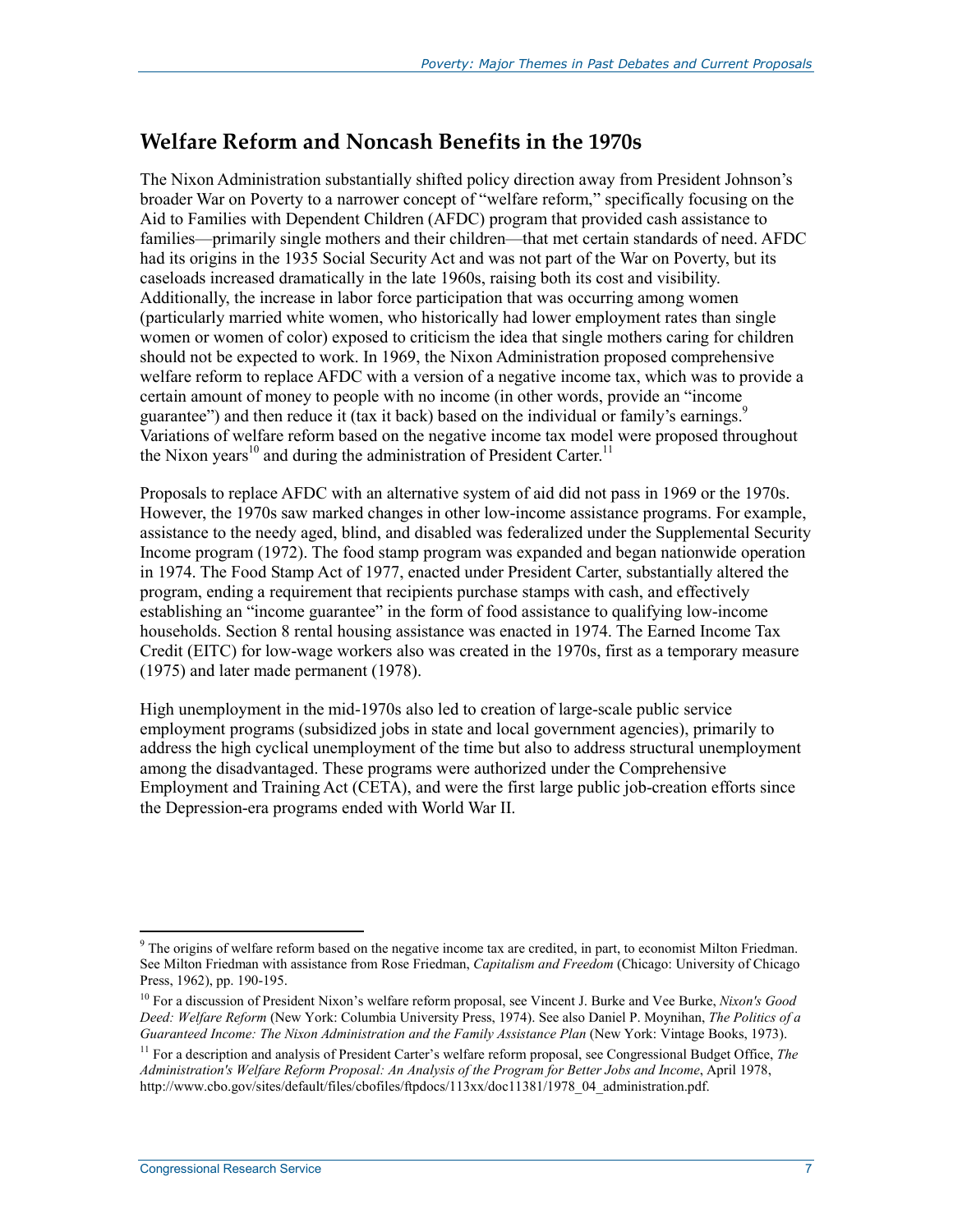### **Promotion of Work in the 1980s**

As the 1980s began, the state of the national economy—which had seen a combination of high inflation and high unemployment during the 1970s—dominated policy debates. In 1981, President Reagan proposed and Congress enacted cuts to tax rates combined with federal spending cuts, including spending cuts for low-income assistance programs, intended to spur economic growth and reduce the size of government.

The 1980s also saw rising concerns about an urban "underclass," defined as a group excluded from the mainstream of society, suffering from "behavioral as well as income deficiencies."<sup>12</sup> Attention focused on the inner cities, and the high rates of poverty, single parenthood, welfare receipt, and crime that disproportionately affected African-Americans living in these areas. However, while these broad social trends were the subject of concern, policy discussions again focused on programs specifically targeted for the poor. Poverty policy itself was suggested as a potential cause of the social maladies affecting the poor, particularly public assistance programs (mostly AFDC) that were seen to cause "welfare dependency." It was argued that these programs encouraged or at least enabled people not to work and to have children outside of marriage.<sup>13</sup> Welfare reform proposals based on the negative income tax gave way to growing interest in work requirements for recipients of AFDC. Legislation was enacted to allow states to require mothers receiving assistance to "work off" their benefits (a practice known as workfare).

Early in the 1980s, the Job Training Partnership Act (JTPA) replaced CETA and specifically prohibited the use of funds for public service employment. However, the federal government remained active in providing employment training services through JTPA, with a new emphasis on building partnerships between state and local governments and private sector employers in the design and delivery of services. (JTPA was subsequently replaced by the Workforce Investment Act, and most recently by the Workforce Innovation and Opportunity Act.)

In 1986, the Tax Reform Act again reduced tax rates, but also increased personal exemptions and expanded the EITC. One of the policy goals sought in the 1986 tax act, signed by President Reagan, was the removal of the working poor from the federal income tax rolls.<sup>14</sup>

Also during the 1980s, Medicaid policy for children and pregnant women began to change. Eligibility for these groups had been based on receipt of public assistance (AFDC), but new provisions established eligibility rules based on poverty status, without regard to whether individuals received cash aid. This expansion of Medicaid was phased in over time. That change, together with the EITC expansion in the 1986 tax act, reflected a trend that culminated in later decades, toward expansion of need-tested aid in the form of cash and medical assistance beyond groups who traditionally received public assistance, to a broader population of the poor and particularly the working poor.

<sup>1</sup> 12 Ken Auletta, *The Underclass* (New York: Random House, 1982), p. xiii. See also: William Julius Wilson, *The Truly Disadvantaged. The Inner City, the Underclass, and Public Policy* (Chicago: University of Chicago Press, 1987).

<sup>&</sup>lt;sup>13</sup> Charles Murray, in his book *Losing Ground*, argued that social programs "inherently tend to have enough of an inducement to produce bad behavior and not enough of a solution to stimulate good behavior." See Charles Murray, *Losing Ground: American Social Policy 1950-1980* (New York: Basic Books, Inc., 1984), p. 218.

<sup>&</sup>lt;sup>14</sup> Upon signing the Tax Reform Act of 1986, President Reagan stated: "Millions of working poor will be dropped from the tax rolls altogether and families will get a long-overdue break with lower rates and an almost doubled personal exemption. We're going to make it economical to raise children again." U.S. President (Reagan), "Remarks on Signing the Tax Reform Act of 1986," *Public Papers of the Presidents of the United States: Ronald Reagan, 1986, II*, p. 1415.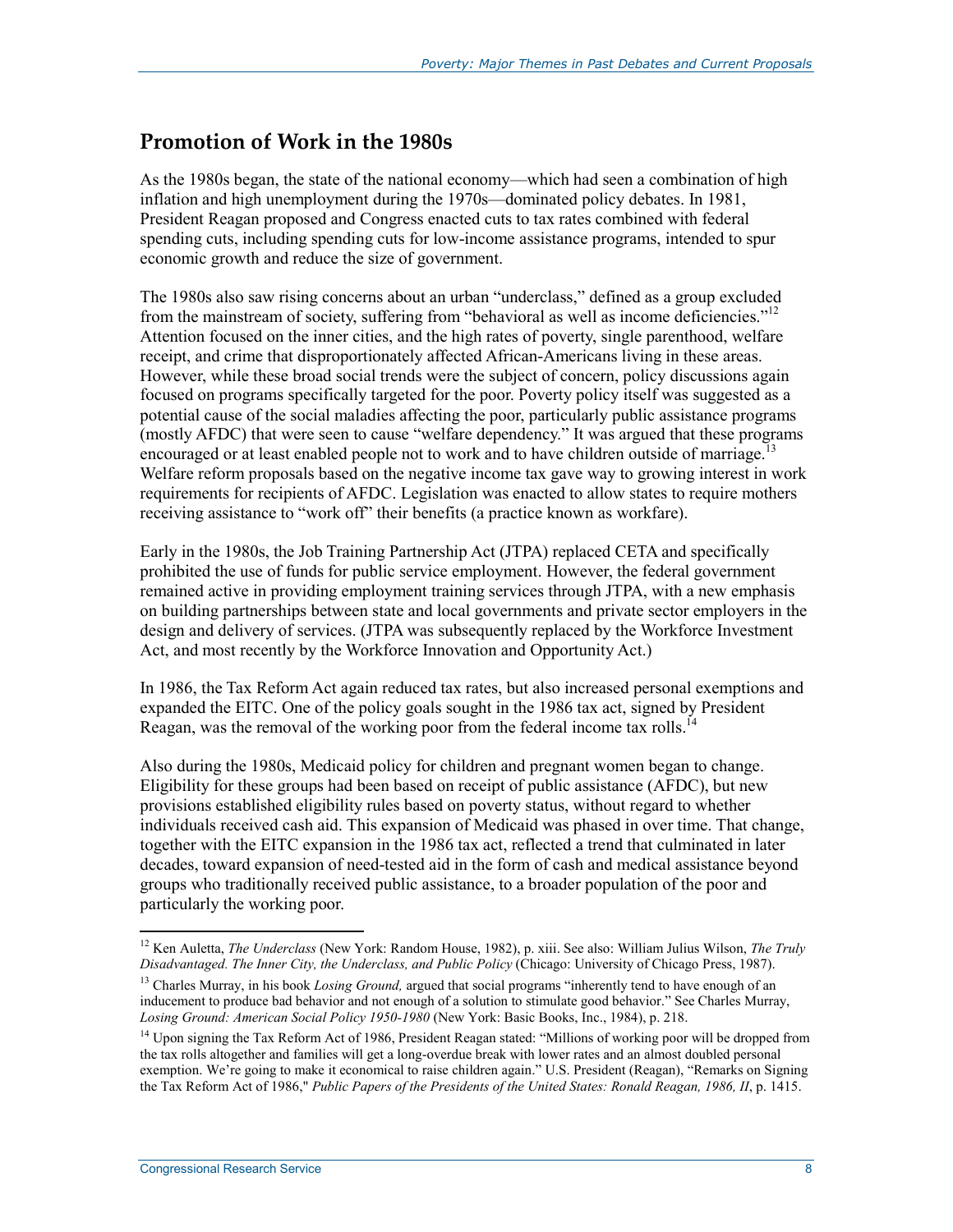Later in the decade, concern about "welfare dependency" again focused attention on AFDC. The Family Support Act of 1988 (P.L. 100-485) was enacted, which created an employment and training program for AFDC mothers with enhanced requirements to participate in the program, as well as transitional Medicaid and funding for child care for children whose mothers left the AFDC rolls because they went to work. However, high unemployment rates accompanied by other negative social conditions persisted in the inner cities, again disproportionately affecting African-Americans. As the decade ended and the 1990s began, there were renewed discussions that the lack of jobs in the inner cities negatively influenced the environment and behavior of those who lived there.<sup>15</sup>

### **Experimentation and Welfare Reform in the 1990s**

The focus on "welfare reform," particularly interest in reforming AFDC, culminated in legislation enacted in the mid-1990s. In 1992, Presidential candidate Bill Clinton promised to "end welfare as we know it." Also in that year, a flurry of state welfare reform experiments began under President George H.W. Bush, through "waivers" of federal AFDC rules. Experimentation under welfare waivers continued and was substantially expanded in President Clinton's first term. This experience helped inform policy makers who were engaged in the national debate that resulted in the Personal Responsibility and Work Opportunity Reconciliation Act (P.L. 104-193), commonly known as the welfare reform law of 1996.

The policies enacted during the Clinton Administration addressed calls for welfare reform in two main ways: (1) making low-wage work pay more than cash assistance, through expansions of the EITC, increased funding for child care subsidies, and continued health insurance for children in low-income families (through the State Children's Health Insurance Program); and (2) ending AFDC and replacing it with a block grant of Temporary Assistance for Needy Families (TANF) that emphasized work and time-limited aid. TANF was designed as a broad-based block grant that both altered cash welfare and gave states the authority to spend funds on a wide range of benefits and services, in addition to cash assistance. The 1996 law also included a focus on family formation issues, with provisions intended to discourage teenage and out-of-wedlock childbearing and promote marriage.<sup>16</sup>

### **Need-Tested Policies in the 21st Century**

Since the 1990s, refundable tax credits such as the EITC and Child Tax Credit for low-income wage earners have been expanded through tax legislation enacted during the administrations of President George W. Bush and President Obama. Also during the 2000s, states were given some additional leeway in administering their food stamp programs, renamed in 2008 as the Supplemental Nutrition Assistance Program (SNAP). For example, the 2002 Farm Bill reduced the administrative burden on states and recipients in establishing and maintaining eligibility,

<sup>15</sup> This was the central theme of William Julius Wilson, *When Work Disappears: The World of the New Urban Poor* (New York: Alfred A. Knopf, 1996). Note that the link behind high joblessness and family structure was a central theme of the 1965 "*Moynihan Report"* (Daniel Patrick Moynihan), officially U.S. Department of Labor, Office of Policy Planning and Research, *The Negro Family: The Case of National Action*, March 1965.

<sup>&</sup>lt;sup>16</sup> For a detailed analysis of the trends among single mothers in the years following enactment of welfare reform, see CRS Report R41917, *Welfare, Work, and Poverty Status of Female-Headed Families with Children: 1987-2012*, by Thomas Gabe.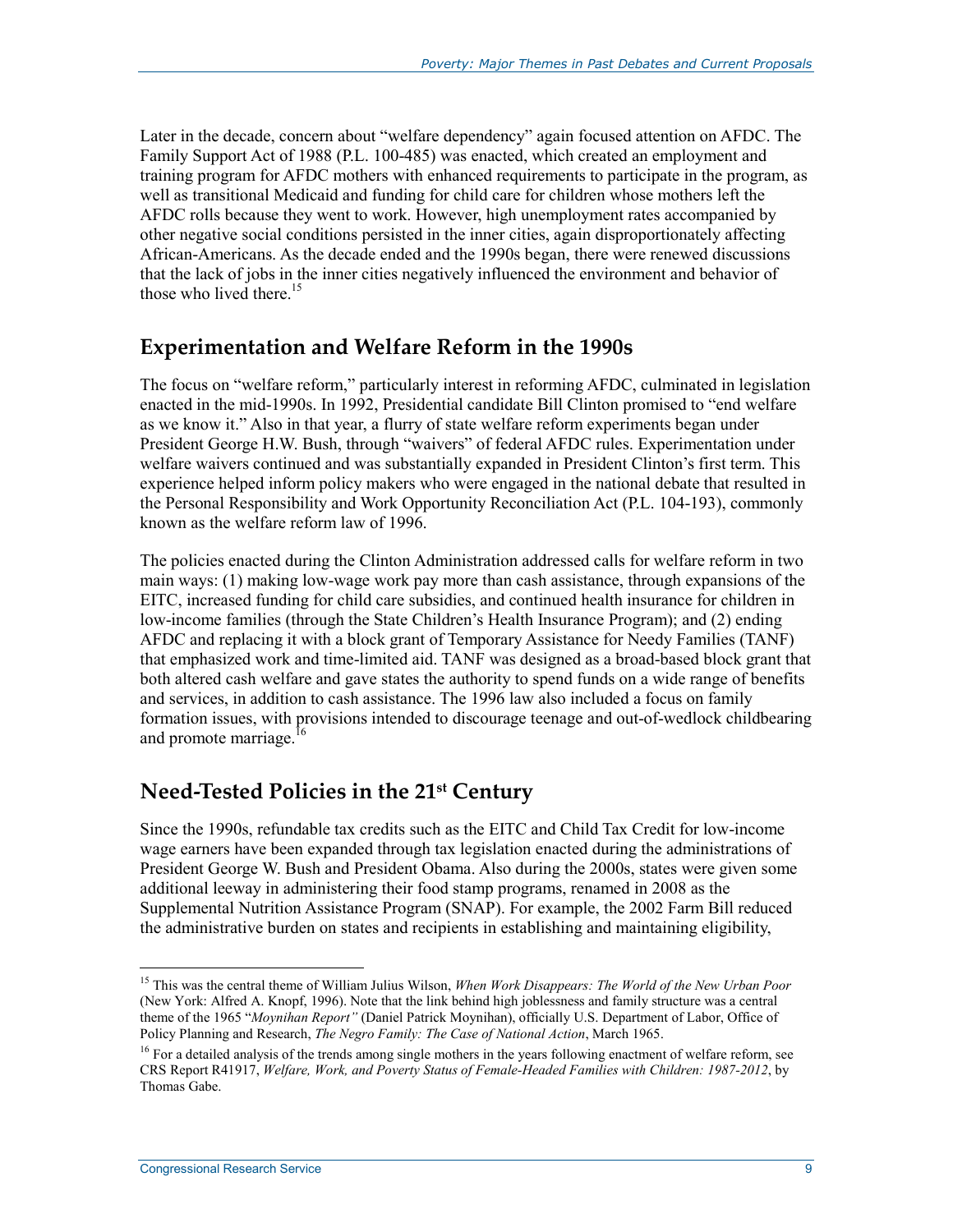through less frequent reporting of changes in household circumstances (income and earnings), allowing states to adopt more liberal asset rules for vehicles, and allowing states to provide a fixed food stamp benefit to households transitioning off TANF assistance. States also increasingly took up the option afforded in the 1996 welfare reform law and subsequent regulations, to make eligible for food stamps all households with a member who received or was authorized to receive a TANF-funded service. This option is known as "broad-based categorical eligibility," and allows states to make households eligible for SNAP without an asset test and with higher levels of income than normally permitted.

In response to the 2007-2009 recession, some temporary measures were enacted through the American Recovery and Reinvestment Act (P.L. 111-5) that expanded federal spending on lowincome aid, particularly for SNAP and Medicaid. However, in general, other than health care, the low-income assistance policies in place today were last significantly modified in the 1990s.

The Patient Protection and Affordable Care Act of 2010 (ACA, P.L. 111-148 as amended) is the major policy change affecting low-income persons and families enacted so far in the  $21<sup>st</sup>$  century. It expanded Medicaid eligibility by increasing the income eligibility threshold for low-income parents and extending eligibility to low-income, able-bodied, non-aged adults without children, although a Supreme Court decision subsequently made the ACA's Medicaid expansion an option for states.<sup>17</sup> The ACA also provided new refundable tax credits for lower-income individuals and families to subsidize their purchase of private health insurance on the health insurance exchanges.<sup>18</sup>

# **Major Themes in Poverty Policy Debates**

Some themes can be gleaned from the history of federal policies that have addressed poverty. In addition, policies that were proposed in previous debates but not adopted can also inform discussions of poverty policy. This section of the report identifies and discusses some of these overarching and recurring themes, which could be used as a framework for today's policy makers as they consider antipoverty policies and priorities. This section also includes a series of text boxes, labeled as tables, which highlight aspects of current Administration and selected congressional proposals, in the context of these themes.

**Table 1** lists some of the major themes that have been raised in past poverty debates and elements within those themes. They are discussed more fully below.

### **Table 1. Major Recurring Themes in Antipoverty Policy Debates**

### **Who Benefits? Universal Policies Versus Need-Tested Benefits**

- Universal policies include macroeconomic policies, social insurance, regulatory policies, and public goods and services.
- Need-tested benefits are directed specifically at those with financial need.

<sup>&</sup>lt;sup>17</sup> See CRS Report R43564, *The ACA Medicaid Expansion*, by Alison Mitchell.

<sup>18</sup> See CRS Report R41137, *Health Insurance Premium Credits in the Patient Protection and Affordable Care Act (ACA)*, by Bernadette Fernandez.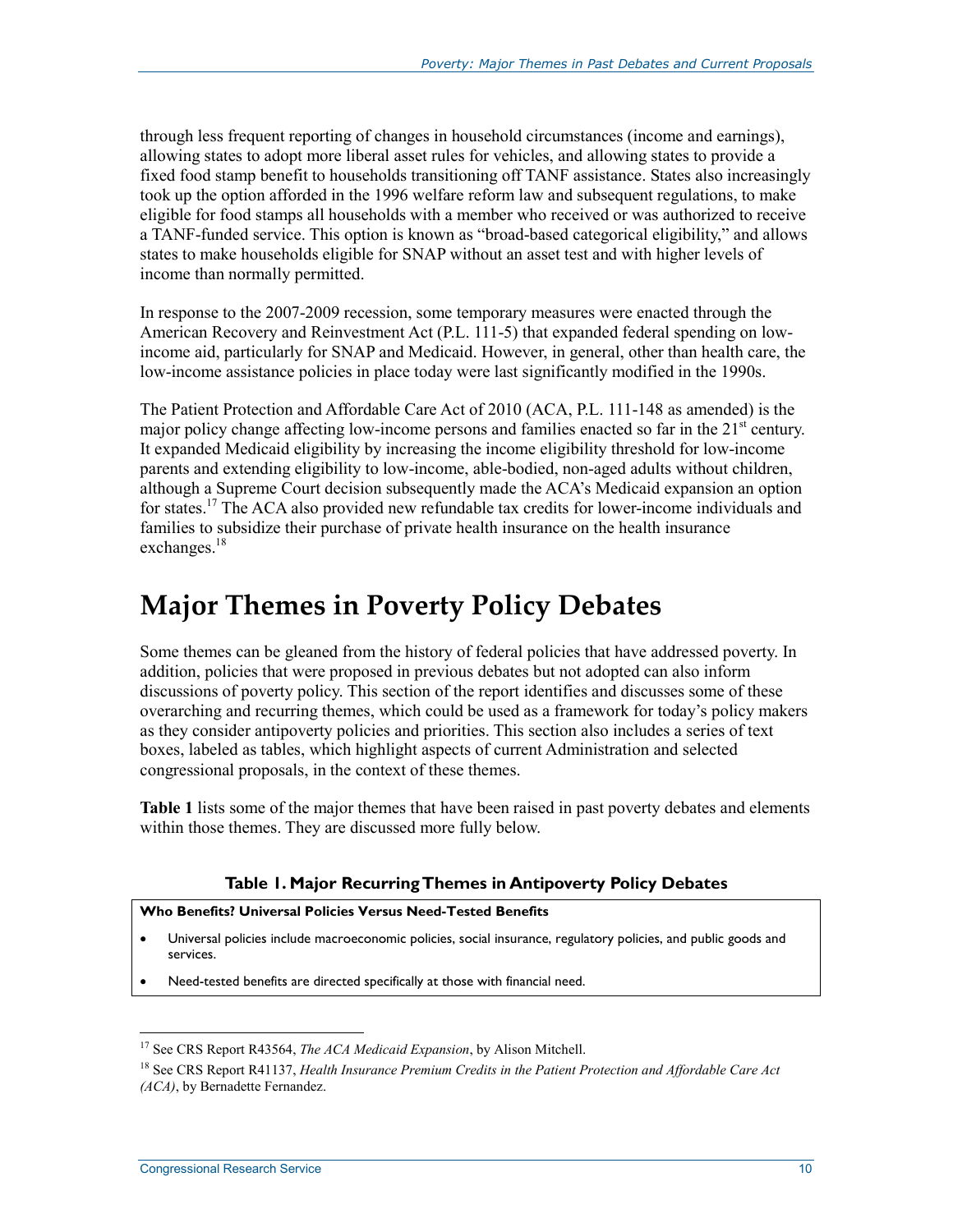#### **What Type of Intervention Strategy? Income, Services, or Employment**

- "Income Strategy"—directly provides cash to raise an individual's or family's purchasing power or subsidizes the purchase of certain goods and services, such as food, housing, and medical care.
- "Services Strategy"—provides a service intended to alter an individual's characteristics (e.g., low levels of education or skill) to permit the individual to function more effectively in the economy.
- "Employment Strategy"—provides a government-created job to offset a lack of jobs in the economy in general, or in specific locations or for specific groups.

#### **Should Conditions Be Placed on Recipients? Work and Other Behavioral Requirements**

- Social insurance programs base benefits on past work history.
- Need-tested programs sometimes require work or other behaviors (e.g., drug testing) as a condition of receiving aid, or place time limits on the receipt of aid.

#### **What Entity Should Design and Implement Policy? Concepts of Federalism**

- Current programs reflect mix of approaches, from strong federal control to maximum state flexibility.
- Private sector organizations play a variety of roles, depending on the program.

#### **How to Address Overlap and Duplication? Program Coordination, Service Integration, and Waivers**

• Multiple federal programs raise calls for coordination; approaches vary.

#### **Are Programs Effective? Experimentation**

- Controlled experiments with rigorous evaluation, versus flexibility for states in program design.
- Strengths and weaknesses of social science in informing social policy.

#### **What do Programs Cost? Budget Considerations**

- Program changes can result in more or less government spending.
- Budget neutrality and trade-offs among priorities.

**Source:** Congressional Research Service (CRS).

### **Universal Policies Versus Need-Tested Benefits**

As noted in the introduction to this report, the topic of poverty is much broader than a single program or set of programs. The terms "poverty" and "welfare" (typically thought of as cash assistance) are often intertwined in policy discussions but, in reality, poverty is affected by many aspects of public policy.

A subject of ongoing debate is whether policies related to poverty should rely on "universal" approaches—that is, apply to everyone—or be targeted specifically to those with financial need. Universal approaches include the following:

- macroeconomic policies that affect the overall health of the economy (such as broad spending and tax policies, and monetary policies);
- social insurance programs that cover all or most of the population and provide benefits in the event of specific circumstances (such as Social Security, Medicare, and Unemployment Insurance);
- legal policies (antidiscrimination laws) and regulatory policies (such as minimum wage laws); and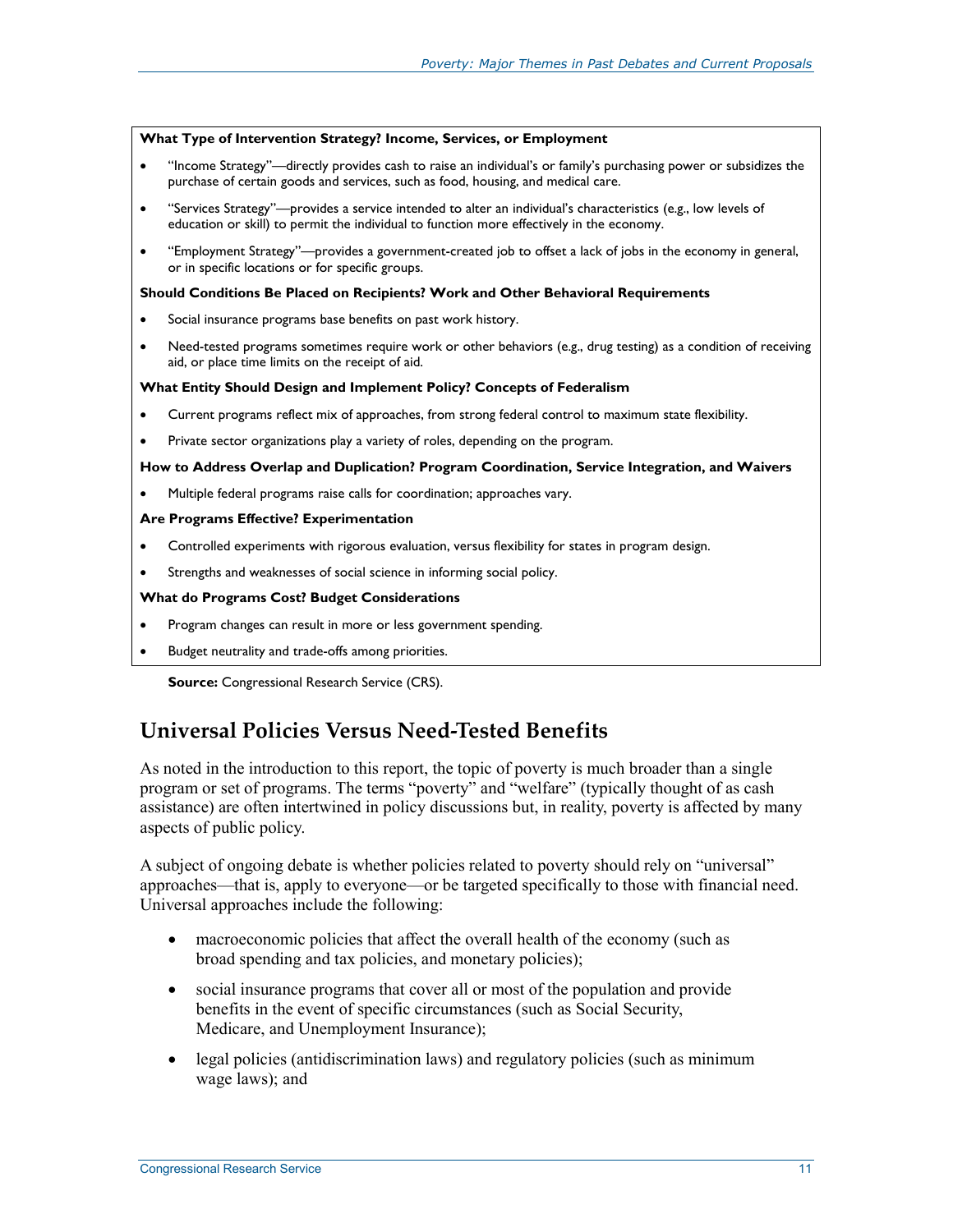• the provision of public goods and services (like free and universal public education) to the population at large.

Need-tested programs, such as TANF, SNAP, and Medicaid, provide benefits and services only to individuals or families that meet a test of financial need. That is, income and/or assets must be below a certain threshold for an individual or family to qualify for assistance. Access to these programs is also sometimes restricted to persons with certain characteristics (age, disability) or in certain family types (such as families with children).

The cited advantages and disadvantages of universal and targeted, need-tested policies reflect a combination of conceptual, political, and fiscal issues. Universal policies can transform society as a whole, defining rights and entitlements of citizenship (for example, free public education; work paying at least a minimum wage; work providing insurance against old age and disability). Universal policies lack the arbitrary nature of one person at a specified income level being eligible for a program, while another person with a slightly higher income is ineligible. Advocates of universal approaches also note that historically, political support for programs such as Social Security and Medicare has exceeded that of more narrowly targeted programs.<sup>19</sup> Universal programs, while not targeted on the poor, have been effective in addressing poverty. In terms of measured effectiveness, Social Security—a near universal program—may have been the most important of all antipoverty programs. As shown in this report's section on poverty trends ("Trends in Poverty"), large reductions in poverty among the elderly occurred from 1959 to the early 1970s. Poverty among the elderly declined as Social Security benefits were substantially increased.

Alternatively, need-tested programs target scarce public dollars directly to low-income populations. If a policy goal is to address certain conditions that are believed to be directly associated with poverty and circumstances of poor people, targeting dollars to smaller eligible groups through need-tested programs can provide more intensive benefits or services. Targeted programs also can ensure a "safety net" for those who may not be served by more universal policies. For example, Social Security is a universal program but benefits are based on an individual's work history; those with spotty employment records may not qualify for sufficient benefits to support themselves. Targeted programs also have been used to distinguish between the "deserving" and the "undeserving" poor, and can be used to encourage or require certain behaviors, such as work or abstaining from illegal drug use. Such policies can be controversial, however, as lawmakers hold different points of view about the "deserving" poor and whether it is appropriate to condition benefit receipt on certain behaviors. Also, a disadvantage often cited about targeted need-tested programs is that their political support tends to be weak, at least in part due to the smaller number of individuals they directly serve.

In reality, many universal social policies include targeted elements. For example, Social Security, which is a universal social insurance program, has a progressive benefit structure that replaces a higher proportion of wages at retirement or disability for lower wage earners than for higher earners. The refundable tax credits—the Earned Income Tax Credit, the Child Tax Credit, and the ACA health premium tax credit—combine elements of both universal and targeted policies. They are administered through a universal system; i.e., the federal income tax system, but the EITC and Child Tax Credit are primarily targeted to families with children. While targeted to lower-income

<sup>&</sup>lt;sup>19</sup> For example, see Theda Skocpol, "Targeting within Universalism: Politically Viable Policies to Combat Poverty in the United States," in *The Urban Underclass*, ed. Christopher Jencks and Paul E. Peterson (Washington, DC: The Brookings Institution, 1991), pp. 411-436.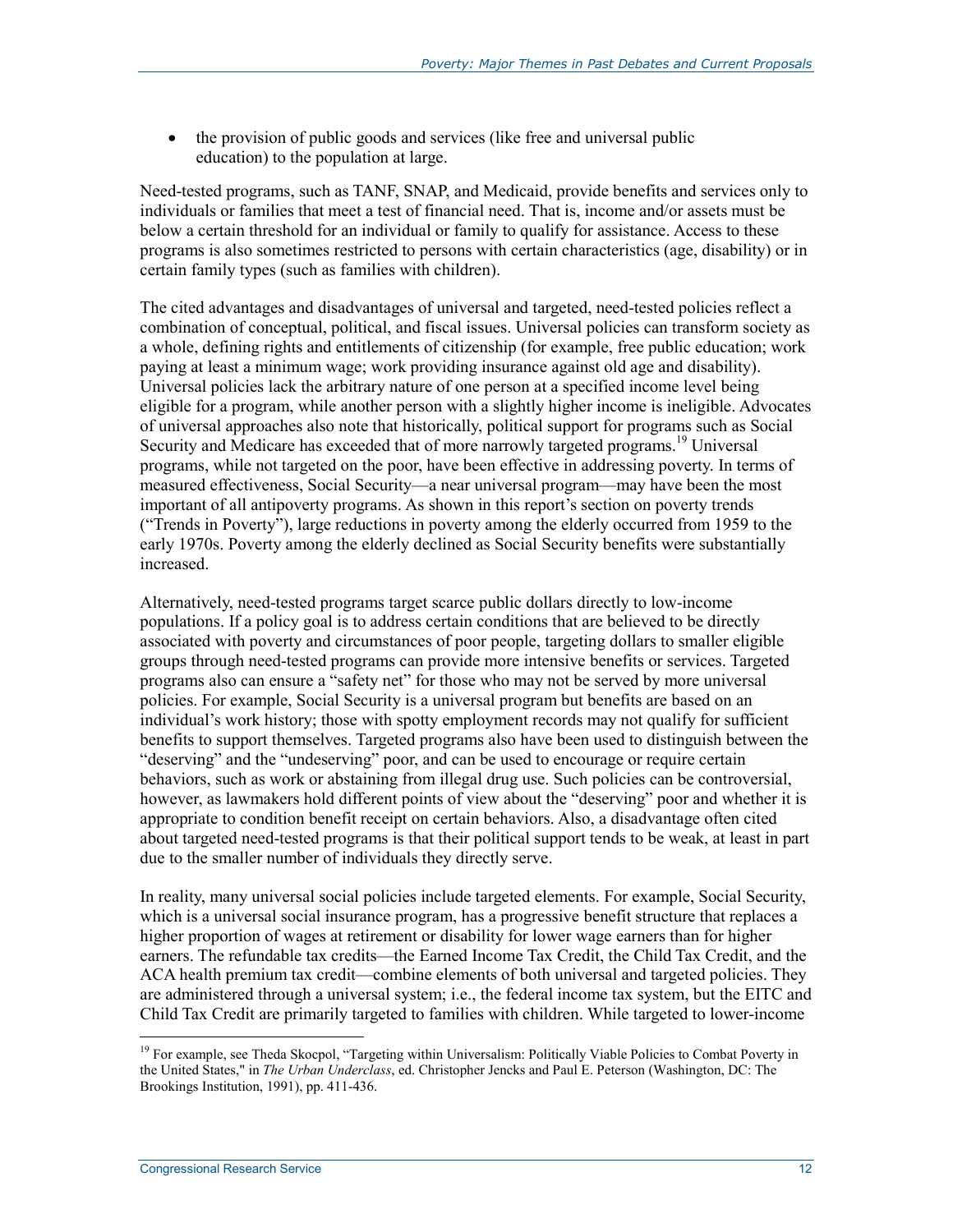persons, these three refundable tax credits are not confined to the poor and "phase out" well above the poverty line (e.g., the tax credit for health insurance premiums phases out at 400% of the federal poverty line).

### **Table 2. Selected Policies of the Obama Administration**

The following highlights policies proposed or enacted during the Administration of President Obama, and includes actions taken in 2009 to address the effects of the economic recession; health reform under the Affordable Care Act (ACA) of 2010; and budget and legislative proposals made in 2010 through 2014.

**Universal and Targeted Policies:** The President's policies include both universal and targeted elements. The proposed increase in the minimum wage to \$10.10 per hour would affect all workers earning less than that amount. The ACA combined both universal policies (rules for health insurance plans, such as prohibiting denial of coverage for pre-existing conditions) and targeted, low-income policies to expand health insurance coverage and provide a refundable tax credit to assist with premium costs. The Administration's pre-Kindergarten proposal combines targeted funding to states for low-income children with aspirational language to achieve "universal pre-K."

**Combination of Strategies, including Employment Strategy:** Some of the Administration's key initiatives related to low-income households promote the income strategy of "make work pay," through an increased minimum wage and expansion of the Earned Income Tax Credit and Affordable Child Tax Credit. Other income strategies include expansion of Medicaid and health insurance premium tax credits through the ACA, and maintenance of the open-ended entitlement nature of SNAP. The Administration also has proposed service strategies, including expansion of pre-Kindergarten and smaller-scale initiatives such as maternal and infant home visiting; and employment strategies such as the Pathways Back to Work program proposed in the American Jobs Act of 2011, which would have created subsidized employment programs for unemployed low-income adults and low-income youth.

**Research and Evaluation:** President Obama has called for "the use of evidence and evaluation to ensure we are making smart investments with our scarce taxpayer dollars." Elements of the "evidence and innovation" agenda include the Social Innovation Fund administered by the Corporation for National and Community Service, the Investing in Innovation Fund administered by the Department of Education, investments in programs shown by rigorous evaluations to be effective (such as maternal and infant home visiting and teen pregnancy prevention models), as well as an effort to allow waivers of TANF work participation standards to enable states to evaluate welfare-towork initiatives using alternative measures.

**Budget Considerations:** Many of the Obama Administration initiatives did or would result in additional federal spending but were often proposed as part of larger packages that included off-setting provisions, including both cuts in spending and tax increases.

**Source:** Congressional Research Service (CRS), based on Administration documents.

### **Income, Services, or Employment**

Strategies to address poverty have been characterized as falling into three general categories: (1) the income strategy; (2) the services strategy; and (3) the employment strategy. Each strategy reflects a different theory of the character and causes of poverty and, over time, elements of each strategy have been present in federal poverty policy. However, today and for most of the period since the Great Depression, federal policy has emphasized the income and services strategies.

### **The Income Strategy**

One strategy to address poverty is to provide money to the poor. That is, governments provide economic assistance—in cash or in kind—directly to low-income families. This strategy directly addresses the problem of low income by raising the purchasing power of recipient families and individuals, by providing cash or subsidizing the purchase of specific necessities such as food, housing, and medical care. Noncash benefits (such as SNAP, housing assistance, and Medicaid)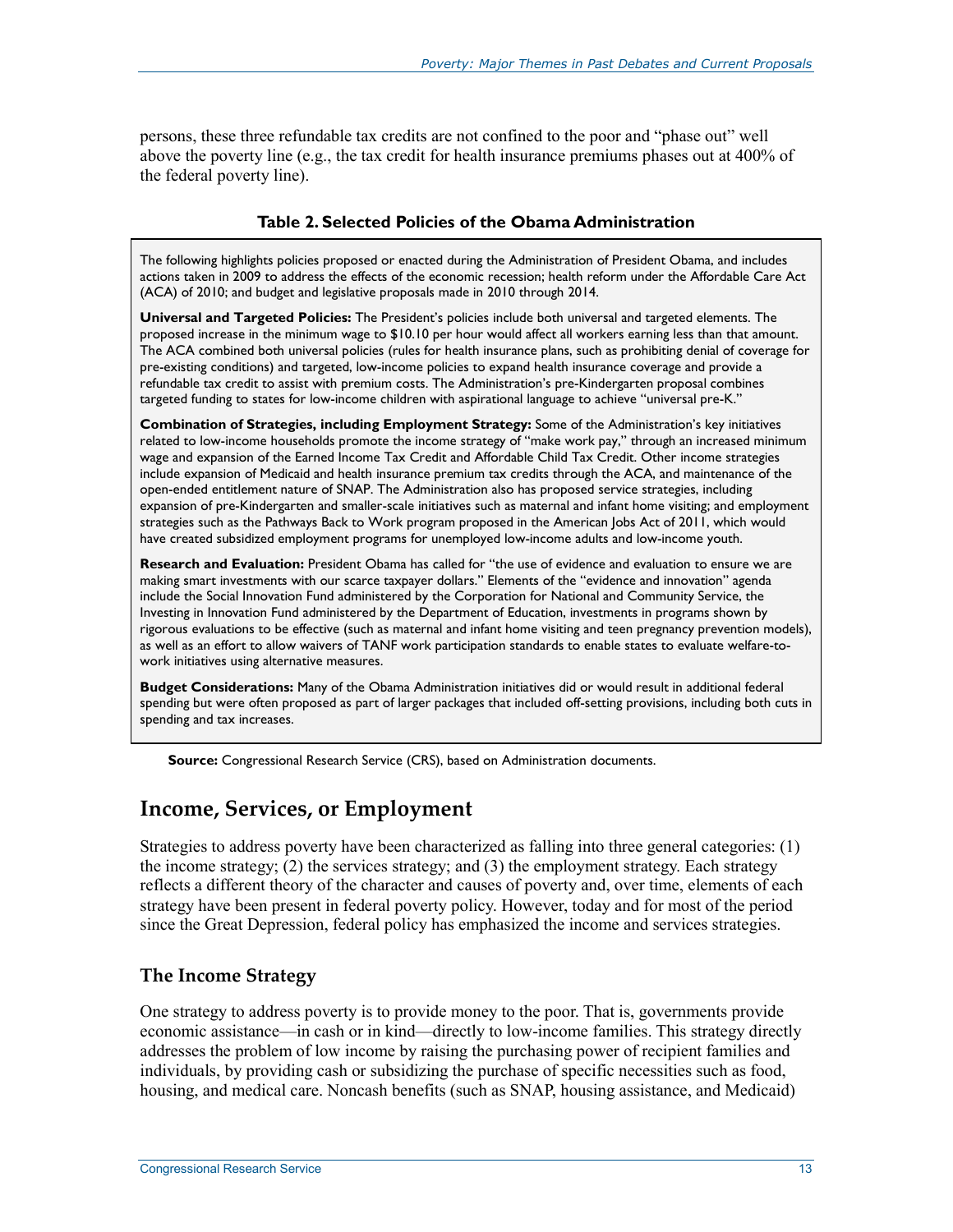raise purchasing power both by subsidizing the purchase of the specific necessity, and freeing up income that would otherwise be used for that purchase to buy other goods and services.

Historically, the income strategy has been the dominant poverty policy since the Great Depression. Social insurance programs, while not specifically targeted toward the poor, provided benefits to those who lost their jobs due to selected circumstances, namely old age, disability, death of a breadwinner (i.e., survivors benefits), or involuntary unemployment. Need-tested benefits were provided to low-income groups who were not expected to work. In 1935, when federal aid to states for need-tested benefits was established, single mothers with children were a group that society did not expect to work.

Over time, income support expanded, in both the populations served and the form in which it was provided. Noncash benefits—food, housing, and ultimately medical assistance—became available to groups who were not necessarily eligible for cash aid. As noted above, noncash benefits increase the ability of lower income people to obtain certain necessities. They also may serve other interests, such as increasing consumption of food in support of agricultural policies, promoting construction of housing, and increasing the use of medical care.

A current incarnation of the income strategy is policies intended to "make work pay," by providing expanded benefits to low-income families who have a working member, particularly low-income working families with children. Public policies now encourage and/or require parents with children to work. This group remains eligible for temporary cash assistance but is also the focus of "make work pay" policies such as the EITC, child care subsidies, and medical assistance. The EITC is now a larger program (in terms of people and dollars) than AFDC/TANF cash assistance has ever been for families with children.

The impact of income support in terms of raising purchasing power and alleviating the material hardship associated with poverty can be measured, and such impacts have been shown in the short-term.<sup>20</sup> A short-term assessment of the effectiveness of additional income in alleviating material hardship, as compared to addressing a root cause of poverty, does not require a specific "diagnosis" or theory about the cause of an individual or family's poverty.

The income strategy can also produce longer-term outcomes in terms of a family's well-being, though these impacts are harder to measure. Some research suggests that increasing resources for families improves their children's educational, behavioral, and health outcomes.<sup>21</sup> On the other hand, research has also shown some evidence that work disincentives in income support programs can reduce an individual or family's earned income over the long-term.<sup>22</sup>

<u>.</u>

<sup>20</sup> For example, see CRS Report RL33289, *Social Security's Effect on Child Poverty*, by Thomas Gabe; CRS Report R41777, *Antipoverty Effects of Unemployment Insurance*, by Thomas Gabe and Julie M. Whittaker; and CRS Report R41999, *The Impact of Refundable Tax Credits on Poverty Rates*, by Margot L. Crandall-Hollick.

 $21$  The association between low income and negative child outcomes has been the subject of considerable research. See a summary of the research in *Consequences of Growing Up Poor*, ed. Greg J. Duncan and Jeanne Brooks-Gunn (New York: Russell Sage Foundation, 1997). Additionally, a number of the welfare reform experiments in the 1990s examined the impact of programs on child well-being. They found that programs that increased employment *and*  income tended to produce positive impacts in terms of child outcomes for preschool and school-aged children. Programs that did not increase incomes produced no such positive impact. See Pamela A. Morris, Aletha C. Huston, and Greg J. Duncan, et al., *How Welfare and Work Policies Affect Children: A Synthesis of Research*, MDRC, The Next Generation, New York, March 2001.

<sup>&</sup>lt;sup>22</sup> A large body of economic literature has developed over the years examining the effects of assistance programs on economic and family formation behavior. For an early review of the impact of benefit programs (including social (continued...)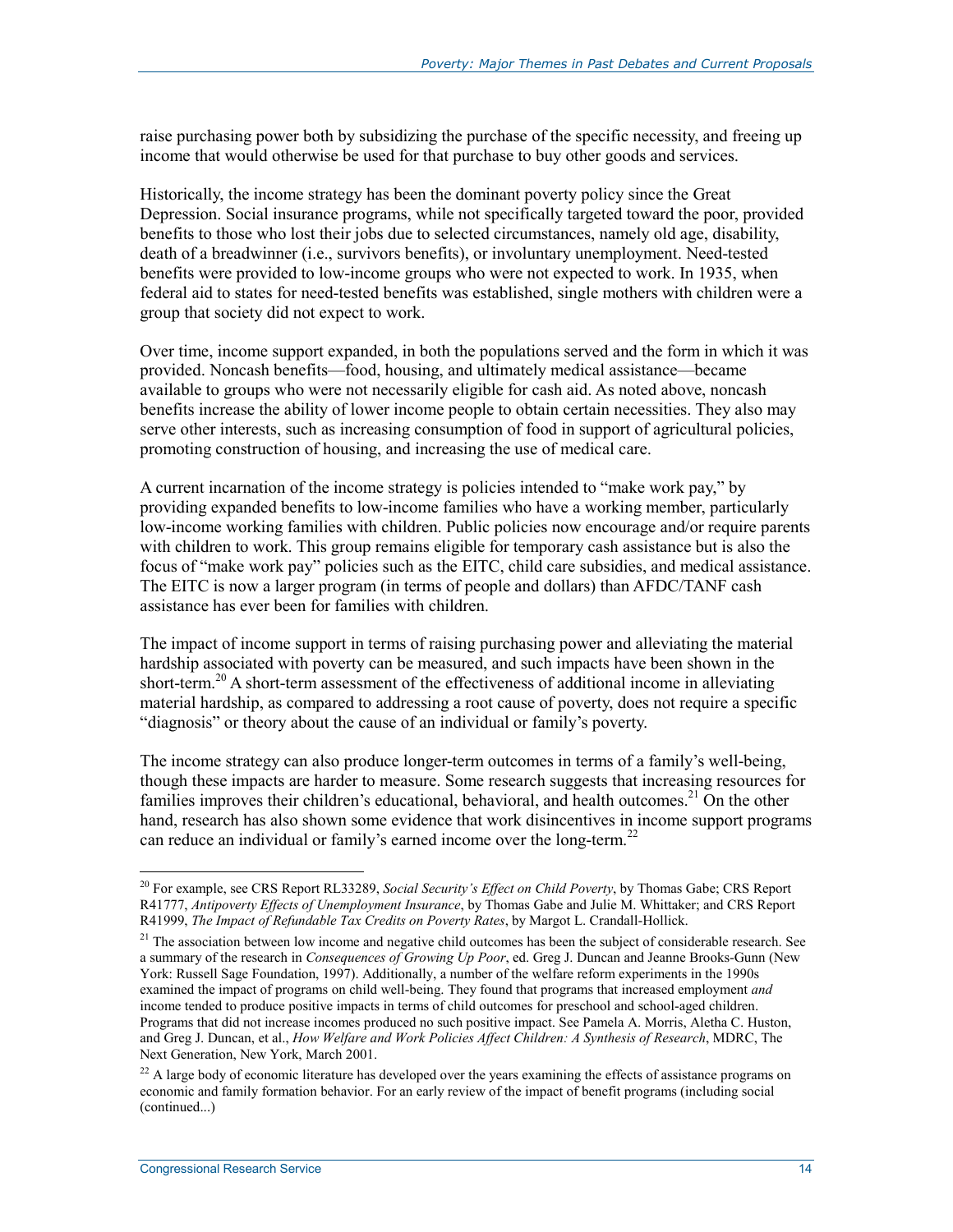### **The Services Strategy**

This strategy attempts to address poverty by providing a service designed to change or prevent certain behaviors and to improve an individual's ability to function in the economy. Services are intended not only to alleviate the effects of low income, but to address the root causes of poverty. They are based on a specific "diagnosis" of the cause of an individual's poverty. For example, if poverty is caused by low levels of educational attainment or skills, education or job training programs can address this deficiency through services designed to raise an individual's "human capital." If poverty is caused by lack of "soft skills," life skills classes can address this concern through training on the basics of functioning in the workplace. If poverty is caused by substance abuse, drug and alcohol treatment programs can address the problem by treating addiction.

The federal government and states operate a range of education, employment, and social services programs that address varying needs. The services strategy is the one most associated with President Johnson's War on Poverty and many of the programs that began in that era (such as Head Start, Job Corps, federal aid to poor school districts, and aid to disadvantaged college students). While an important part of the nation's system of need-based benefits, service programs tend to be smaller in terms of dollars than income support programs. Also, unlike some income support programs, services are typically not established as entitlements to individuals and thus, the demand for services often exceeds the supply.

The services strategy has been criticized as not directly addressing poverty. Some argue that the primary beneficiaries of service programs may be the professionals and organizations that provide these services (educators, social workers, case managers). In addition, labor-intensive services can be costly.

The effectiveness of services is subject to differences in the quality of their implementation. Moreover, the impacts of services are difficult to measure and often can be demonstrated only over the long-term rather than showing an immediate effect. The early evaluation research through the 1980s often produced findings suggesting that programs did not have their intended impact.<sup>23</sup> However, the research on mandatory participation in welfare-to-work services during the welfare reform experiments of the 1980s and 1990s found that such programs did tend to increase work and reduce welfare receipt (though mandatory participation in such services alone did not raise incomes or reduce poverty).<sup>24</sup> Evaluations of other types of services also began to show positive effects, with some examples being early childhood development programs, career

<sup>(...</sup>continued)

insurance programs) on work, savings, and income distribution, see Sheldon Danziger, Robert Haveman, and Robert Plotnick, "How Income Transfers Affect Work, Savings, and the Income Distribution," *Journal of Economic Literature*, vol. 19, no. 3 (September 1981), pp. 975-1028. For a review of how low-income assistance programs, particularly cash assistance to needy families with children, affect both work and family formation, see Robert Moffitt, "Incentive Effects of the U.S. Welfare System: A Review," *Journal of Economic Literature*, vol. 30, no. 1 (March 1992), pp. 1-61.

<sup>&</sup>lt;sup>23</sup> For example, sociologist Peter Rossi, in summing up the state of evaluation research in 1987, concluded that "... a reasonable summary of the findings is the expected value of the effect of any program hovers around zero." See Peter Rossi, "The Iron Law of Evaluation and Other Metallic Rules," *Research in Social Problems and Public Policy*, vol. 4 (1987), pp. 3-20.

 $^{24}$  For a discussion of welfare reform research from the 1970s to the 2000s, see Judith M. Gueron and Howard Rolston, *Fighting for Reliable Evidence* (New York: Russell Sage, 2013).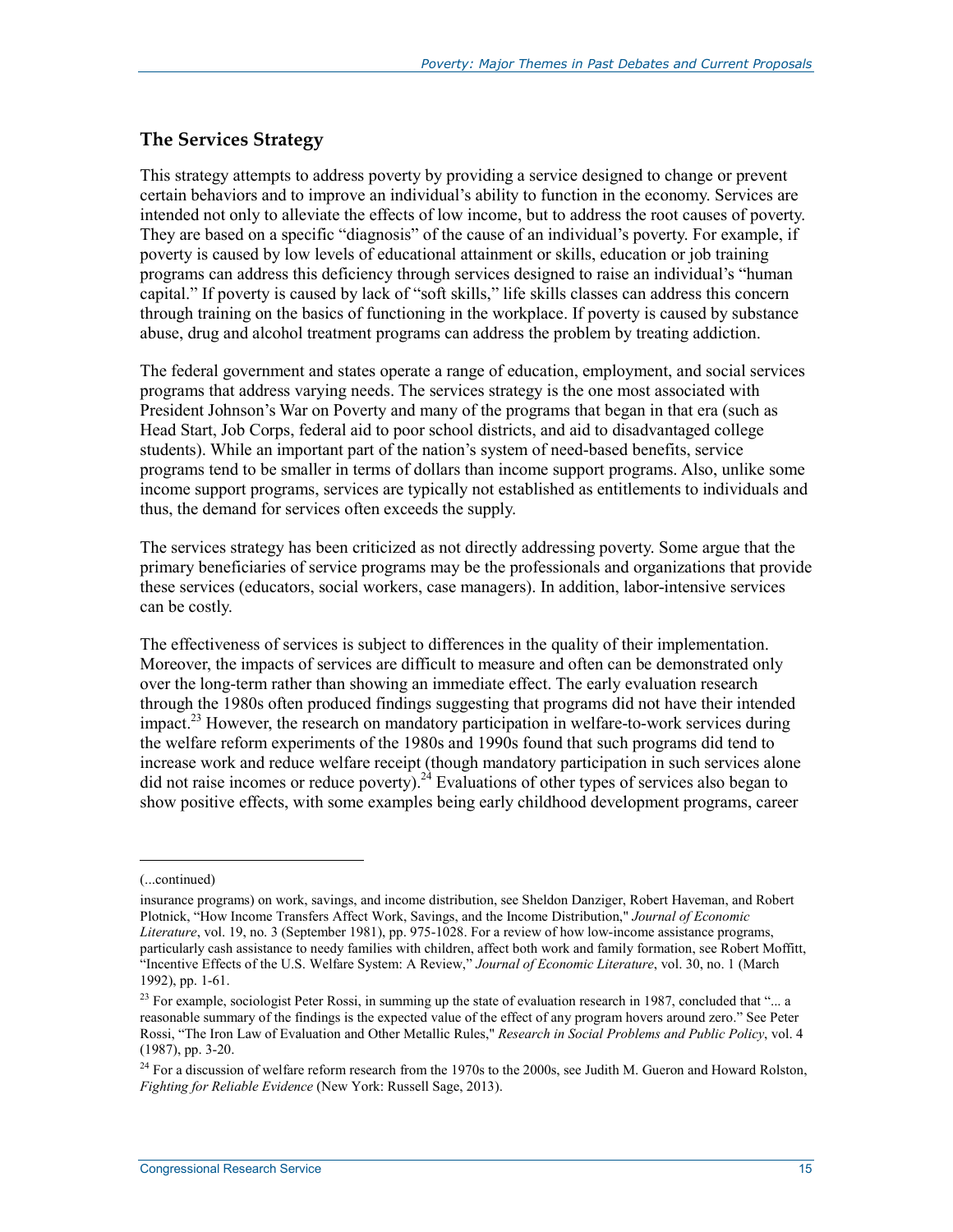academies for high school technical and vocational education, and nurse home visiting for newborns and their parents.<sup>25</sup>

### **The Employment Strategy**

It is often said in discussions of macroeconomic policies that a job is the best antipoverty program. This is usually cited in the context of fiscal and monetary policies intended to spur the growth of private sector employment. On the other hand, a targeted employment strategy that includes direct government job-creation or subsidized employment has been the "road less taken" during the history of poverty policy. Major examples of the employment strategy were public works employment under the Works Progress Administration (WPA) during the Great Depression, and public service employment under the Comprehensive Employment and Training Act (CETA) in the  $1970s.<sup>26</sup>$ 

While not widely used in practice, the targeted employment strategy has been part of a number of different poverty and welfare reform discussions. During economic downturns, there have been numerous calls to revive programs such as the Depression-era WPA to put people back to work. Some have advocated replacing cash assistance with a program that would provide a governmentfinanced job as a last resort.<sup>27</sup> The welfare reform proposals of both President Carter and President Clinton envisioned expanded public service employment for unemployed single mothers on cash assistance.

In theory, TANF—as a broad-based block grant—could be used on an ongoing basis to provide subsidized private or public sector employment or community service jobs. In practice, TANF has used these strategies sparingly, relying instead on getting recipients to take unsubsidized jobs and providing transitional income support when they obtained those jobs. The exception was in 2009 and 2010, when additional TANF funding was provided in response to the recession, under the American Recovery and Reinvestment Act, that could be directed to subsidized employment.

<sup>&</sup>lt;sup>25</sup> For a discussion of the evaluation literature on early childhood programs, see Gregory Camilli, Sadako Vargas, and Sharon Ryan, et al., "Meta-Analysis of the Effects of Early Education Interventions on Cognitive and Social Development," *Teachers College Record*, vol. 112, no. 3 (March 2010), pp. 579-620. Career academies are evaluated in James J. Kemple, *Career Academies: Long-Term Impacts on Labor Market Outcomes, Educational Attainment, and Transitions to Adulthood*, MDRC, New York, June 2008. The literature on effectiveness of nurse home visiting programs is discussed in U.S. Department of Health and Human Services, Administration for Children and Families, *Home Visiting Programs: Reviewing Evidence of Effectiveness,* OPRE Report #2014-13, June 2014.

 $^{26}$  The federal government also subsidizes employment through tax benefits targeted to firms that hire certain disadvantaged individuals. However, these tax programs are relatively small and benefit relatively few individuals See CRS Report RL30089, *The Work Opportunity Tax Credit (WOTC)*, by Christine Scott.

<sup>&</sup>lt;sup>27</sup> In 1972, the Senate Finance Committee, in considering legislation that would have replaced AFDC with a negative income tax, rejected the guaranteed income approach and instead included a proposal that would have made married couples or single mothers with school-age children ineligible for assistance but eligible for a guaranteed job, funded entirely by the federal government. This proposal was not included in the final legislation, enacted as the Social Security Amendments of 1972. See U.S. Congress, Senate Finance, *Social Security Amendments of 1972*, Report to Accompany H.R. 1,  $92<sup>nd</sup>$  Cong.,  $2<sup>nd</sup>$  sess., September 26, 1972, S. Rept. 92-1230, p. 3.

A number of authors on poverty and inequality have proposed large scale jobs programs, including Mickey Kaus, William Julius Wilson, Sheldon Danziger and Peter Gottschalk, and Steven Teles. See discussions in Mickey Kaus, *The End of Equality* (New York: Basic Books, 1992); William Julius Wilson, *When Work Disappears: The World of the New Urban Poor* (New York: Alfred A. Knopf, 1996); Sheldon Danziger and Peter Gottschalk, *America Unequal* (New York: Russell Sage Foundation, 1995); Steven M. Teles, *Whose Welfare? AFDC and Elite Politics* (Lawrence, KS: University Press of Kansas, 1996).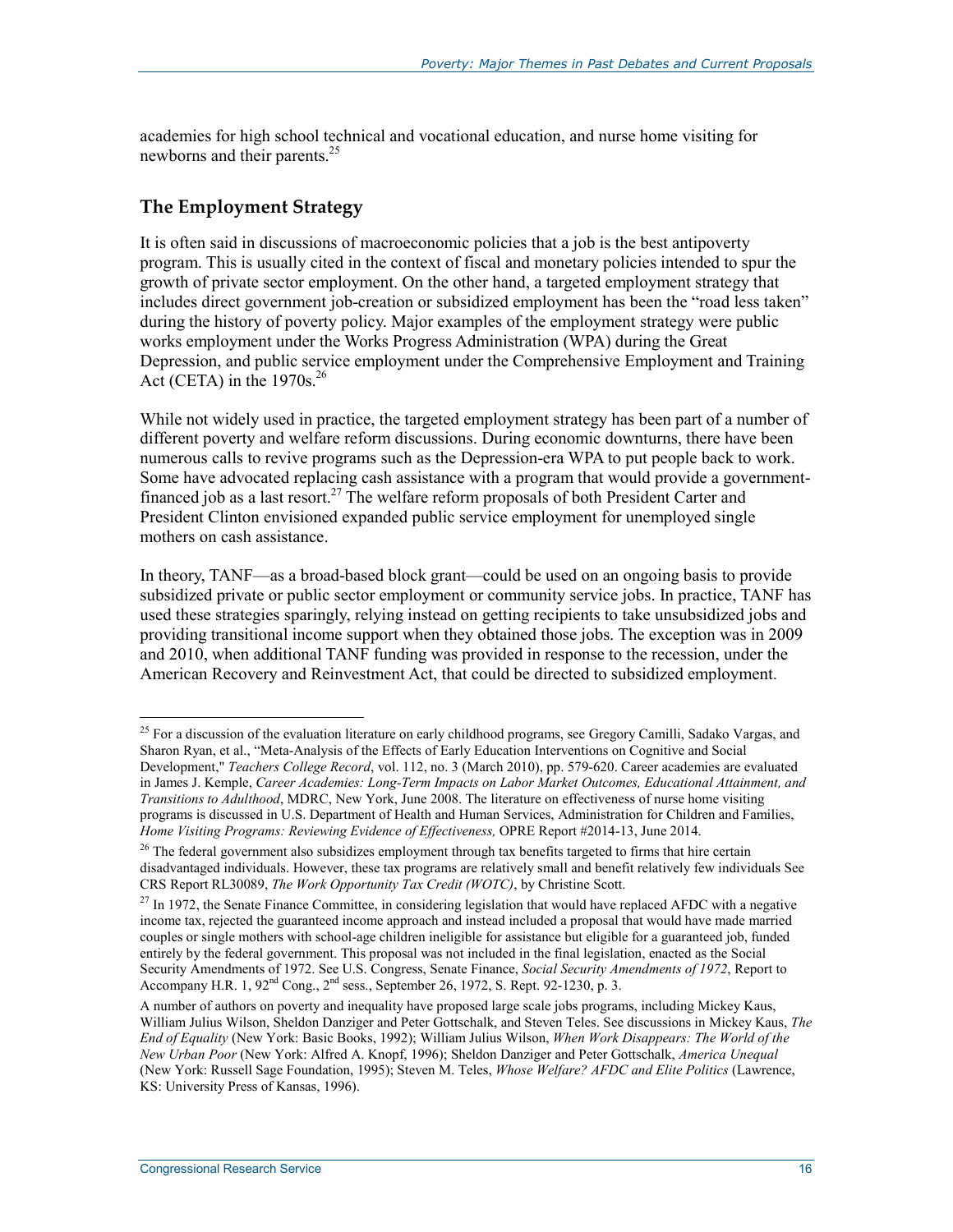The employment strategy assumes poverty is caused by a lack of job opportunities, in specific time periods such as recessions, in specific locations, or for specific groups. The impact of government job-creation is difficult to measure, the main impediment being whether a job would have existed anyway in the absence of the government's actions to create that job. During the CETA years, there was some evidence of "substitution" and concern that regular public sector employees were being displaced by new CETA workers, but this largely disappeared when the program was targeted more specifically on low-income, disadvantaged individuals.<sup>28</sup>

### **Table 3. Representative Ryan's "Opportunity Grant" and Other Antipoverty Strategies**

Representative Paul Ryan announced his plan to reduce poverty on July 24, 2014. The plan was released as a discussion draft from the House Budget Committee, titled *Expanding Opportunity in America*. In a press release accompanying the plan, Representative Ryan said:

*So with this discussion draft, I want to start a conversation. I want to talk about how we can expand opportunity in America. I don't have all the answers; nobody does. But by working together, we can build a healthy economy and help working families get ahead.*

**Targeted Policies:** Representative Ryan's proposal would permit states to consolidate funding from selected lowincome programs, including SNAP, TANF, subsidized housing, child care, energy assistance, and others, into a single "Opportunity Grant," which would begin as a pilot project. Other aspects of the Ryan proposal include expansion of the EITC; education reforms focused largely, but not exclusively, on programs serving low-income children and postsecondary students; and sentencing and other reforms to the criminal justice system.

**Combination of Strategies:** The Opportunity Grant emphasizes case management, which might be considered a service strategy. States would designate service providers that would work with each individual family to develop a customized plan for that family's situation. However, states could choose to apply any of the major strategies services, income, employment—to address a family's poverty. While the education and job training components of the Ryan proposal would fall into the service strategy, the discussion draft also proposes expansion of the EITC, to provide additional income for lower wage workers.

**Conditions on Assistance:** In administering the Opportunity Grant, states would have to enforce work requirements similar to those in TANF. Recipients of assistance would be required to sign contracts outlining their responsibilities and would be held accountable to these commitments.

**Federalism:** States would have wide discretion in designing and administering their Opportunity Grant, which would consolidate a number of existing low-income programs into a single payment. The proposal also envisions private organizations playing a major role in delivering services under the Opportunity Grant. Separately, the Ryan proposal also would consolidate Head Start, certain elementary and secondary education programs, and job training programs into state-administered block grants.

**Research and Evaluation:** The Opportunity Grant is proposed as a pilot program and would require states to track outcomes, such as people finding work and getting off of assistance. States and service providers would be held accountable for certain outcomes, and would be encouraged to evaluate their programs using randomized controlled experiments where possible. The plan also calls for creation of a Commission on Evidence-Based Policy Making that would advise Congress on the collection and use of data and rigorous evaluation techniques.

**Budget Considerations:** The discussion draft says the Opportunity Grant would be "deficit neutral" relative to current law. To offset the cost of an expanded EITC, the plan would eliminate certain programs considered to be ineffective, including the Social Services Block Grant, the Fresh Fruits and Vegetables Program, the Economic Development Administration, and the Farmers' Market Nutrition Program. The plan would also require the use of Social Security numbers to claim the Additional (refundable) Child Tax Credit.

<sup>28</sup> For an overview of federal job creation programs for welfare recipients, see CRS Report 95-761, *Work Programs for Welfare Recipients: A Look at Past Efforts*, by Karen Spar (out-of-print, available to Congress on request).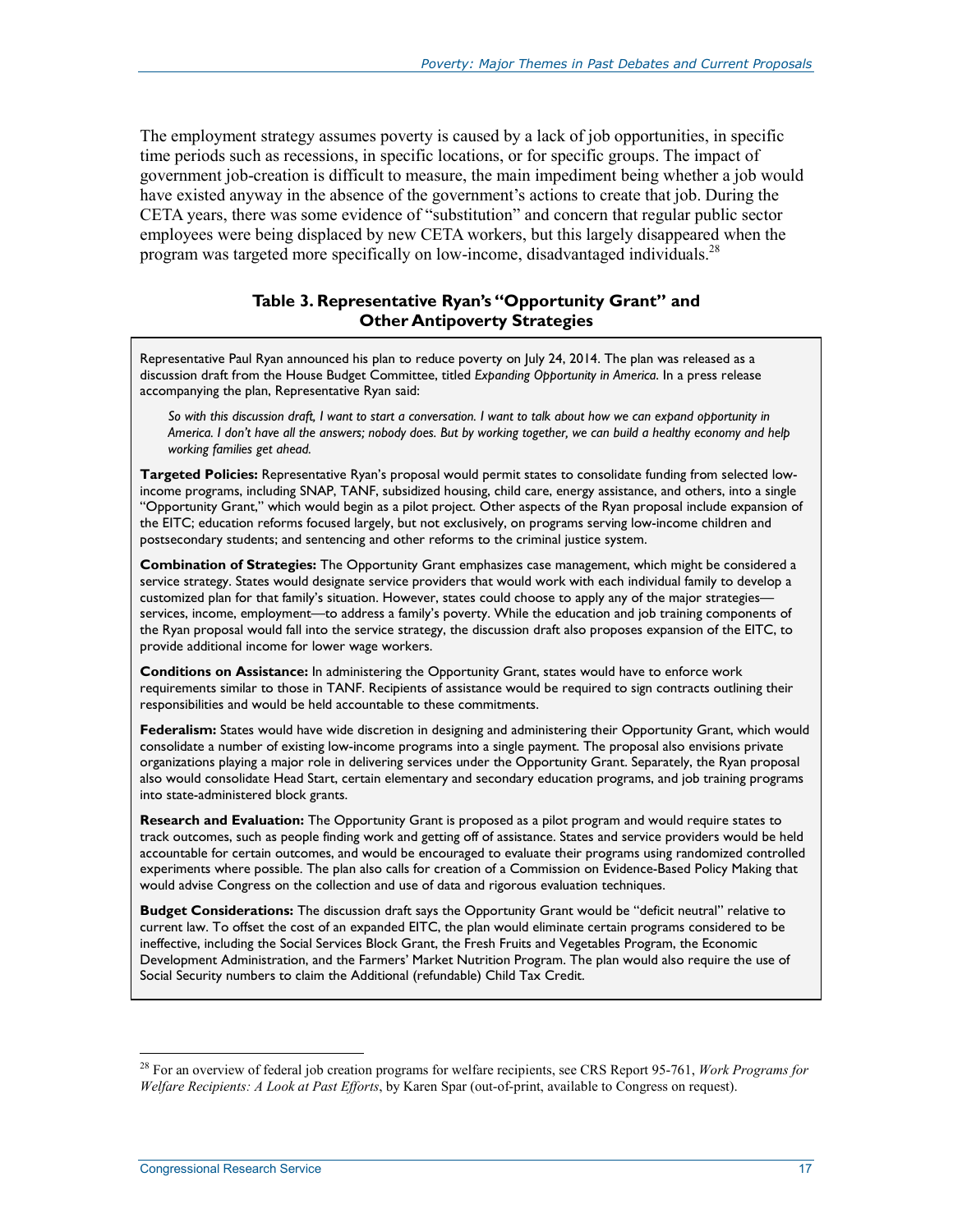**Source:** Congressional Research Service (CRS), based on "Expanding Opportunity in America," a discussion draft from the House Budget Committee, July 24, 2014; available at http://budget.house.gov/uploadedfiles/ expanding\_opportunity\_in\_america.pdf

### **Work and Other Requirements for Recipients of Aid**

The degree to which antipoverty policies should either encourage or require conformity to social norms has been debated over time. Most often, debate focuses on whether and how programs should encourage the social norm of work for able-bodied adults. Social insurance programs generally base their benefits on *past* work, and benefits are paid upon certain events (old age, disability, involuntary unemployment) that cause an individual to lose his or her paycheck. On the other hand, as discussed earlier, need-tested cash benefits were initially paid to groups that were not expected to work. As expectations changed with respect to single mothers, policies evolved to provide incentives to work and eventually to require work, or participation in activities that would lead to work, as a condition of receiving cash aid. Debates over the relationship between welfare and work also led to participation requirements in certain noncash programs, such as food stamps (now SNAP) and housing assistance for some groups.<sup>29</sup>

Assistance has also been conditioned on behaviors other than work. Prior to administrative and court decisions in the 1960s, cash aid to single-parent families was conditioned on the mother maintaining a "suitable home" for the children. Aid was prohibited in some states to families with children born out-of-wedlock, or to single-mother families with a "man in the house." Under current TANF policies, states have the option to require certain recipients to undergo drug tests, and to condition aid on compliance with other behavioral requirements such as keeping children in school.<sup>30</sup> There has been experimentation (in New York City and Memphis) with a "conditional cash transfer program," that provides financial rewards to families that meet certain goals relating to their children's education, preventive health care, and parent's employment.<sup>31</sup>

A tradeoff exists between the policy goals of conditioning aid on work or other behaviors and short-term poverty alleviation. Conditional aid might cause some families with financial need to leave the rolls as a result of sanctions for failure to meet requirements, or could deter some families from coming onto the rolls in the first place. For example, the rate of participation among families that were financially eligible to receive AFDC increased in the late 1960s following the elimination of behavioral rules such as the "man in the house" rule. However, following the 1996 welfare reform and its emphasis on work requirements, the participation rate among financially eligible families declined precipitously, from an estimated 86% in 1992 to 34% in 2011. Under food stamps/SNAP in the 2000s, states increasingly made their employment and training programs voluntary and also reduced some barriers to applying for and receiving benefits. The rate of receipt among SNAP-eligible households increased over the decade, from an estimated 50% in 2000 to 83% in 2011.32

<sup>29</sup> See discussion of work requirements in cash, food, and housing assistance programs in CRS Report R43400, *Work Requirements, Time Limits, and Work Incentives in TANF, SNAP, and Housing Assistance*, by Gene Falk, Maggie McCarty, and Randy Alison Aussenberg.

<sup>30</sup> See discussion in CRS Report R42394, *Drug Testing and Crime-Related Restrictions in TANF, SNAP, and Housing Assistance*, by Maggie McCarty et al.

<sup>&</sup>lt;sup>31</sup> For an evaluation of New York City's program, see James Riccio, Nadine Dechausay, and Cynthia Miller, et al., *Conditional Cash Transfers in New York City. The Continuing Story of the Opportunity NYC—Family Rewards Demonstration*, MDRC, New York, NY, September 2013.

<sup>32</sup> U.S. Department of Health and Human Services, *Welfare Indicators and Risk Factors*, Thirteenth Report to (continued...)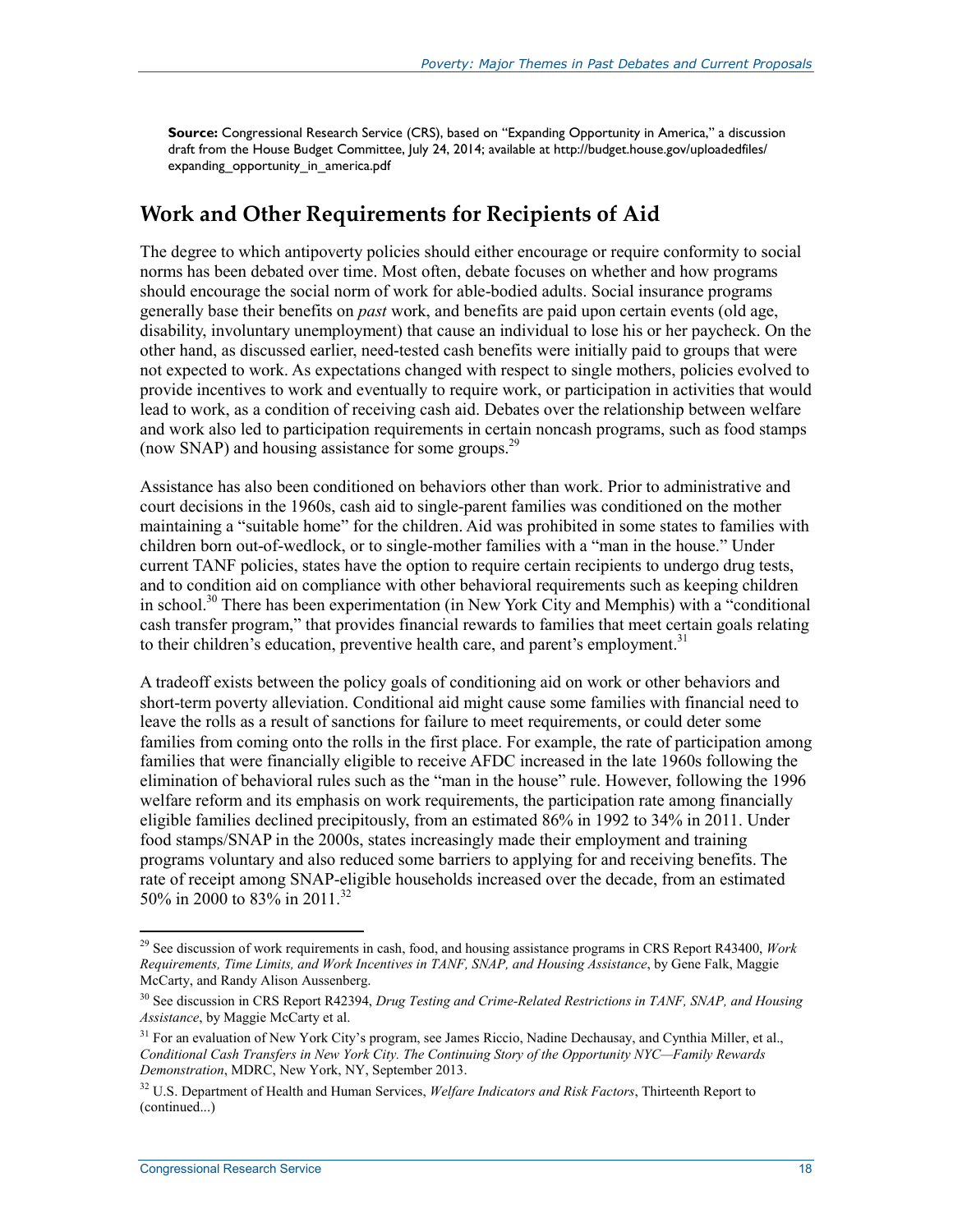Placing conditions on benefit receipt might serve to "screen out" those who are less in need of a benefit or service. That is, the cost to recipients of meeting conditions and requirements for aid might exceed the benefit of receiving the aid, and cause certain individuals not to seek assistance or to drop off the benefit rolls. Conditions that promote conformity with a social norm, such as work, might also help integrate aid recipients into the mainstream of society and the economy, which might produce a reduction in poverty over the long-term.

### **Table 4. Pathways Out of Poverty Act (H.R. 5352)**

The Pathways Out of Poverty Act was introduced by Representative Barbara Lee on July 31, 2014, and is the only congressional proposal discussed in this report currently in legislative form. It is an omnibus bill with the overall purpose being "to strengthen and expand proven antipoverty programs and initiatives." H.R. 5352 incorporates proposals previously introduced in other bills, and includes provisions related to pre-Kindergarten; Pell Grants and student loans; a proposed youth Promise Grant program; housing; TANF; SNAP and child nutrition programs; Unemployment Insurance and related programs, including the now-expired Emergency Unemployment Compensation program; subsidized employment; discrimination based on an individual's employment status; minimum wage; EITC, the Child Tax Credit, and the Dependent Care Tax Credit. The bill would require the Congressional Budget Office to prepare "poverty impact" statements on pending legislation.

**Universal and Targeted Policies:** The bill addresses poverty through proposals with universal application (increased minimum wage, converting the mortgage interest deduction to a credit, Unemployment Insurance changes), as well as changes to existing need-tested programs (TANF, SNAP, housing) and new targeted initiatives (Promise Grants for youth). The bill also includes policies that combine universal and targeted elements (pre-Kindergarten).

**Combination of Strategies, Including Employment Strategy:** The bill proposes changes to existing income support programs (TANF cash assistance, EITC, and housing assistance) and services programs (pre-Kindergarten). It also would create publically-funded or subsidized jobs for low-income persons: authorizing \$2 billion in funding for subsidized jobs for unemployed, low-income adults; \$1.5 billion for employment for low-income youth; and TANF matching grants for subsidized employment. (Subsidized jobs for low-income adults and youth are similar to proposals made by the Obama Administration in the Pathways Back to Work provisions of the American Jobs Act of 2011.)

**Conditions on Assistance:** The bill would revise TANF work participation standards to permit states to receive credit for cash assistance recipients who are participating in job search and educational activities, without any limit. (Current law limits counting of these activities to a certain amount.) The bill also would allow states to count individuals who are not receiving TANF cash, but who are in TANF-funded subsidized employment, toward meeting the work standard.

**Federalism:** The bill includes initiatives that would affect federal, state, and local governments. It would make changes to the tax code; increase funding for the flexible TANF block grant to states; make grants to states for pre-Kindergarten programs; and award Promise Grants to local governments to address the needs of at-risk youth.

**Research and Evaluation:** The bill would establish a Federal Interagency Working Group on Reducing Poverty with the goal of reducing poverty by half in ten years. The working group would be chaired by the Secretary of Health and Human Services and led by a Staff Director of National Poverty Policy appointed by the Secretary of Housing and Urban Development, and would include representatives from agencies administering low-income assistance programs. The group would be charged with developing a strategy to meet the goal of reducing poverty by half in ten years and making periodic reports to Congress.

**Budget Considerations:** Many of the provisions in the Pathways Out of Poverty Act would result in additional federal spending, although no cost-estimate is available for the bill.

**Source:** Congressional Research Service (CRS), based on H.R. 5352 as introduced.

<sup>(...</sup>continued)

Congress, 2014, pp. II-18 to II-19, http://aspe.hhs.gov/hsp/14/indicators/rpt\_indicators.pdf.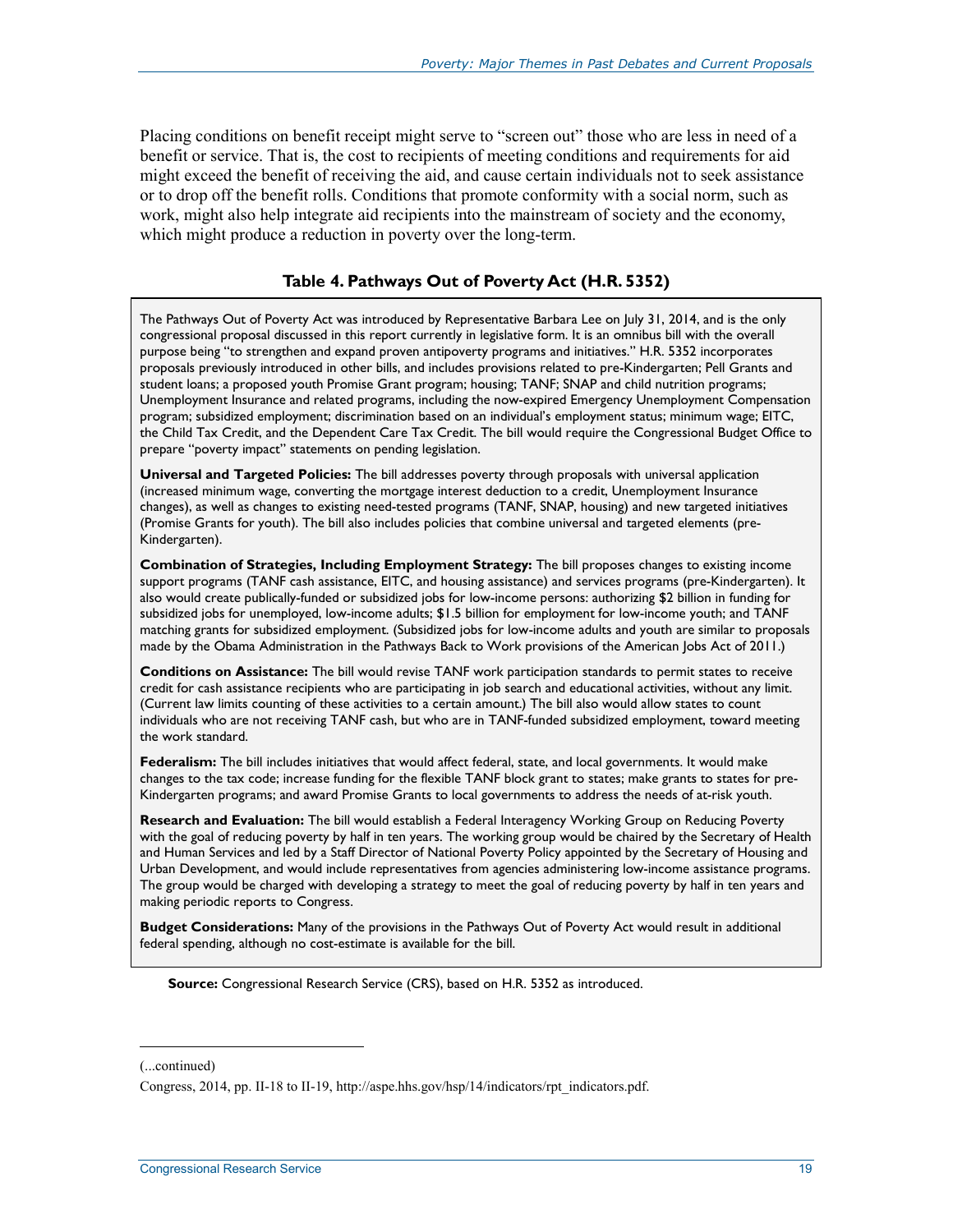### **Concepts of Federalism**

Shifting perspectives on federalism are a recurring theme in social policy debates as the role of the federal government has changed, and grown, over time. Prior to the 1930s, the federal role in social programs was relatively minimal, and focused primarily on veterans. Caring for the poor was largely the function of private charitable organizations, and not government agencies. However, the Great Depression overwhelmed the resources of states, local governments, and private organizations in serving the poor, and the federal government fully entered the fields of social insurance and social welfare in 1935 with enactment of the Social Security Act.

Today, the federal government provides substantial funding for a wide range of social policy goals—sometimes for specific purposes with detailed federal rules to ensure a level of national uniformity, and sometimes with discretion for states or other grantees to set their own rules within broad federal parameters.<sup>33</sup> Policy makers disagree about the appropriate balance between levels of government in the design and funding of social programs. Advocates of a strong federal role argue that national problems require national policies, that federal rules ensure equitable treatment of vulnerable populations regardless of where they live, and that states and localities should be accountable to the federal government in their use of federal funds. On the other hand, advocates of decentralized policy making argue that states are better equipped to design policies for the specific needs of their residents, that state flexibility enables innovation, and that strict federal rules hinder coordination and create inefficiencies.

Current programs serving the poor reflect a mixture of approaches to issues of federalism. TANF is a capped block grant (i.e., subject to a limit or "cap" on federal spending) with maximum flexibility for states to define eligibility and benefit rules. SNAP is administered by states but is an open-ended entitlement to individuals (with no predetermined cap on spending), with nationally defined benefit levels and 100% federal financing of benefits. Supplemental Security Income (SSI) is entirely federal, administered nationally as an open-ended entitlement to individuals, with federal eligibility and benefit rules and federally financed. The largest federal low-income program—Medicaid—is an open-ended entitlement that reimburses states for a portion of their eligible expenditures on behalf of eligible individuals. Federal law defines certain mandatory populations and services but also allows states to cover optional populations and services so that programs vary widely among states; moreover, waiver and demonstration authorities allow states to operate their Medicaid programs outside of federal rules. The EITC is a refundable federal tax credit, and low-income housing programs generally operate through a direct relationship between the federal government and local quasi-governmental public housing authorities.<sup>34</sup>

To some extent, the design of federal programs reflects the era in which they were created, or significantly amended, as particular theories of federalism prevailed at different times.<sup>35</sup> In 1964,

<sup>&</sup>lt;sup>33</sup> For a detailed discussion of the evolution of federal grants to states and local governments, see CRS Report R40638, *Federal Grants to State and Local Governments: An Historical Perspective on Contemporary Issues*, by Robert Jay Dilger.

<sup>&</sup>lt;sup>34</sup> For an overview of federal programs that provide benefits and services targeted toward low-income populations, including fact sheets that describe each program's structure and design, see CRS Report R41625, *Federal Benefits and Services for People with Low Income: Programs, Policy, and Spending, FY2008-FY2009*, by Karen Spar.

<sup>35</sup> The following CRS reports provide useful history and background: CRS Report 95-518, *American Federalism, 1776 to 1997: Significant Events*, by Eugene Boyd, and CRS Report 89-262, *Federalism in the United States: Toward the Third Century, An Overview of Trends and Issues*, by Sandra Osbourn (retired). Both reports are out-of-print but (continued...)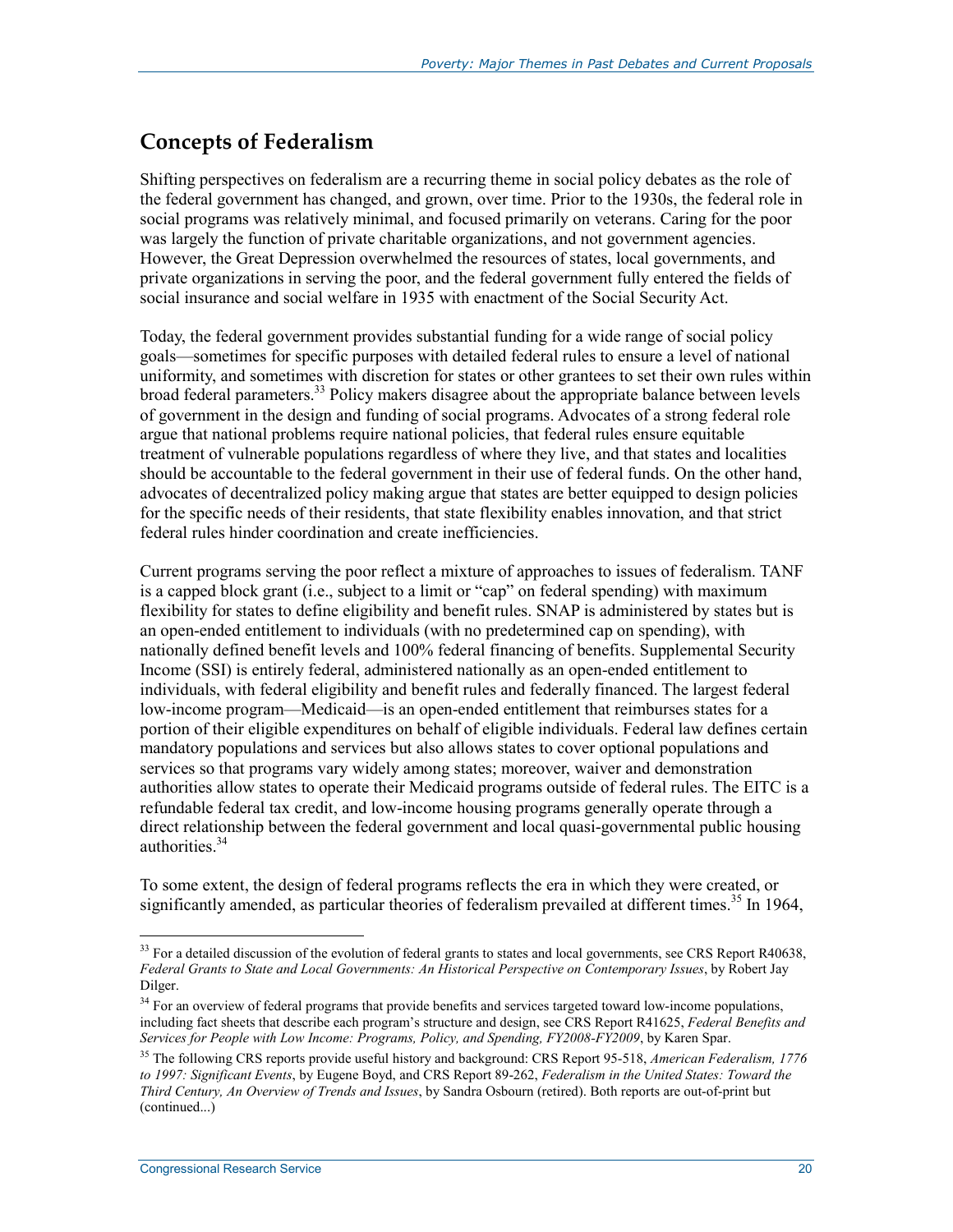President Johnson introduced the idea of "Creative Federalism," which expanded the federal role in social programs in conjunction with his vision of a "Great Society." Rather than the federal government assisting states and local governments to help them achieve their goals, which was the prevailing concept at the time, "Creative Federalism" envisioned all levels of government working actively together in pursuit of high-level national goals, such as ending poverty and racial injustice.<sup>36</sup> Programs established in the Johnson era forged direct relationships between the federal government and localities through "categorical" grants, intended for specific purposes and subject to federal approval. As discussed later in this section, private community groups also became active partners in designing and delivering services at the local level.

The proliferation of grant programs and grantees during the Johnson years gave rise to concern about duplication and lack of coordination in the federal system. President Nixon responded with a concept of "New Federalism" that sought to consolidate programs into broad purpose block grants with greater power and flexibility for states and localities. In proposing to devolve decision-making to the states and reduce federal "interference" in certain large policy areas (among them education, urban development, and job training), President Nixon also acknowledged that there were certain "functions that are clearly and essentially Federal in nature [and] will still be performed by the Federal Government." He said that two of these "essentially" federal functions were welfare and health care, both of which were the subject of major reform proposals in the early  $1970s^{37}$ 

Federalism was a centerpiece of President Reagan's domestic agenda, and his version of "New Federalism" made sweeping proposals to change the federal-state relationship, with a smaller federal footprint and a larger role for states. Early in his administration in 1981, President Reagan proposed (and Congress enacted versions of) a series of block grants to replace numerous existing grant programs. Subsequently, he proposed an ambitious "swap" in which the federal government would take full responsibility for the cost of Medicaid, which has historically been shared with the states, in exchange for the states taking over cash welfare (then AFDC) and food stamps (now SNAP).<sup>38</sup> He also proposed to "turn back" responsibility to the states for more than 40 federal programs in such areas as education, community development, transportation, and social services. States were to receive temporary federal funding for these "turned back" programs from a trust fund financed by excise taxes; after four years, the trust fund was to be phased out and states allowed to decide for themselves whether to continue funding the programs.<sup>39</sup>

 $\overline{\phantom{a}}$ 

<sup>(...</sup>continued)

available to Congress on request.

<sup>&</sup>lt;sup>36</sup> President Johnson said in his 1964 State of the Union address, in which he declared "unconditional" war on poverty: "Poverty is a national problem, requiring improved national organization and support. But this attack, to be effective, must also be organized at the State and the local level and must be supported and directed by State and local efforts."

 $37$  President Nixon discussed his welfare and health reform initiatives, and his proposals to reform the federal-state partnership, in his January 1971 State of the Union address to the newly elected  $92<sup>nd</sup>$  Congress. He said that welfare and health must be added to the "Federal agenda." He added: "Whenever it makes the best sense for us to act as a whole nation, the Federal Government should and will lead the way. But where States or local governments can better do what needs to be done, let us see that they have the resources to do it there."

<sup>38</sup> For a discussion of issues related to this proposal, see CRS Report 82-99, *Initiatives for a New Federalism: Program Issues in Restructuring the Federal System*, by P. Royal Shipp (retired). (Out-of-print, but available to Congress on request.)

<sup>&</sup>lt;sup>39</sup> President Reagan foreshadowed these proposals in his January 1981 inaugural address: "It is my intention to curb the size and influence of the Federal establishment and to demand recognition of the distinction between the powers granted to the Federal Government and those reserved to the States or to the people. All of us need to be reminded that (continued...)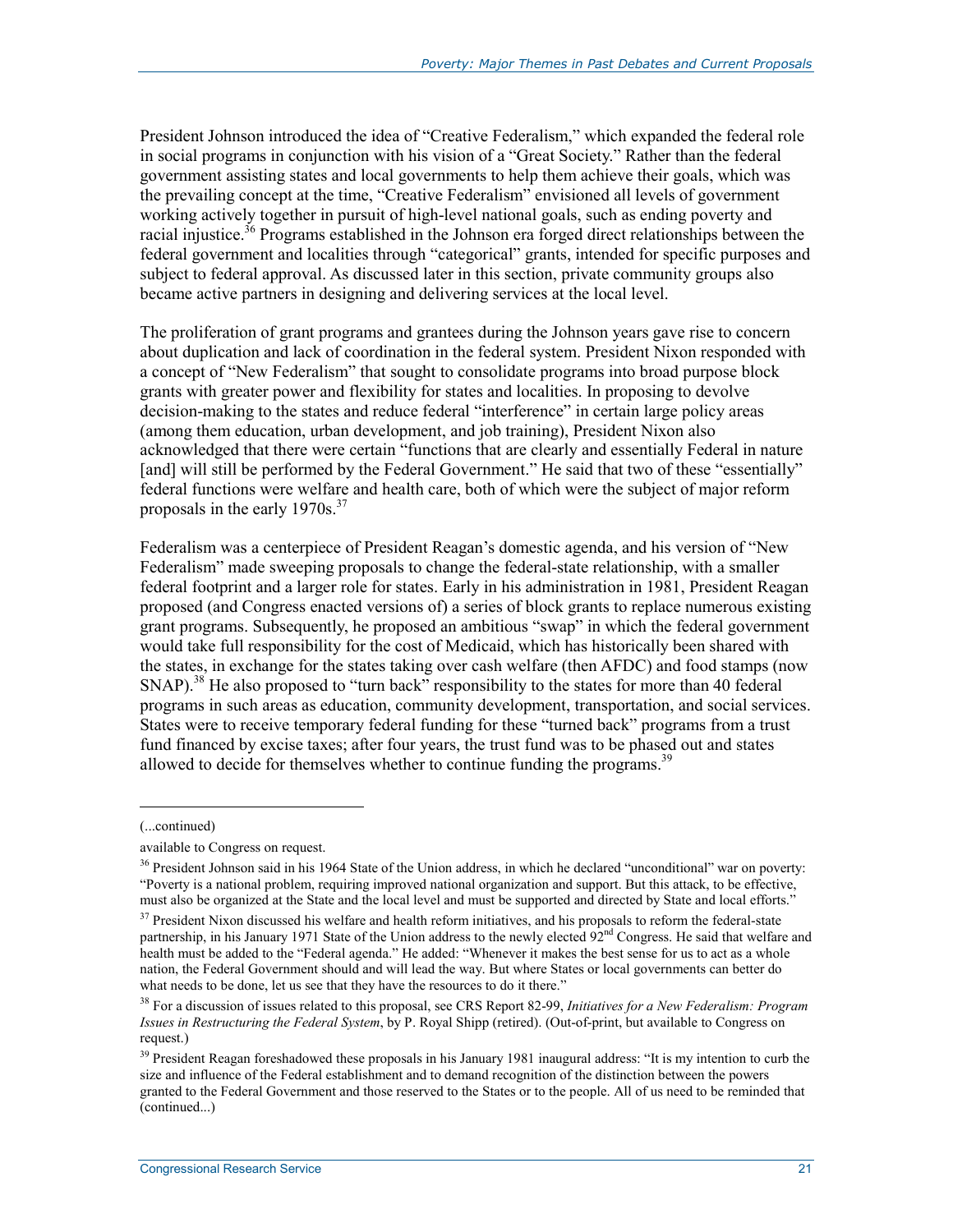President Reagan's proposed "swap-and-turnback" was not enacted. However, there has been movement in the intervening years toward block granting and devolution to the states. For example, during the  $104<sup>th</sup>$  Congress in conjunction with welfare reform, the Republican House majority proposed a series of block grants to replace existing programs in several social policy domains, including cash assistance (AFDC), child care, child welfare, nutrition assistance, housing, and others. Most were not enacted but, in 1996, President Clinton signed the welfare reform law that repealed AFDC as an individual entitlement and replaced it with the TANF block grant to states. That law also consolidated certain child care funding streams under a unified block grant structure. More recently, budget resolutions passed by the House during the  $112<sup>th</sup>$  and 113th Congresses have called for the conversion of Medicaid, SNAP, and housing assistance into state-administered block grants.<sup>40</sup>

As noted above, the War on Poverty focused renewed attention on the private sector. A key goal of President Johnson was to empower the poor and create opportunities for them to actively participate in programs serving their communities. The mechanism for this was the Community Action Program, which established a nationwide network of private nonprofit organizations called "community action agencies," governed by poor members of the community along with elected officials and other local representatives. These agencies were to develop local antipoverty plans based on the specific needs of their communities, and to access and coordinate all resources available in the fight against poverty –"Federal and State, local and private, human and material."<sup>41</sup> These agencies exist today under the Community Services Block Grant.<sup>42</sup>

Private nonprofits, and in some cases for-profit entities, are active today throughout social policy programs, performing such functions as recruitment and outreach, eligibility determination, training and technical assistance, program evaluation, and directly delivering services. They may operate through grants, contracts, cooperative agreements or other arrangements, either directly with the federal government or with state or local governments. The specific scope and functions of nongovernmental organizations are determined by the parameters of the particular program.

The welfare reform law enacted in 1996 included what became known as "charitable choice" rules to govern the participation of religious organizations in the new TANF program. These rules explicitly allowed states to operate their TANF programs through "charitable, religious, or private organizations," and were intended to enhance the ability of faith-based groups to receive federal funding to provide services, without impairing their religious character or the religious freedom of beneficiaries or applicants for services. By specifying "private" in addition to "charitable" and "religious" organizations, the provision also responded to interest at that time in furthering "privatization" of social services. Charitable choice rules were added to several additional programs in the late 1990s (Community Services Block Grants, and certain programs administered by the Substance Abuse and Mental Health Services Administration), but subsequent legislative efforts were unsuccessful. However, President George W. Bush established a White House Office of Faith-Based and Community Initiatives, and President Obama

<sup>(...</sup>continued)

the Federal Government did not create the States; the States created the Federal Government."

<sup>40</sup> For more discussion of block grants, see CRS Report R40486, *Block Grants: Perspectives and Controversies*, by Robert Jay Dilger and Eugene Boyd.

<sup>&</sup>lt;sup>41</sup> U.S. Congress, House, *Poverty: Message from the President of the United States*,  $88^{th}$  Cong.,  $2^{nd}$  sess., March 16, 1964, H. Doc. No. 243, p. 4.

<sup>42</sup> See CRS Report RL32872, *Community Services Block Grants (CSBG): Background and Funding*, by Karen Spar.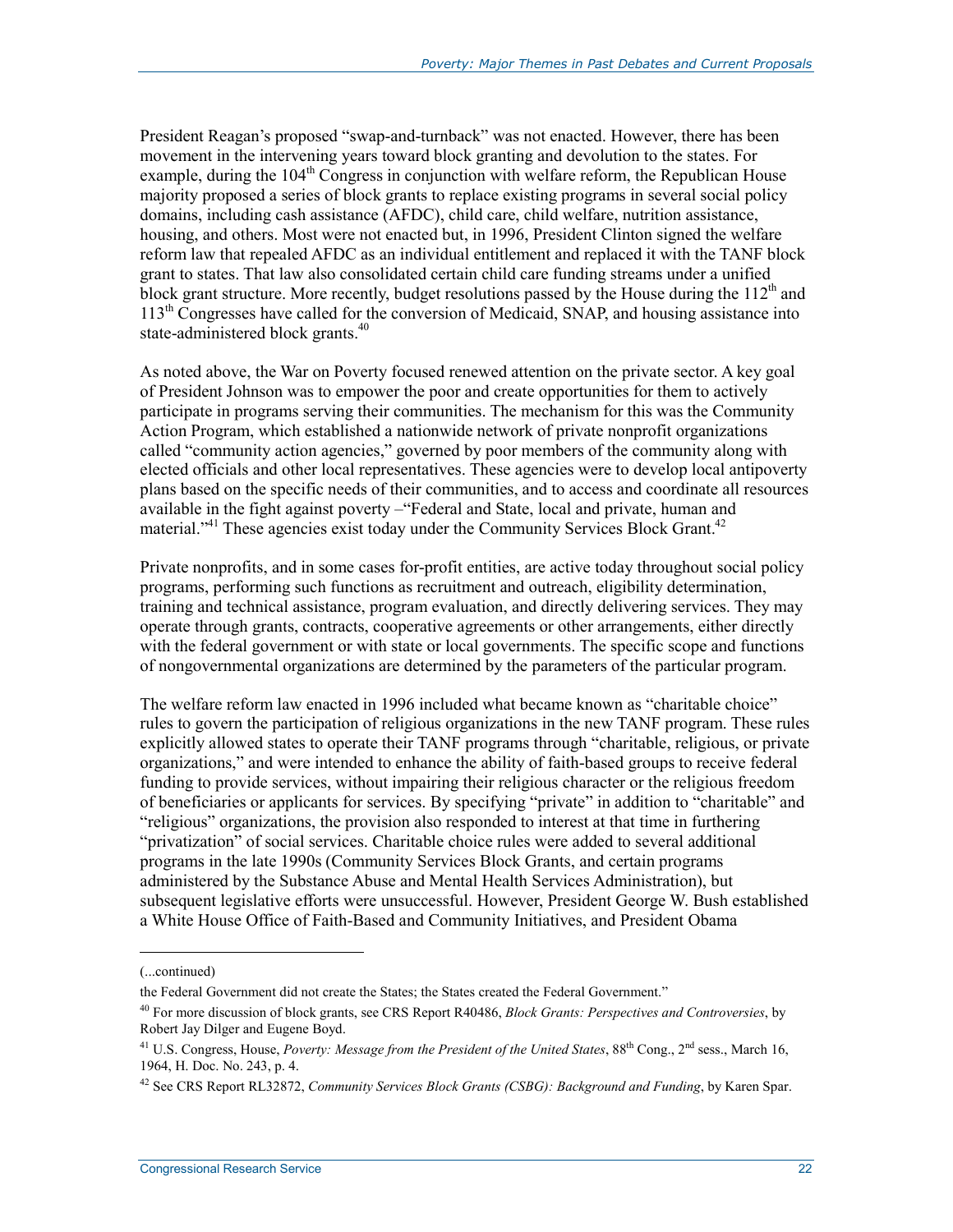maintained this office as the White House Office of Faith-Based and Neighborhood Partnerships. Many federal agencies now have offices specifically devoted to building relationships between government and community agencies, including faith-based organizations.

### **Table 5. Senator Rubio's War on Poverty Speech**

On January 8, 2014, Senator Marco Rubio delivered a speech in connection with the 50<sup>th</sup> anniversary of the War on Poverty, in which he announced his antipoverty proposal, characterized as "the most fundamental change to how the federal government fights poverty and encourages income mobility since President Johnson first conceived of the War on Poverty fifty years ago." The speech was titled *"Reclaiming The Land Of Opportunity: Conservative Reforms For Combatting Poverty."*

**Targeted Policies:** Senator Rubio's proposal has two main elements: (1) replacing "most" existing antipoverty programs with a "Flex Fund" (programs to be included were not specified); and (2) replacing the EITC with a wage supplement. The wage supplement would be provided to qualified workers regardless of family structure, and would be paid on a monthly basis. This contrasts with the current EITC that targets benefits to families with children and is paid in a lump sum once a year through tax refunds. Senator Rubio did not specify eligibility criteria for the wage supplement but said it would be "highly targeted." The speech also referred to the importance of skills training for low-wage workers and said the federal government could help address shortages of skilled labor by creating more "pathways" to obtaining certification credentials and encouraging alternatives to the traditionally accredited college degree.

**Combination of Strategies:** The wage supplement is an income strategy along the same lines as the current EITC and "make work pay" policies. The Flex Fund would allow states to make decisions about what types of antipoverty strategies to use. Although few details are provided, the proposals related to skills training appear consistent with the services strategy.

Federalism: The Flex Fund would be administered by a single federal agency that would transfer funds to the states so they could "design and fund creative initiatives that address the factors behind inequality of opportunity." The federal government would administer the wage supplement. With regard to skills training, Senator Rubio said the nation's workforce delivery system "must be driven by states," but that the federal government can help by encouraging alternative forms of credentialing.

**Budget Considerations**: Senator Rubio stated that the Flex Fund would be "revenue neutral." The speech did not address potential costs of the wage supplement.

**Source:** Congressional Research Service (CRS), based on Senator Rubio's speech; available at http://www.rubio.senate.gov/public/index.cfm/2014/1/rubio-delivers-address-on-50th-anniversary-of-the-war-onpoverty.

### **Program Coordination, Service Integration, and Waivers**

The expansion of federal grant programs in the 1960s, added to the social welfare and social insurance programs created 30 years earlier, soon caused concern about the number and potential overlap of federal programs serving the same or similar populations. This concern has been a recurring feature of poverty policy discussions ever since.<sup>43</sup> The topic of duplication often comes up in the context of federalism, as discussed above, and proposals to consolidate programs into block grants to states are a common response. In addition, without necessarily changing the number or structure of existing programs, mechanisms to promote coordination in the design and delivery of services have become prevalent throughout social programs, in an effort to maximize efficiency and minimize confusion for beneficiaries. Going beyond program coordination,

<sup>43</sup> For example, see Government Accountability Office, *Human Services Programs: Opportunities to Reduce Inefficiencies*, testimony before the Subcommittee on Human Resources, Ways and Means Committee, House of Representatives, GAO-11-531T, April 5, 2011.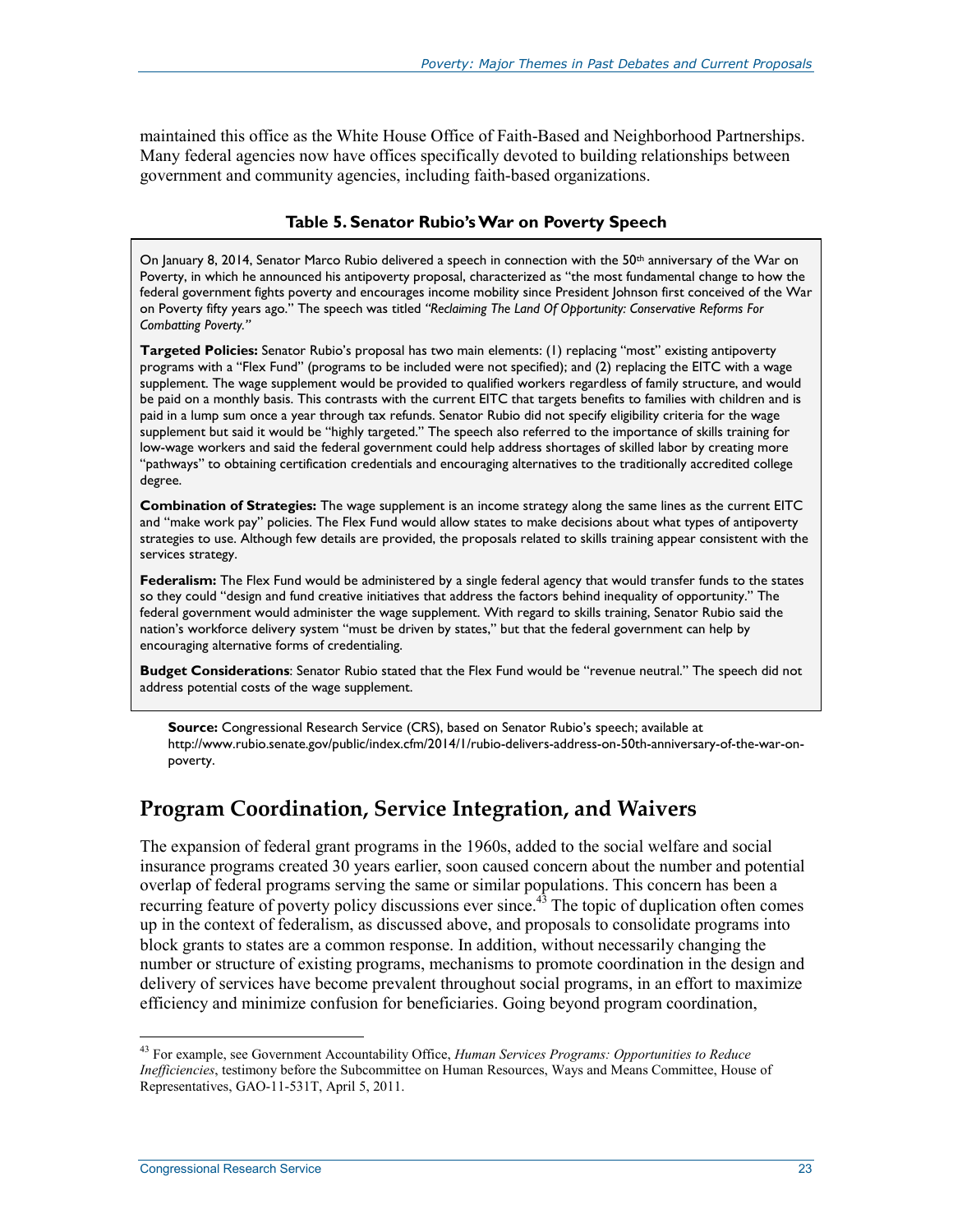initiatives to integrate aspects of service delivery (e.g., use the same eligibility criteria or administrative structure for multiple programs) also have been of ongoing interest.

Past efforts to coordinate programs or integrate services have been wide ranging in their scope and design, and have met with varying degrees of success. A CRS review conducted in 2005, of service integration initiatives from the early 1970s through the early 2000s, revealed several "lessons learned" from these efforts. $\frac{1}{1}$  For example, many service integration projects were designed with the expectation that they would either save money or be cost-neutral, but there was little evidence this was necessarily true. The selection of programs to be included in service integration efforts was important, with evidence that very disparate programs were harder to coordinate while still ensuring that all necessary services would continue to be provided. Leadership was critical to successfully facilitate coordination and integration across federal agencies and programs, and was most effective when exercised through a single federal entity with the necessary authority, expertise, and resources. Evaluations were important tools to measure impacts and inform future policies, but were most effective when initiated at the outset of a project. Evaluations also could be costly. Finally, effective performance measures helped ensure accountability and enable oversight, yet developing such measures proved to be challenging.

Waivers of federal provisions—as a means of cutting across federal programs with conflicting rules—are often at the center of discussions about coordination and service integration. Waivers have long been part of the evolution of social policy, including during the period of experimentation that eventually led to enactment of TANF in 1996 (see next section on "Experimentation"). Waivers also have been used extensively in the Medicaid program, to give states greater flexibility in serving additional populations, providing additional services, and testing innovative service delivery systems.

During a prolonged debate over reauthorization of TANF that began in the  $107<sup>th</sup>$  Congress, President George W. Bush advocated a proposal—which became known as the "superwaiver" that would have allowed states to request waivers from federal requirements in order to integrate activities across multiple programs. $44$  Eligible programs included, but were not limited to, TANF, food stamps (now SNAP), the Workforce Investment Act (recently reauthorized as the Workforce Innovation and Opportunity Act), the Wagner-Peyser Act (which authorizes the Employment Service), federal housing and homeless assistance programs, and GED and post-secondary education programs. Subject to federal approval, states would have had wide discretion to design demonstration programs that changed federal eligibility and other program rules as long they continued to serve the same general populations. There were few limitations on state discretion, except that demonstrations could not result in additional federal spending and certain provisions could not be waived, such as those related to civil rights and antidiscrimination, health or safety, labor standards, or environmental protection. The proposal, which was passed by the House and Senate Finance Committee but not enacted, also called for demonstrations to be evaluated.

## **Experimentation**

<u>.</u>

The country needs and, unless I mistake its temper, the country demands bold, persistent, experimentation. It is common sense to take a method and try it: If it fails, admit it frankly and try another. But above all, try something. The millions who are in want will not stand by

<sup>44</sup> See CRS Report RS21219, *"Superwaiver" Proposals in the Welfare Reform Debate*, by Karen Spar.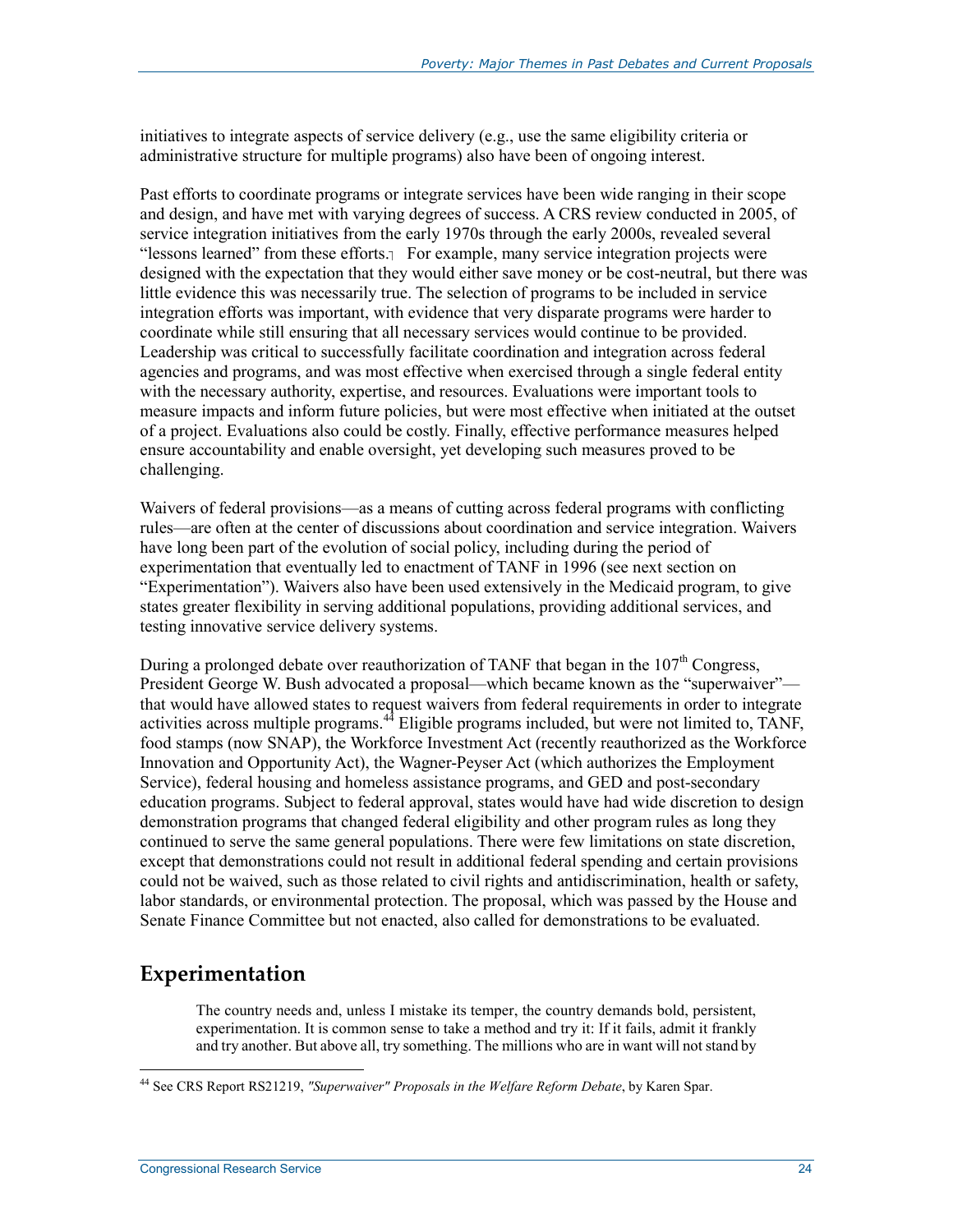silently forever while the things to satisfy their needs are within easy reach.—Franklin D. Roosevelt, address at Ogelthorpe University, May 22, 1932.

It is one of the happy accidents of the federal system that a single courageous state may, if its citizens choose, serve as a laboratory; and try novel social and economic experiments without risk to the rest of the country.—Justice Louis Brandeis, dissent in the case of *New State Ice Co. v. Liebmann*, March 21, 1932.

There is a long history of experimentation—both formal and informal—in economic and social policy. The War on Poverty, and the inability of policy makers to judge the effectiveness of its services-based strategy, led to some of the first formal social experiments, including an alternative income-based approach in the negative income tax experiments. These experiments, initiated by the federal government in the late 1960s and conducted through the 1970s, provided evidence that income guarantees reduced work effort. At the same time, they failed to produce conclusive evidence about the impact of economic assistance programs on family structure.<sup>45</sup>

By the time the negative income tax experiments concluded in the 1980s, that policy model was no longer discussed as a potential replacement for AFDC. Rather, as discussed in the earlier history section of this report, the focus had shifted to work requirements for recipients of cash assistance. The Omnibus Budget Reconciliation Act of 1981 (P.L. 97-35) gave states the option to experiment with "workfare" programs, requiring recipients to engage in community service or work experience programs to "work off" their grant. The welfare reform experiments that subsequently took place in the 1980s and early 1990s produced evidence that mandatory welfareto-work programs could achieve the policy goals of reducing receipt of assistance and increasing work. However, other goals, such as poverty reduction, were not achieved through mandatory work requirements alone.<sup>46</sup>

Two programs—the Minnesota Family Investment Program (MFIP) and the New Hope program in Milwaukee—explicitly sought to reduce poverty and did achieve some success. MFIP was a welfare-to-work program that combined AFDC cash assistance and food stamps, and achieved its poverty reduction goals in great part through providing ongoing earnings supplements to participants who obtained employment. New Hope, a program that served low-income families without regard to whether they qualified for AFDC, achieved its poverty reduction goals through ongoing earnings supplements tied to full-time work and community service jobs for those who lost or could not find private sector employment.

Some welfare reform experiments were federally initiated, such as the National Evaluation of Welfare-to-Work Strategies (NEWWS), which tested the relative effectiveness of "work-first" employment-based strategies and longer-term education programs. Both types of programs increased employment and reduced assistance receipt; longer-term education programs did not produce more positive results than did "work-first" programs. Moreover, neither type of program raised the incomes of participants. Some welfare reform experiments were initiated by individual states, using the authority provided in federal law to "waive" certain requirements of their cash assistance programs. A common feature of federal- and state-initiated welfare reform experiments

<sup>45</sup> See *Lessons from the Income Maintenance Experiments*, ed. Alicia H. Munnell (Washington: Federal Reserve Bank of Boston and the Brookings Institution, 1987).

<sup>46</sup> For an overview of this research, see CRS Report R42767, *Temporary Assistance for Needy Families (TANF): Welfare-to-Work Revisited* , by Gene Falk.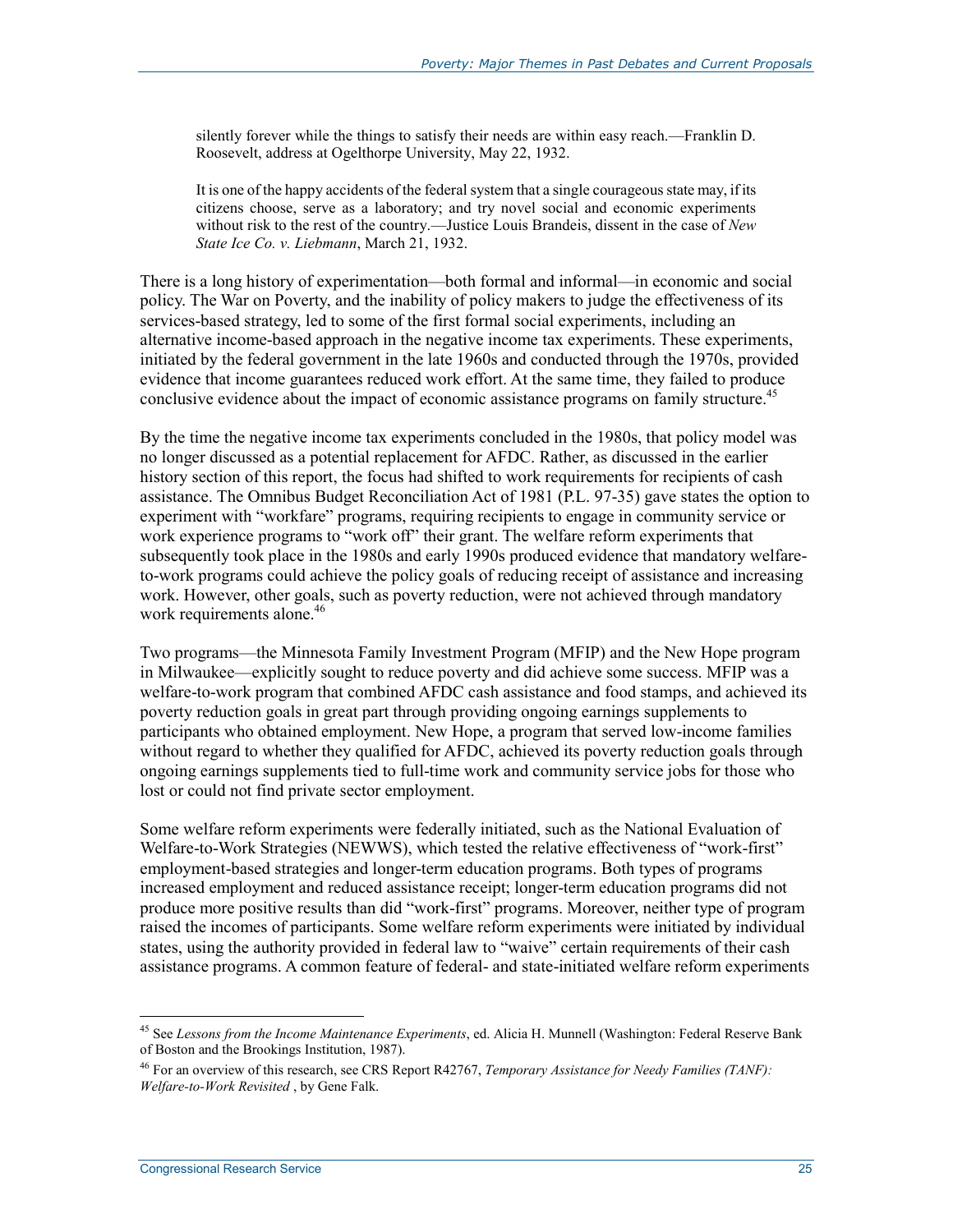during this period was that they were formally tested with impact evaluations, typically through randomized controlled experiments.

The 1996 welfare reform law, which developed from the experimentation of the 1980s and early 1990s, provided states with the flexibility to design their own cash assistance and work programs for needy families with children, without the need for waivers or the requirement of formal testing. The federal government continued to experiment with program models related to populations receiving cash assistance. However, in the post-welfare reform period, the emphasis of social experiments shifted from cash assistance recipients to broader populations of disadvantaged persons and to other types of policies (e.g., education reform, community college programs, teen pregnancy prevention).

The current emphasis on "evidence-based" policies, promoted by the Obama Administration and Representative Ryan among others, ties together social science research and social policy. However, social science does have its limits in informing policy. Research is not always able to distinguish between outcomes resulting from effective programs and those resulting from other factors, such as the state of the economy. Randomized controlled experiments, often considered the "gold standard" of evaluation research in determining the impact of policy interventions, still have limitations in explaining "why" a program was determined effective or not. Moreover, such experiments may produce results that cannot be generalized beyond the specific time and place of the demonstration. Finally, high-quality evaluations can be expensive.

### **Budget Considerations**

A major policy consideration for any future antipoverty initiative will most likely be its impact on the federal budget. While policy goals may include a reduction in poverty, they may also include reducing the cost of antipoverty programs or at least slowing their rate of growth. Most recently, the federal cost of low-income assistance gained high visibility as spending for certain programs climbed sharply, due to both automatic and legislated responses to the recession of  $2007-2009$ .<sup>47</sup> Many of the legislated responses to the recession, enacted through the American Recovery and Reinvestment Act, were temporary in nature and have since expired. Outlays for SNAP—one of the major entitlement programs that grew during the recession—are projected to decline as the economy improves. However, under current budget estimates, the Affordable Care Act permanently raised the level of need-tested health care spending through its expansion of Medicaid coverage and establishment of need-tested tax credits to subsidize the purchase of private health insurance.

Spending on health care has dominated all spending for low-income assistance programs in recent years. The Congressional Budget Office (CBO) projects this trajectory will continue, with real spending for low-income health programs expected to rise by 6.9% between FY2013 and FY2024, while real spending for other (non-health) low-income assistance declines by an estimated  $1.2\%$ <sup>48</sup>

<sup>&</sup>lt;sup>47</sup> For a discussion of need-based programs and their spending, particularly in response to the recession, see CRS Report R41625, *Federal Benefits and Services for People with Low Income: Programs, Policy, and Spending, FY2008- FY2009*, by Karen Spar. For an overview of both recent and historic spending trends in selected low-income assistance programs, see CRS Report R41823, *Low-Income Assistance Programs: Trends in Federal Spending*, by Gene Falk.

<sup>48</sup> See Figure 1 and Table 1 in CRS Report R41823, *Low-Income Assistance Programs: Trends in Federal Spending*, by Gene Falk.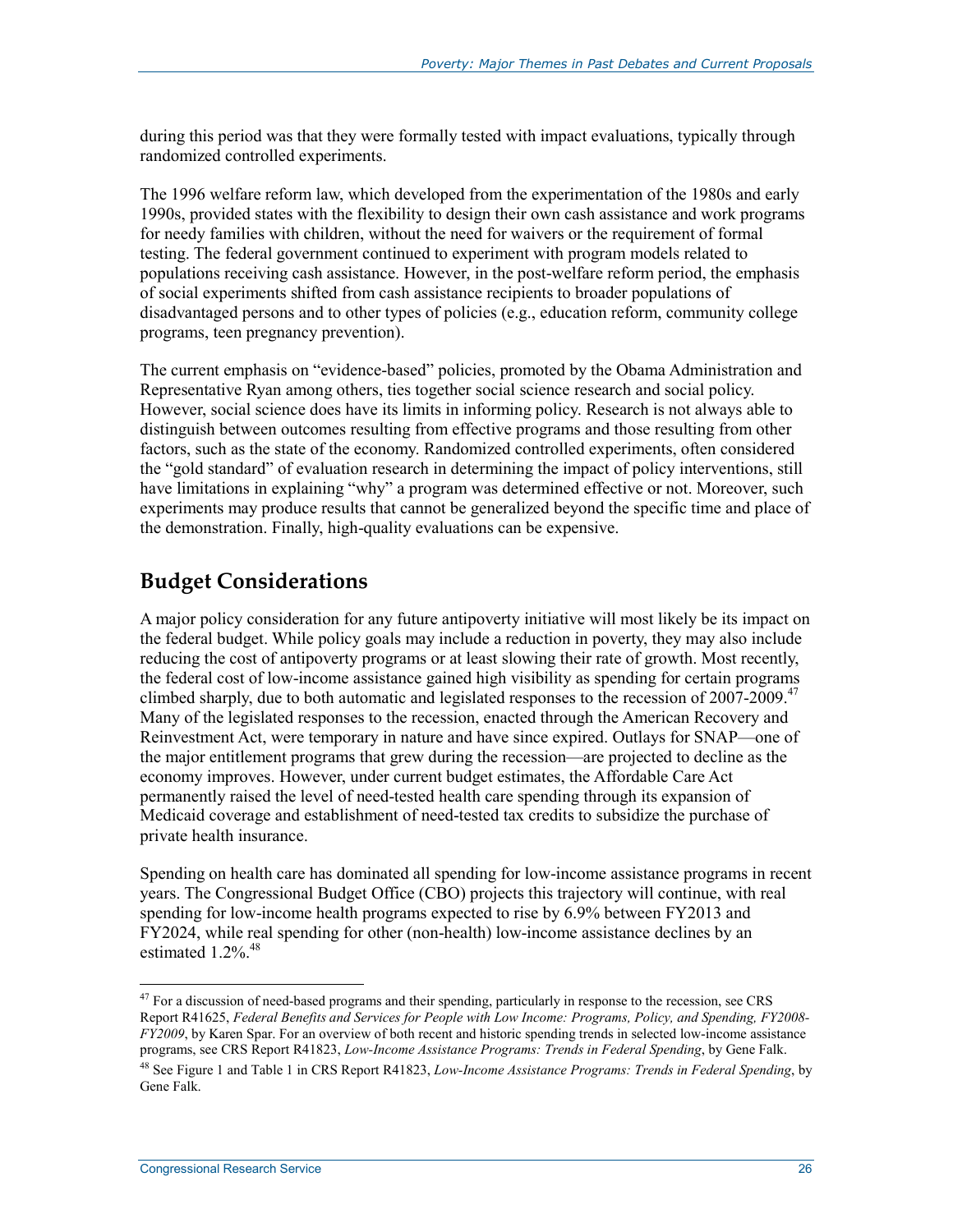The changes in low-income assistance programs that took place in the 1990s—an expanded EITC, replacement of AFDC with TANF, and increased work supports such as child care and health coverage under the State Children's Health Insurance Program (CHIP)—cost money. However, these changes were embedded in legislation that reduced the federal deficit through cuts in spending for other programs or revenue increases. For example, the EITC expansion was enacted in the 1993 tax bill that also raised taxes on upper-income persons; the 1996 welfare reform law that created TANF and expanded child care was estimated at the time to reduce spending, mainly through restricting benefits to noncitizens; and CHIP was created in the 1997 Balanced Budget Act, which was an omnibus measure that included offsetting savings in Medicaid and Medicare.

As discussed in the section above (on "Experimentation"), evidence from the welfare reform experiments of the 1980s and early 1990s showed that programs that simply required work, while often successful in increasing work and reducing welfare, did not generally raise incomes. At the same time, programs that provided supplements to earnings generally did raise incomes. The two experiments that tested policies explicitly designed to reduce poverty—New Hope and MFIP cost money as a result of their earnings supplements, provision of health care (New Hope), and other work supports such as child care. Additionally, as discussed earlier ("Program Coordination, Service Integration, and Waivers"), past initiatives to coordinate programs and integrate services have not yielded evidence that these types of initiatives will save money or even be cost-neutral.

In the development of a new antipoverty initiative, any new spending for need-based programs could be offset by reductions from other need-based assistance, or from other categories of spending, or from increasing revenues. If budget neutrality is required *within* need-based programs, the implications for beneficiaries would depend on the universe of programs included in the initiative. Given that the largest share of need-based aid is now received by the elderly, disabled, and families with children (particularly single-parent families with children), expanding aid to other populations could potentially reduce aid to these groups. Alternatively, budget neutrality within need-based programs could lead to a redistribution of resources from one form of assistance to another (for example, income support to services).

It should be noted that Congress will consider the budgetary impact of new initiatives under congressional budget rules. This means that CBO will estimate the cost or savings from new proposals, and then compare these estimates with its projected baseline for spending and revenues that would occur under existing law. As discussed throughout this report, public policies related to poverty are complex and interrelated, and measured impacts of specific interventions are typically small, often long-term, and may be difficult to distinguish from outcomes related to other policies or factors. Thus, the "big picture" of potential costs and savings from antipoverty policies, to the federal budget and the economy as a whole, may not be fully known or considered in the policy making process.

# **Conclusion**

<u>.</u>

The last major debate on antipoverty policy occurred in the 1990s, and the overarching policy goal at the time was to reduce welfare dependency and promote work for cash assistance recipients, not explicitly to reduce poverty.<sup>49</sup> That debate produced a set of policies intended to

 $49$  Although reducing dependency was the overarching policy goal in the mid-1990s, critics argued that provisions (continued...)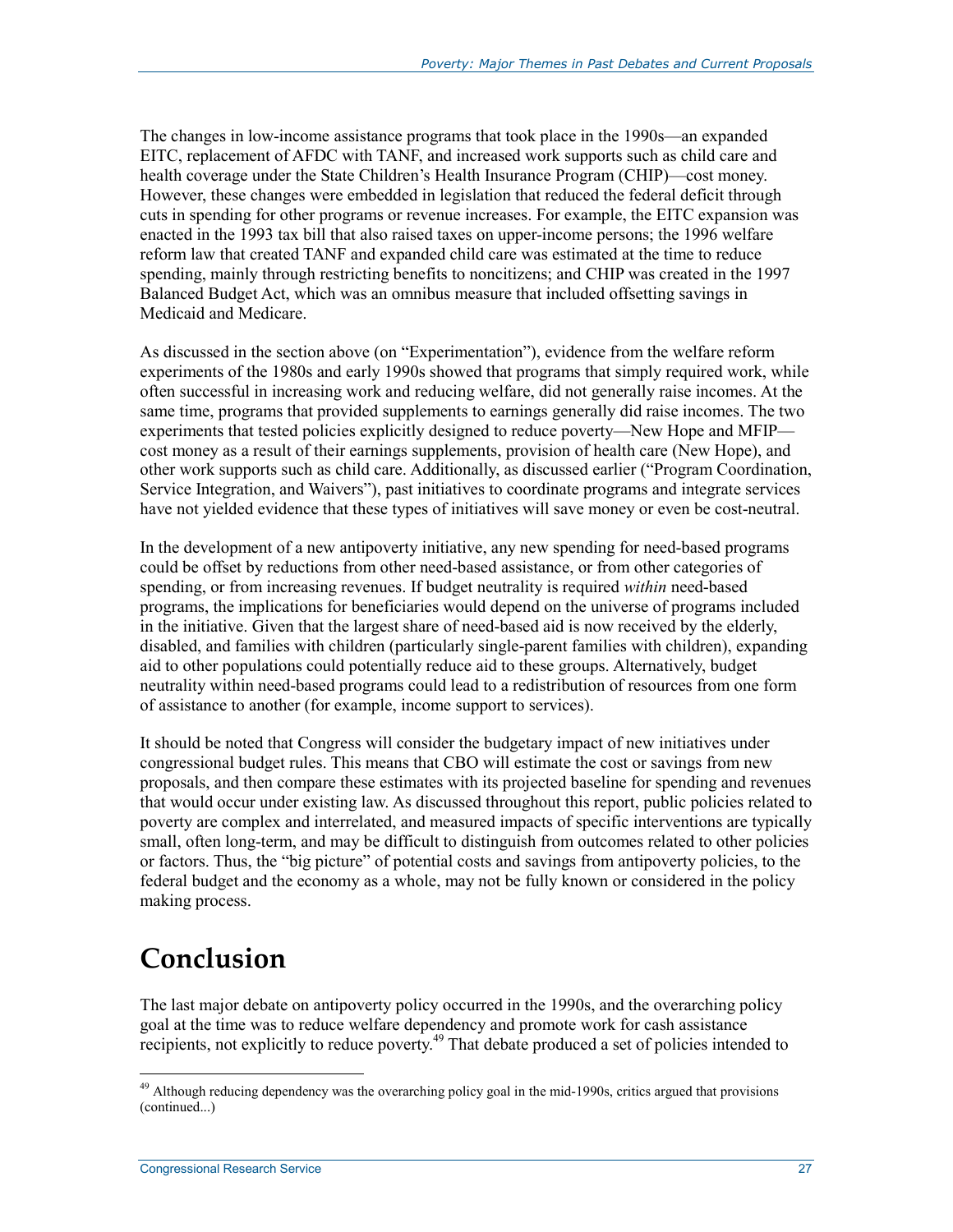promote work. It established work requirements and time limits for recipients of aid. However, in recognition that work is sometimes not enough to move a person or family out of poverty, the 1990s also expanded policies to "make work pay" though income supports (EITC and child care subsidies). These twin policies—work requirements and "make work pay"—continue today and, particularly with regard to cash welfare, are viewed as being effective in meeting their goal. The current TANF caseload (1.7 million families in December 2013) is dramatically reduced from its pre-welfare reform high (5.1 million families on the AFDC rolls in March 1994). These policies are generally limited to families with children and have focused particularly on single mothers with children, who have been the traditional target group for cash welfare programs (i.e., AFDC and TANF).

The policy consensus created in the mid-1990s has been challenged by events that correspond to the deep recession of 2007-2009 and its aftermath. Although TANF rolls grew only modestly during the recession and have since declined, the poverty rate—which was increasing even before the downturn—rose sharply during the recession (see **Figure 1**). The caseload size and cost of the SNAP program—which also were growing before the recession—rose to record levels. Five years after the end of the recession, overall unemployment rates have come down, but poverty rates and SNAP caseloads remain high. As noted earlier in this report, longer-term changes have occurred in both the demographic makeup of the nation and the structure of the economy, including an increasing share of the population and workforce that is foreign-born, growth of suburban poverty, a decline in manufacturing jobs and growth in the lower-paying service sector, and declining employment among youths and young adults. Attention also has turned toward men, and adults without children, as populations that may need support, with a particular focus on men who have been incarcerated and may face barriers when they re-enter the workforce.

Current proposals to address poverty are shaped by recent trends, but also echo many of the recurring themes of past debates. For example, with regard to the question of universal versus targeted initiatives, most current proposals are focused on low-income populations, although policies supported by the Obama Administration and congressional Democrats include some universal elements (e.g., minimum wage increase and aspirations for universal pre-Kindergarten). The Pathways Out of Poverty Act revives the concept of direct government job-creation (the "employment strategy") through new programs that would subsidize employment for low-income adults and youth. All proposals examined in this report would continue the emphasis in the "income strategy" on policies that support work, through expansions of earnings supplements to low-income childless workers. The Ryan proposal emphasizes case management, consistent with the "services strategy." Proposals from congressional Republicans echo past initiatives that would provide greater flexibility to states in administering low-income assistance programs, including provisions that would allow them to consolidate spending under existing programs and design entirely new initiatives.

<sup>(...</sup>continued)

included in the 1996 welfare reform law, such as time limits on receipt of assistance, could increase child poverty. The Urban Institute estimated that once the legislation was fully phased in, an additional 2.6 million individuals would fall below the poverty line, including 1.1 million children. (See Sheila R. Zedlewski et al., *Potential Effects of Congressional Welfare Reform Legislation on Family Incomes*, Urban Institute, Washington, D.C., July 26, 1996.) Subsequent data showed that both welfare (i.e., TANF) caseloads and child poverty declined in the late 1990s, while employment and receipt of earnings supplements (such as the EITC) among single mothers raising children went up. (See CRS Report R41917, *Welfare, Work, and Poverty Status of Female-Headed Families with Children: 1987-2012*, by Thomas Gabe.) As shown earlier in this report, the official child poverty rate has returned to pre-welfare reform levels. (See **Figure 1**.)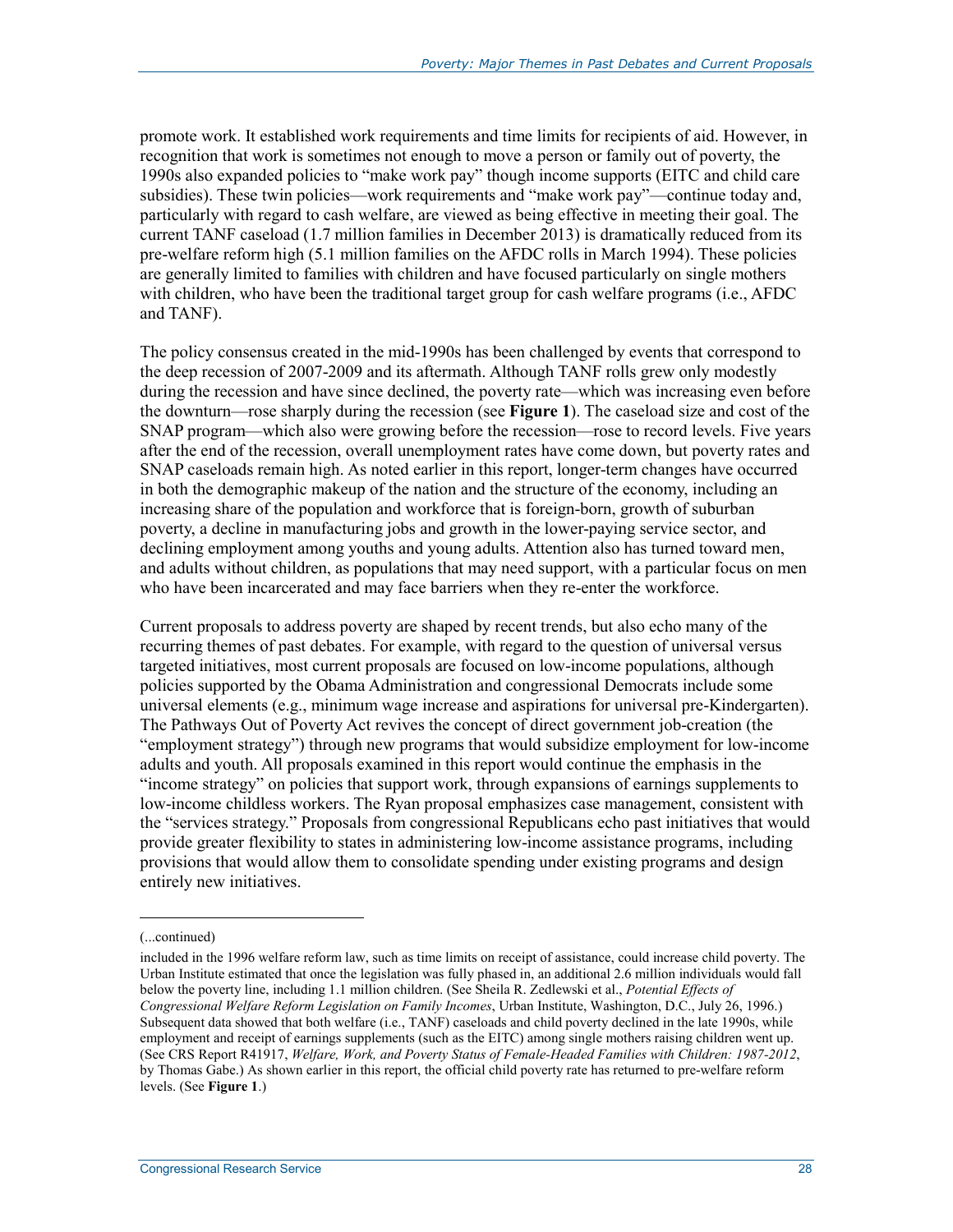Both Democratic and Republican proposals include some form of evaluation, performance measurement, or other accountability mechanism. Social science research and evaluations have shown that some policy interventions do achieve their policy goals. However, those policy goals have typically not included an explicit focus on reducing poverty. The welfare-to-work evaluations found that mandatory participation in work activities alone, while increasing employment and reducing receipt of assistance, did not raise incomes or reduce poverty. The interventions that reduced poverty required that work be accompanied by earnings supplements, at a cost to the government.

Varied and competing theories about the causes of poverty have emerged over time and are reflected in past initiatives and current proposals. Even with policy makers focused on the same goal of reducing poverty, the complexity of the issue likely guarantees a challenging and multifaceted debate. Constraints include the current environment of a slowly recovering economy and different points of view about the causes of poverty, best approaches for addressing these causes, and the most appropriate level of government to take the lead.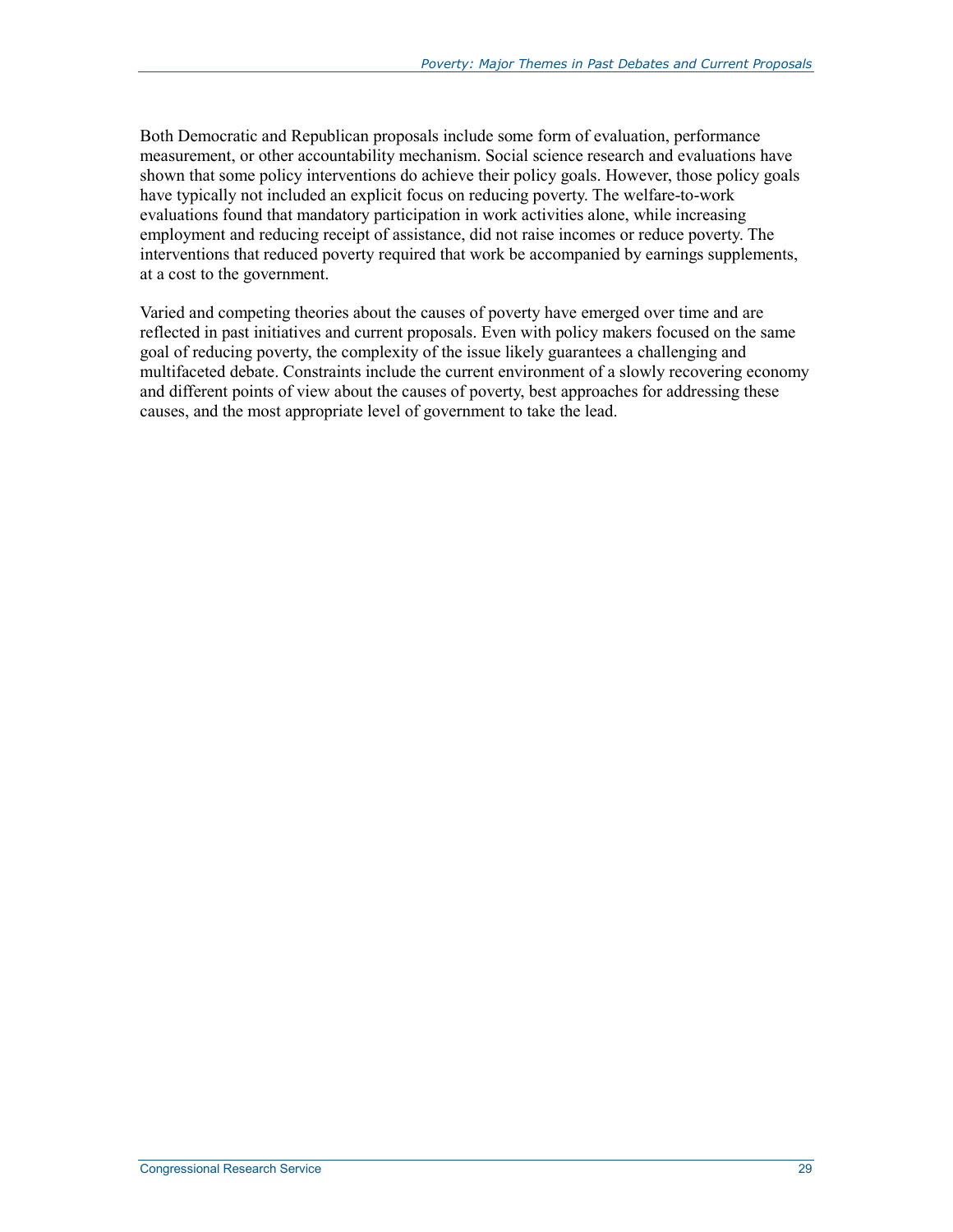# **Appendix. Selected Readings**

This appendix includes selected additional readings (beyond the CRS reports and other documents cited in the text) on poverty and poverty policy issues. It is divided into two parts: (1) source documents for poverty proposals made by the President and in Congress this year; and (2) selected major books and reports on poverty and poverty policy issues.

## **Current Proposals**

U.S. Council of Economic Advisors, "The War on Poverty 50 Year Later, a Progress Report," in *Economic Report of the President, Transmitted to Congress March 2014* (Washington: U.S. Government Printing Office, 2014). Available online at http://www.whitehouse.gov/sites/default/ files/docs/erp\_2014\_chapter\_6.pdf

U.S. House of Representatives. H.R. 5352, the Pathways Out of Poverty Act, introduced by Representative Barbara Lee, July 31, 2014.

U.S. House of Representatives. Committee on the Budget, Chairman Paul Ryan, House Budget Committee Majority Staff, *Expanding Opportunity in America: A Discussion Draft from the House Budget Committee*, July 24, 2014. Available online at http://budget.house.gov/ uploadedfiles/expanding\_opportunity\_in\_america.pdf

U.S. Senate. Senator Marco Rubio, "*Reclaiming The Land Of Opportunity: Conservative Reforms For Combatting Poverty,"* remarks as prepared for delivery, U.S. Capitol – Lyndon B. Johnson Room, January 8, 2014. Available online at http://www.rubio.senate.gov/public/index.cfm/pressreleases?ID=958d06fe-16a3-4e8e-b178-664fc10745bf

## **Selected Books and Reports**

Ken Auletta, *The Underclass* (New York: Random House, 1982)

Martha Bailey and Sheldon Danziger, *Legacies of the War on Poverty* (New York: Russell Sage Foundation, 2013)

Vincent J. Burke and Vee Burke, *Nixon's Good Deed: Welfare Reform* (New York, Columbia University Press, 1974)

Sheldon Danziger and Peter Gottschalk*, America Unequal* (New York: Russell Sage Foundation, 1995)

John Kenneth Galbraith, *The Affluent Society* (Boston, Houghton Mifflin Company, 2<sup>nd</sup> ed., 1969)

Judith M. Gueron and Howard Rolston*, Fighting for Reliable Evidence* (New York: Russell Sage Foundation, 2013).

Michael Harrington, *The Other America: Poverty in the United States* (New York: Macmillan, 1st ed., 1962)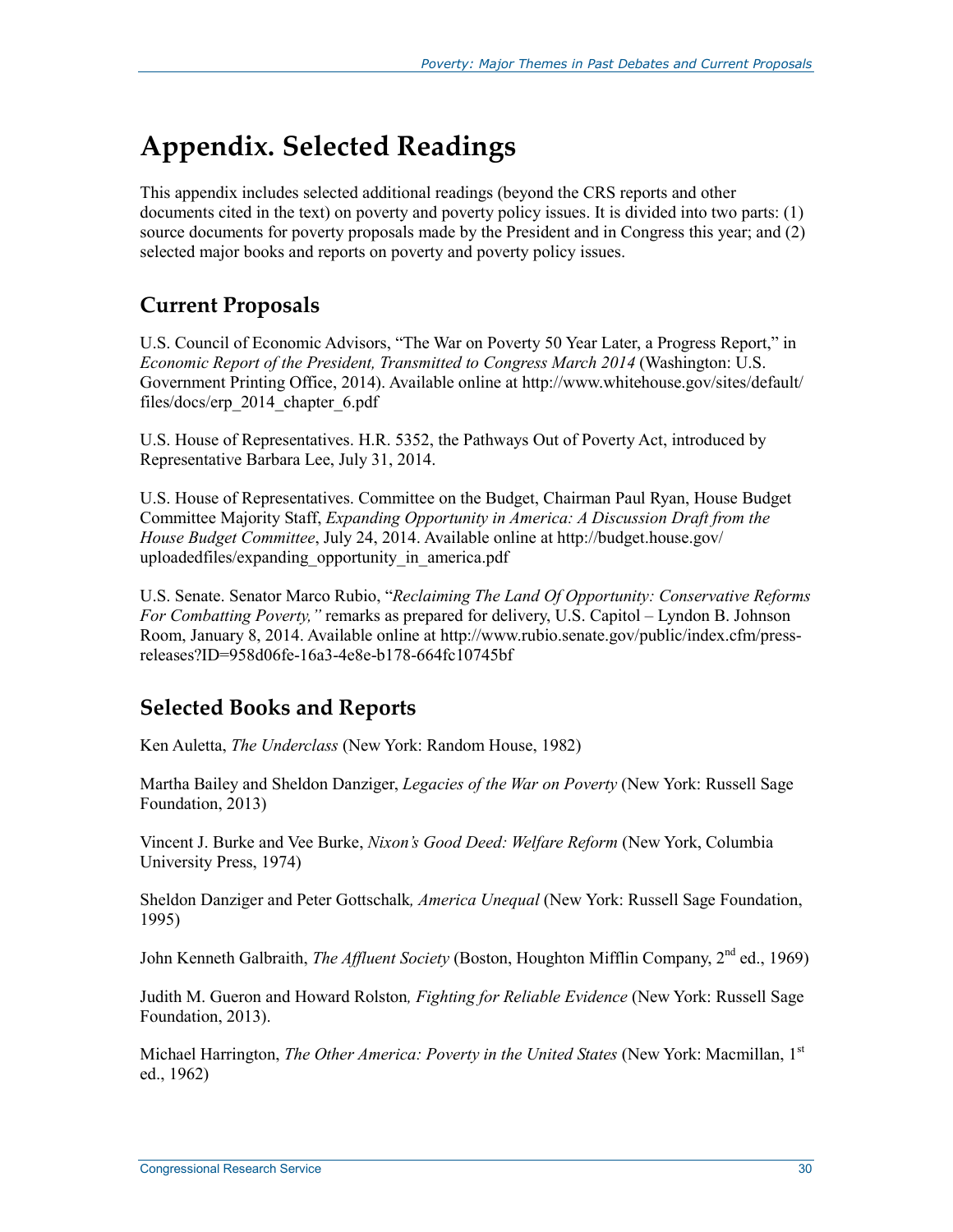Ron Haskins, *Work Over Welfare: The Inside Story of the 1996 Welfare Reform Law* (Washington DC, Brookings Institution Press, 2006)

Mickey Kaus, *The End of Equality* (New York: Basic Books, 1992)

Lawrence M. Mead, *Beyond Entitlement*: *The Social Obligations of Citizenship* (New York: The Free Press, 1986)

Pamela A. Morris, et al. *How Welfare and Work Policies Affect Children: A Synthesis of Research* (New York: MDRC, 2001)

Daniel Patrick Moynihan, *The Politics of a Guaranteed Income: The Nixon Administration and the Family Assistance Plan* (New York: Vintage Books, 1973)

Charles Murray, *Losing Ground: American Social Policy 1950-1980* (New York: Basic Books, Inc., 1984)

President's Commission on Income Maintenance Programs*, Poverty Amid Plenty: The American Paradox* (Washington, DC: U.S. Government Printing Office, 1969) This report is often referred as the "Heineman Commission report."

Steven M. Teles, *Whose Welfare? AFDC and Elite Politics* (Lawrence, KS: University Press of Kansas, 1996)

William Julius Wilson, *The Truly Disadvantaged. The Inner City, the Underclass, and Public Policy* (Chicago: University of Chicago Press, 1987)

William Julius Wilson, *When Work Disappears: The World of the New Urban Poor* (New York: Alfred A. Knopf, 1996)

U.S. Committee on Economic Security. *Report to the President of the Committee on Economic Security* (Washington, DC: U.S. Government Printing Office, 1935)

U.S. Council of Economic Advisors. "The Problem of Poverty in America," in *Economic Report of the President, Transmitted to Congress January 1964* (Washington: U.S. Government Printing Office, 1965) To obtain online, see http://fraser.stlouisfed.org/docs/publications/ERP/1964/ ERP1964\_Chapter2.pdf

U.S. Department of Labor. Office of Policy Planning and Research. *The Negro Family, The Case for National Action* (Washington: U.S. Government Printing Office, 1965) This report is often referred to as "the Moynihan report."